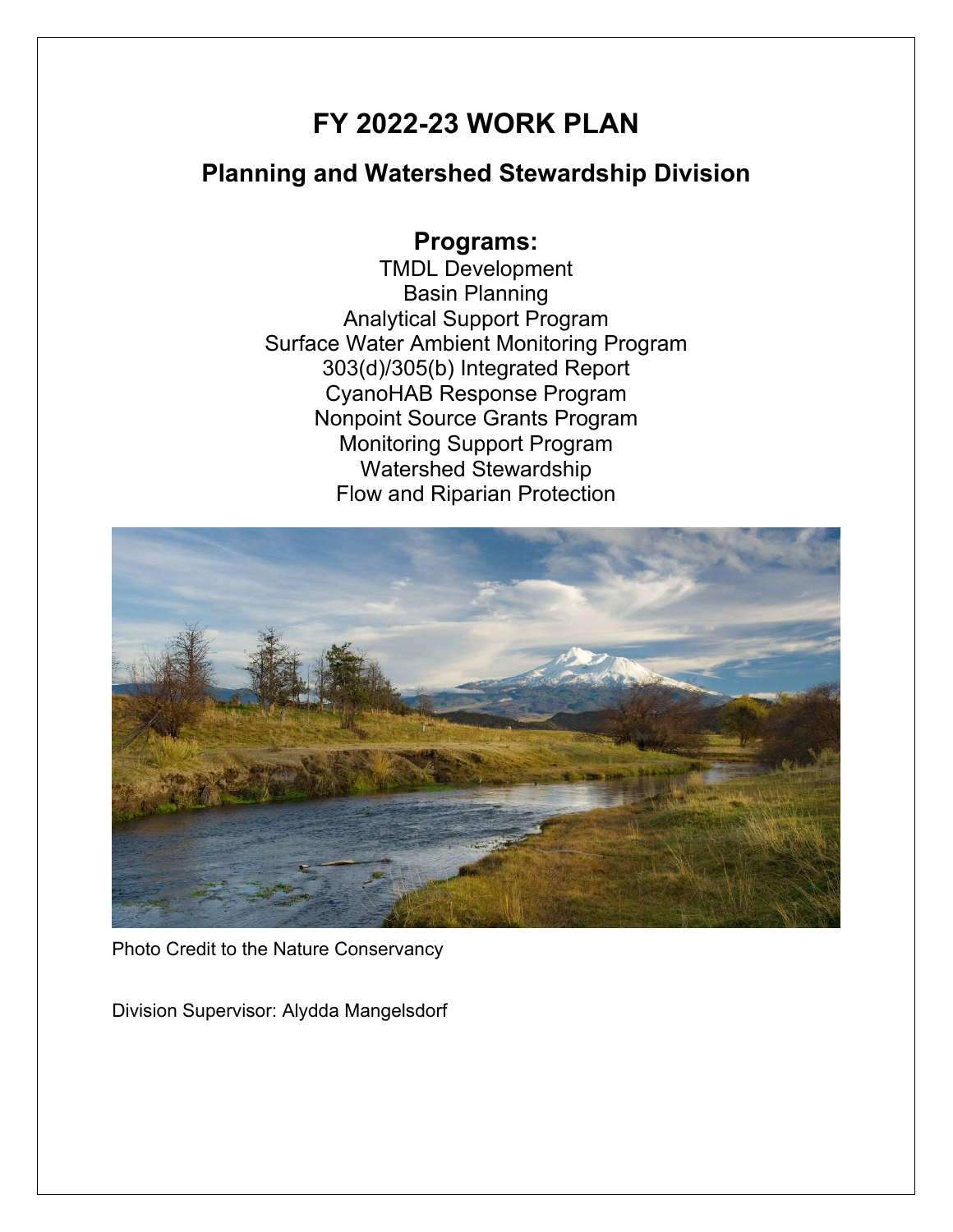## **Contents**

| 1.1 |                                                            |  |
|-----|------------------------------------------------------------|--|
| 1.2 |                                                            |  |
| 1.3 |                                                            |  |
| 1.4 |                                                            |  |
| 1.5 |                                                            |  |
|     |                                                            |  |
| 2.1 |                                                            |  |
|     |                                                            |  |
| 3.1 |                                                            |  |
| 3.2 |                                                            |  |
| 3.3 | Laguna de Santa Rosa TMDLs/Alternative Restoration Plan 11 |  |
| 3.4 | Coastal Pathogen TMDL/Alternative Restoration Plan 11      |  |
| 3.5 |                                                            |  |
| 3.6 |                                                            |  |
| 3.7 |                                                            |  |
| 3.8 | Climate Change Adaptation and Resilience Strategy 13       |  |
| 3.9 |                                                            |  |
|     |                                                            |  |
| 4.1 |                                                            |  |
| 4.2 |                                                            |  |
| 4.3 |                                                            |  |
| 4.4 |                                                            |  |
| 4.5 |                                                            |  |
| 4.6 |                                                            |  |
|     |                                                            |  |
| 5.1 |                                                            |  |
| 5.2 |                                                            |  |
| 5.3 |                                                            |  |
| 5.4 |                                                            |  |
| 5.5 |                                                            |  |
| 6.0 |                                                            |  |
| 6.1 |                                                            |  |
| 6.2 |                                                            |  |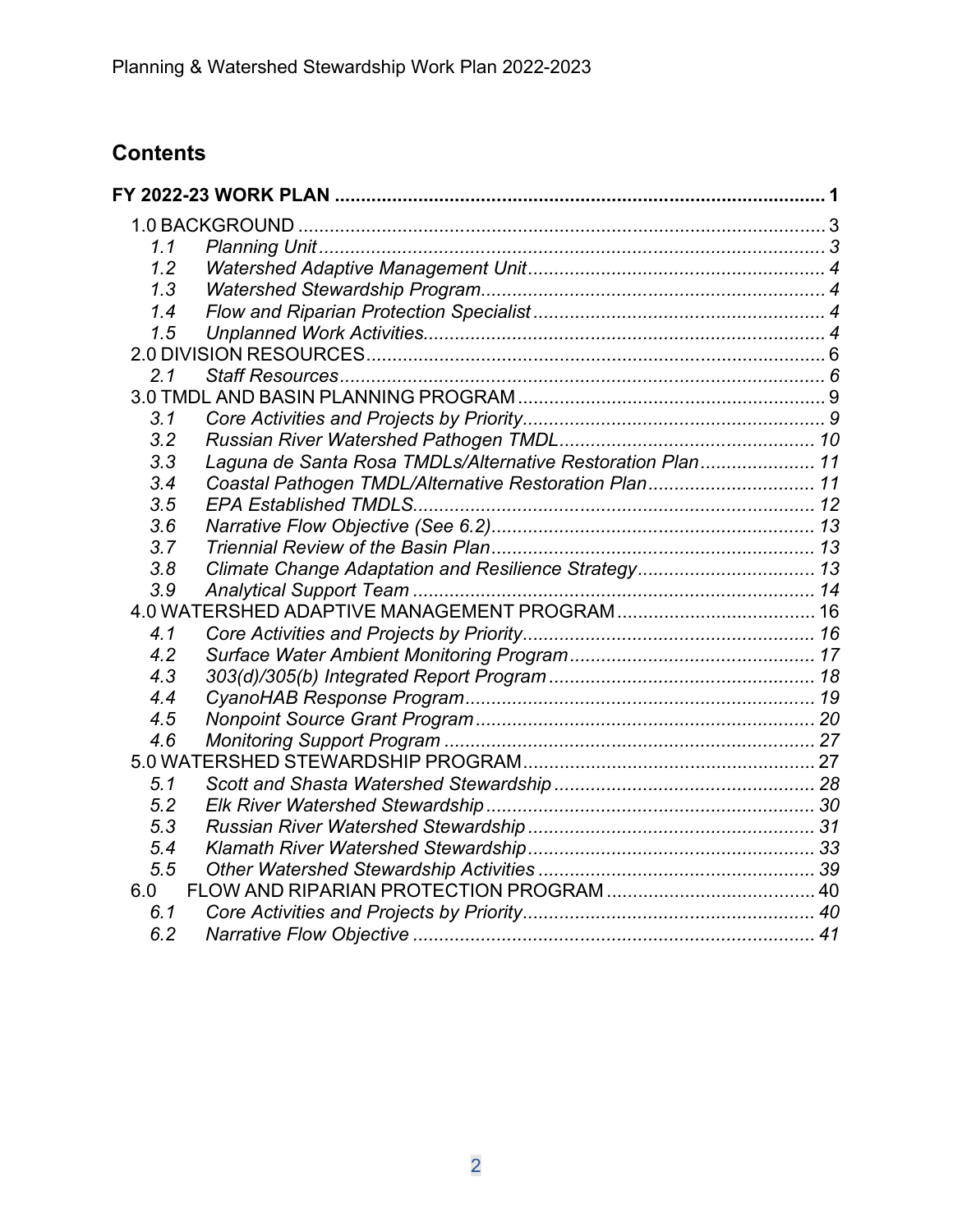## <span id="page-2-0"></span>**1.0 BACKGROUND**

The Planning and Watershed Stewardship Division (PAWS Division) plays a unique role at the North Coast Regional Water Quality Control Board (Regional Water Board). The Division is responsible for developing and maintaining the planning, monitoring, assessment, and stewardship functions of the office. These activities serve as the bedrock upon which the Regional Water Board implements its vision of *Healthy Watersheds, Effective Regulation, and Strong Partnerships.* The PAWS Division is divided into two units: the Planning Unit and the Watershed Adaptive Management Unit; and includes the support of a Flow and Riparian Protection Specialist, a Scott and Shasta Steward (Specialist), and a Humboldt Bay Steward (Specialist). The PAWS Division also works closely with the Watershed Stewardship Coordinator, a policy advisor to the Executive Officer (EO). This Division Workplan includes six sections that provide an overview of the Division, the resources used to support the Division's work, and the tasks and milestones of the Planning Unit, Watershed Adaptive Management Unit, Flow and Riparian Protection Program, and Watershed Stewardship Program.

## <span id="page-2-1"></span>**1.1 Planning Unit**

The Planning Unit is responsible for maintaining the *Water Quality Control Plan for the North Coast Region* otherwise known as the Basin Plan. The Basin Plan includes information regarding the North Coast Region, as well as the regulations by which the Regional Water Board implements the Porter-Cologne Water Quality Control Act and the federal Clean Water Act. The regulations include designation of beneficial uses; water quality objectives to protect those uses; an antidegradation policy; and prohibitions, action plans, and policies by which the water quality standards are implemented, including Total Maximum Daily Load (TMDL) Action Plans. The Basin Plan provides the regulatory basis for the permitting and enforcement activities of the office.

Both the Planning and TMDL programs are guided by a workplan adopted by the Regional Water Board, which identifies the priorities of the Planning Unit for a 3-year period, as established during the triennial review of the basin plan. The Planning Program Workplan for FY 2018-2021 was adopted by the Regional Water Board in September 2018 and includes the following projects:

- · Russian River Pathogen TMDL Action Plan
- · Laguna de Santa Rosa Nutrient, DO, Temperature and Sediment TMDL Action Plan/TMDL Alternative
- · Ocean Beaches and Freshwater Creeks Pathogen TMDL Action Plan/TMDL Alternative
- TMDL Program Retrospective Review
- Groundwater Protection Strategy
- Instream Flow Criteria/Objectives for the Navarro River and Regionwide Narrative Flow Objective
- Climate Change Adaptation Strategy
- Revision to Chapter 3 of the Basin Plan to include language on Outstanding National Resource Waters (ONRWs)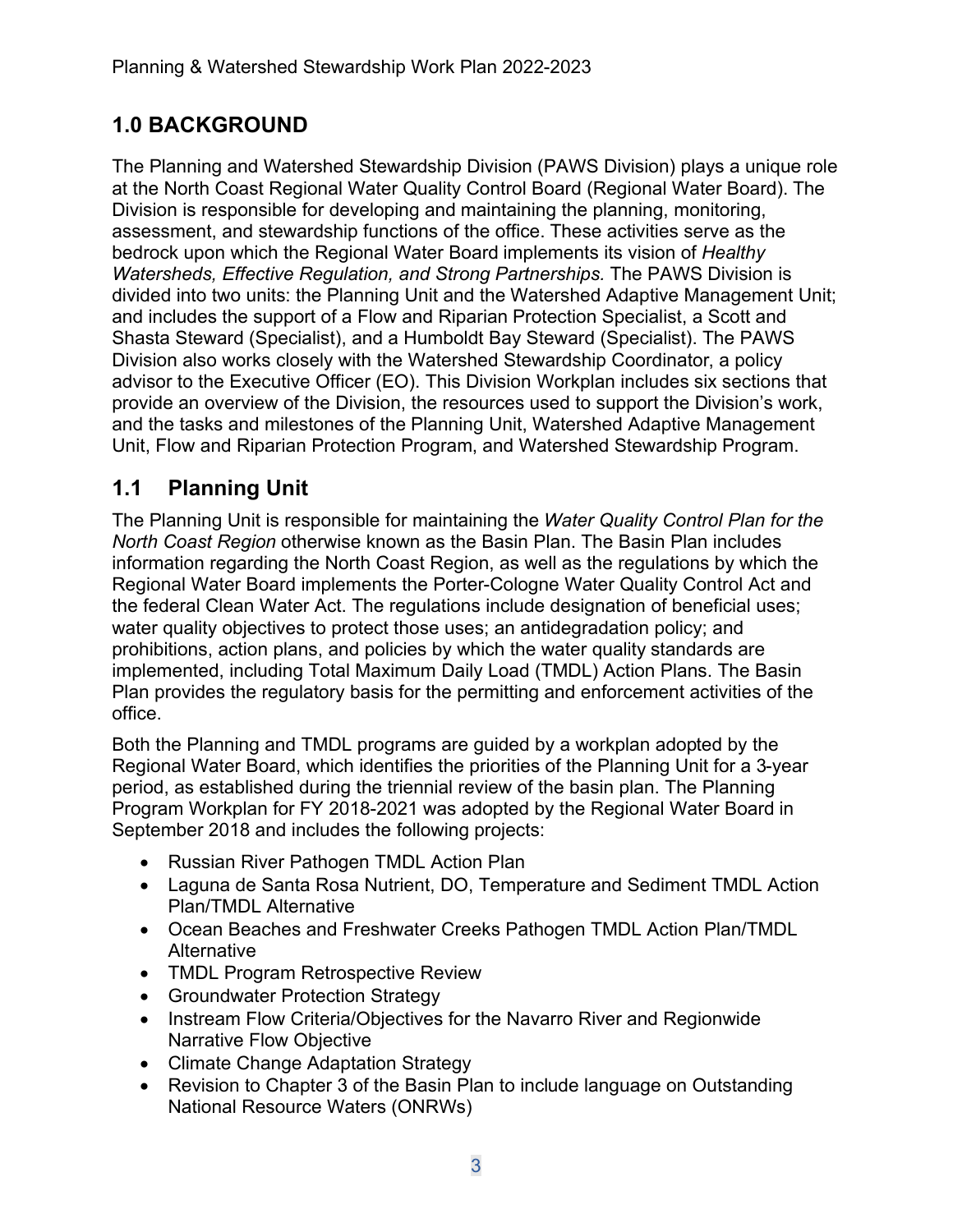- · Revision to Chapter 3 of the Basin Plan to modify the biostimulatory substances objective to address biostimulatory conditions
- · Revision to Chapter 2 to update cultural and subsistence fishing beneficial uses to be consistent with statewide beneficial uses

This FY2022-23 Workplan includes staff resources to bring a 2023 Triennial Review to the Board in FY 2023-24, which will update the 2018 planning priorities.

## <span id="page-3-0"></span>**1.2 Watershed Adaptive Management Unit**

The general function of the Watershed Adaptive Management Unit is to: 1) monitor and assess surface water quality conditions and 2) implement non-regulatory activities to restore and maintain water quality conditions that support beneficial uses. There are many individual programs managed within the Watershed Adaptive Management Unit, which are coordinated to accomplish these general functions. They include:

- Surface Water Ambient Monitoring Program (SWAMP)
- · CyanoHAB Monitoring and Response Program
- · Water Quality Assessment and 303(d)/305(b) Integrated Report
- · Grants Administration and Management

## <span id="page-3-1"></span>**1.3 Watershed Stewardship Program**

The Watershed Stewardship Program consists of two Specialists who provide inter- and intra-agency coordination in specific high priority geographic areas. These include the Scott and Shasta Watersheds, tributaries to the Klamath River, as well as the Humboldt Bay Region, with a specific focus on the Elk River Watershed. The Watershed Stewardship Coordinator, who also performs the duties of the Klamath Watershed Steward, coordinates the activities of the two Steward Specialists in cooperation with the Division Supervisor.

## <span id="page-3-2"></span>**1.4 Flow and Riparian Protection Specialist**

The Planning and Stewardship Division is supported by a Flow and Riparian Specialist who is a technical expert in those areas. The Flow and Riparian Specialist generally works to provide technical and policy support to advance inter- and intra-agency coordination on flow and riparian issues, including water rights related issues, and develops tools to further the agency's mission on these topics.

## <span id="page-3-3"></span>**1.5 Unplanned Work Activities**

The Planning and Watershed Stewardship Division must periodically revise its annual workplan mid-year to accommodate unplanned projects or activities. In recent years unplanned activities have included such things as:

- · Fire response, including coordination with other emergency response agencies, water quality monitoring, emergency grant support, and communication support
- · Drought response, including internal and external coordination relevant to drought declarations from the Governor's Office (see below)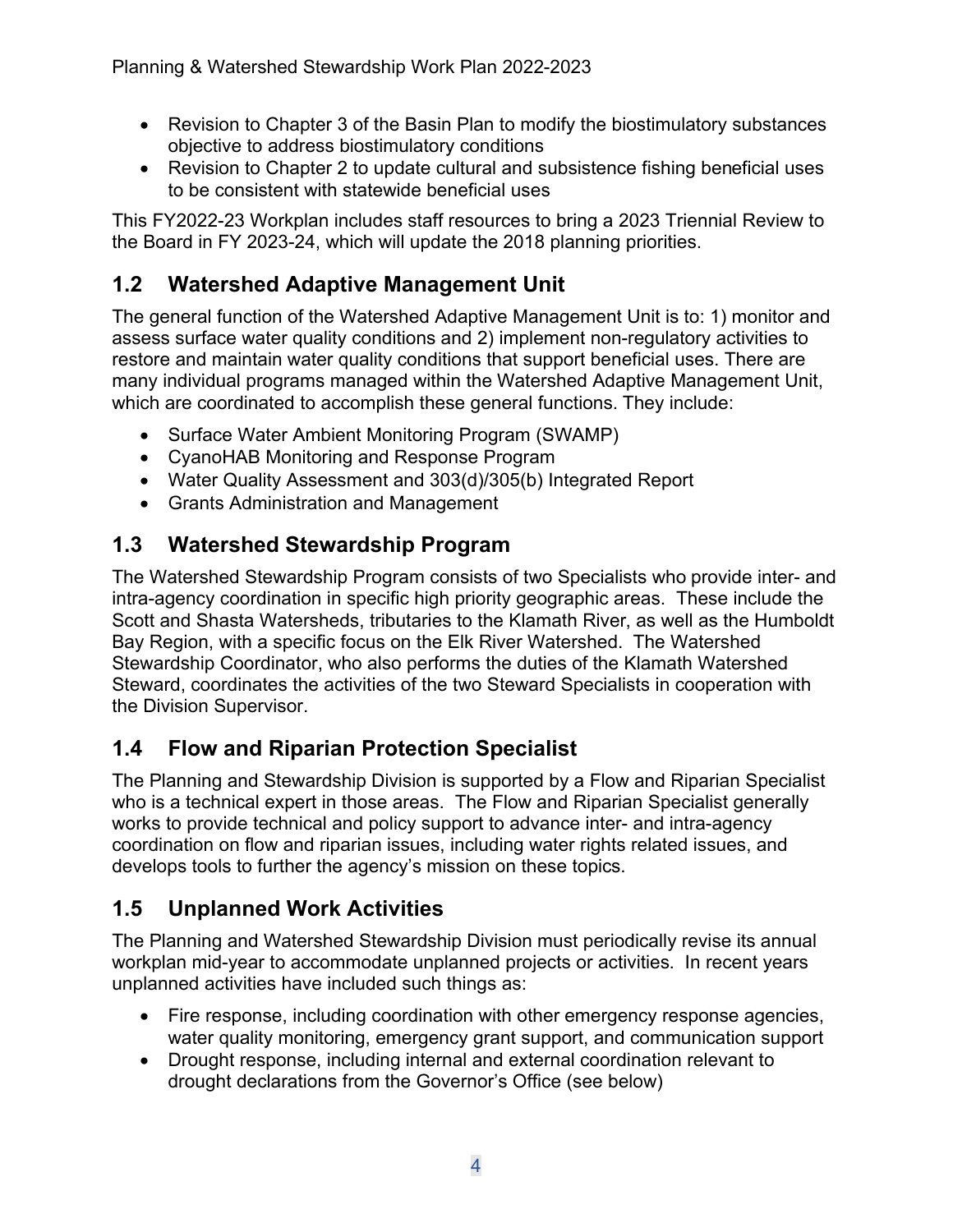- · Support for renewal of statewide and regional permits to update monitoring and reporting requirements or TMDL compliance programs, when the permits come up for renewal
- · Assistance on enforcement cases, including development of Supplemental Environmental Projects
- · Support for special statewide initiatives, such as the ADA Compliance Initiative or the Racial Equity Initiative
- · Support for regional initiatives, such as the Russian River Confluence
- · Support for interagency initiatives, such establishment of flow objectives in the Scott and Shasta Rivers
- · Transition of staff, for example due to retirement or promotion
- · Responding to petitions and litigation

As a general principle, emergency projects that require less than 2 weeks of staff time are simply absorbed into the workflow, with minor adjustments to the deliverable schedules of relevant projects, as necessary. Projects that require more than 2 weeks of staff time require a focused evaluation of the other work priorities, reordering of priorities, and formal adjustments to other work commitments. If they become longstanding priority projects, then the following year's workplan will be adjusted to accommodate them. As an example, there are 4 staff in the Division, who are participating in subcommittees of the office Engagement Committee. Their individual time commitment is estimated at 0.02 PYs per staff (approximately 40 hours each per year). This activity is not represented as a separate work obligation since participation is voluntary and the commitment is under 2 weeks. It is simply absorbed into their project/program work. Similarly, review of CEQA documents, support on an enforcement case, or other similar, short-term work assignments are not individually recorded, but are considered when reviewing workplan priorities mid-year.

The Specialists associated with the Division are frequently called upon to manage emergency conditions associated with their technical or regional area of focus. Drought is an example of an issue that often calls Specialists to provide unplanned support. This FY2022-23 Workplan predicts the need for attention to drought and is reflected in the sections related to the Flow and Riparian Protection Program, as well as the Watershed Stewardship Program.

Tables 3.1, 4.1, and 6.1 list by priority the core and special project activities associated with the Planning and TMDL Program, the Watershed Adaptive Management Program, and the Flow and Riparian Protection Program, respectively. Priority 1 activities are those that barring unforeseen circumstances will be staffed. Priority 2 activities are those that may be delayed or postponed should other unplanned priorities arise. Priority 3 activities are those that will not be staffed in this fiscal year. This schema will help determine those activities, which may be suspended or delayed due to high priority unplanned activities that arise during the fiscal year.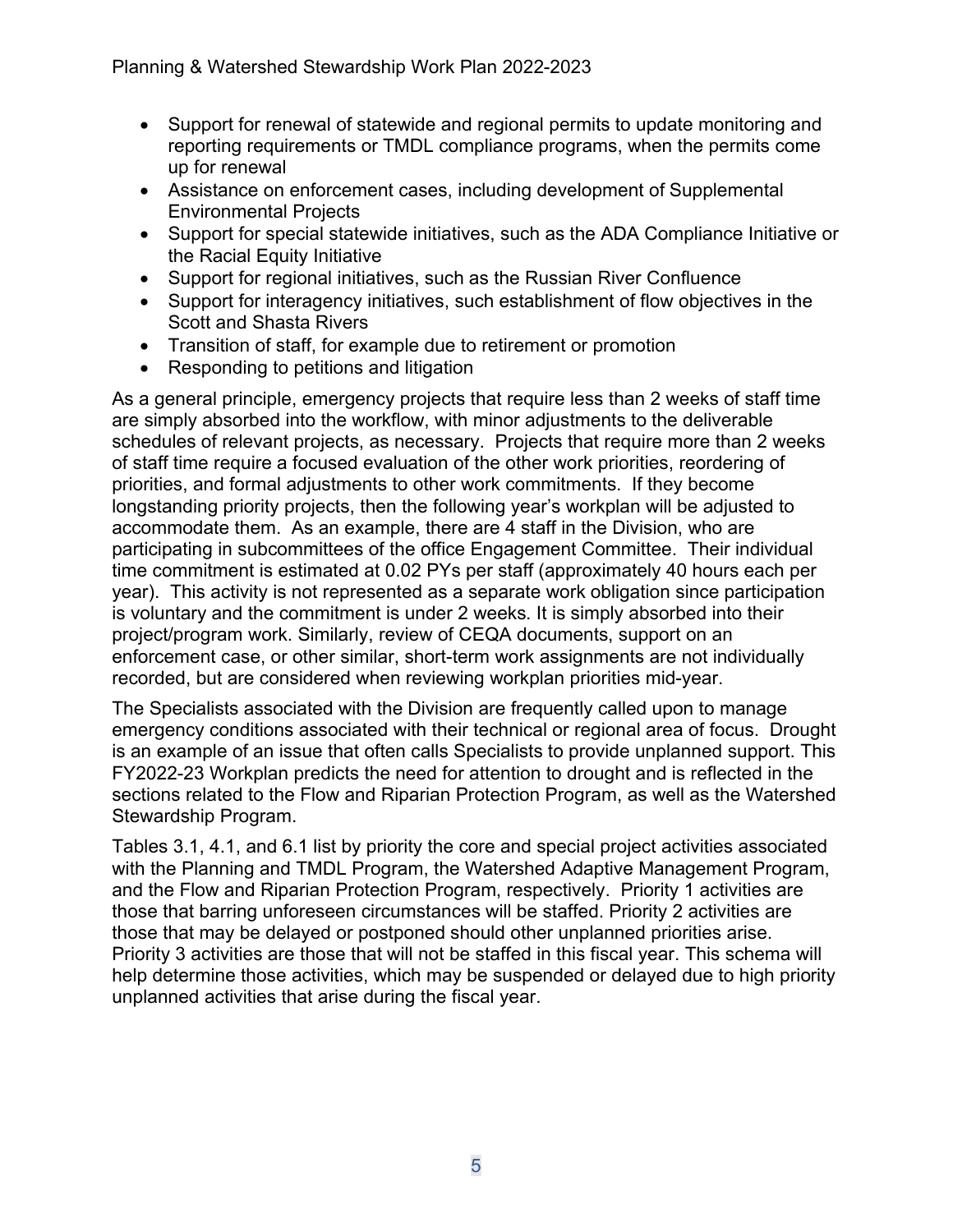## <span id="page-5-0"></span>**2.0 DIVISION RESOURCES**

## <span id="page-5-1"></span>**2.1 Staff Resources**

The staff resources of the Division are listed in Table 2.1. Table 2.1 includes the technical, specialist, and management staff dedicated to the Division, including the individuals, their position, classification, and time base. Table 1 does not include the portion of the Administrative Unit's time that is dedicated to supporting the Division.

| <b>Position</b>                                                          | <b>Name</b>             | <b>Classification</b>                   | <b>PYs</b> |
|--------------------------------------------------------------------------|-------------------------|-----------------------------------------|------------|
| <b>Division Supervisor</b>                                               | Alydda Mangelsdorf      | EPM I                                   | 1.0        |
| <b>Flow and Riparian Specialist</b>                                      | Bryan McFadden          | <b>Senior WRCE</b><br><b>Specialist</b> | 1.0        |
| <b>Scott and Shasta Steward</b>                                          | Eli Scott               | <b>Senior ES</b><br><b>Specialist</b>   | 1.0        |
| <b>Humboldt Bay Steward</b>                                              | <b>Elizabeth Pope</b>   | <b>Senior ES</b><br>Specialist          | 1.0        |
| <b>Watershed Adaptive</b><br><b>Management Unit Senior</b><br>Supervisor | <b>Katharine Carter</b> | Senior ES<br>Supervisor                 | 1.0        |
| <b>SWAMP Program</b>                                                     | <b>Richard Fadness</b>  | EG                                      | 1.0        |
| <b>Grants Program</b>                                                    | <b>Michele Fortner</b>  | <b>ES</b>                               | 1.0        |
| <b>Grants Program</b>                                                    | Carrieann Lopez         | <b>ES</b>                               | 1.0        |
| <b>Integrated Report Program</b>                                         | Mary Bartholomew        | <b>ES</b>                               | 1.0        |
| <b>CyanoHAB Program Coordinator</b>                                      | <b>Mike Thomas</b>      | <b>ES</b>                               | 1.0        |
| <b>Planning Unit Senior Supervisor</b>                                   | Lisa Bernard            | <b>Senior ES</b><br>Supervisor          | 1.0        |
| <b>Planning/TMDL Development</b>                                         | Lance Le                | <b>WRCE</b>                             | 1.0        |
| <b>Planning/TMDL Development</b>                                         | <b>Kelsey Cody</b>      | <b>ES</b>                               | 1.0        |
| <b>Planning/TMDL Development</b>                                         | Prachi Kulkarni         | <b>WRCE</b>                             | 1.0        |
| <b>Planning/TMDL Development</b>                                         | <b>Matt Graves</b>      | EG                                      | 1.0        |
| <b>Planning/TMDL Development</b>                                         | <b>Nick Fetherston</b>  | ES                                      | 1.0        |
| <b>Administrative Support</b>                                            | As assigned             |                                         | Variable   |
|                                                                          |                         | <b>Division Total</b>                   | 16         |

Each staff is assigned as the lead of a given program or project(s) or as a member of a project team as described in more detail in the following sections. In addition to these primary duties, each staff also completes required administrative tasks; attends required trainings and trainings relevant to job performance and/or career advancement; has regular work planning meetings with his/her supervisor; participates in regular Unit, Division, and All-Staff meetings; may participate in various regional or statewide staff engagement workgroups; and may participate in various regional or statewide program roundtables or subject matter workgroups. In combination, these primary duties and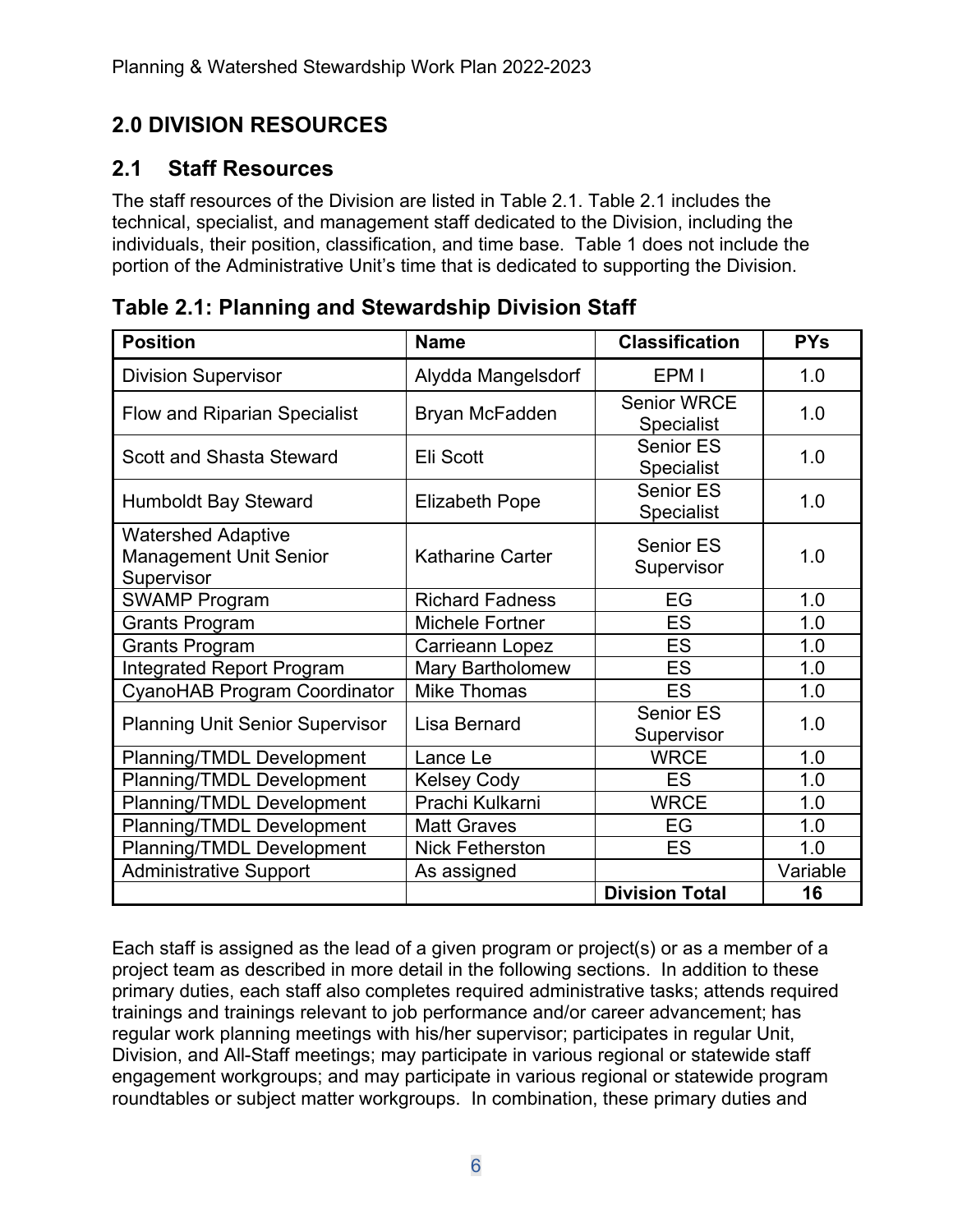additional activities make up a staff's 1.0 person year (PY). There are 13.0 staff (nonmanagement) PY resources in the Planning and Watershed Stewardship Division.

Each Senior Specialist has the same work obligations as rank-and-file staff, except they are more widely called upon as subject matter experts, both internally and externally. Further, Senior Specialists attend both Division Leadership and Management meetings, with leadership duties to the office in their respective areas of their expertise.

Each Senior Supervisor has the same work obligations as their staff, except that rather than lead given programs or projects, Senior Supervisors provide technical and policy guidance to all their project/program leads and teams, with an obligation to review work produced by staff to ensure that is technically sound, well-written, and complete. Senior Supervisors also attend Division Leadership and Management meetings, with leadership duties associated with their program areas. Senior Supervisors have additional training obligations related to supervision. Senior Supervisors act on behalf of program/project leads on a short-term basis, as needed. However, their nonsupervisory projects are kept to a minimum so as not to interfere with their supervisory duties. Except when working on special projects, Senior Supervisor PYs are allocated as "variable". FY22-23 special projects include:

- · The Planning Unit Senior Supervisor is the lead staff bringing the Russian River Pathogen TMDL to an approval hearing before the State Water Resources Control Board in the first quarter of FY22-23 (0.05 PYs);
- The Planning Unit Senior Supervisor is the lead staff evaluating the best approach for incorporating US EPA-established Sediment TMDLs into the Basin Plan (0.05 PYs);
- The Watershed Adaptive Management Unit Supervisor is the lead staff managing the agency's involvement in the Klamath Basin Monitoring Program (KBMP) and will represent the agency on the KBMP Steering Committee (0.10 PY)

The Division Supervisor has all the same work obligations as Senior Supervisors. The Division Supervisor provides guidance on policy matters and the second line review of Division work products. Further, the Division Supervisor participates on the Executive Team, joining the other executives in office leadership. The Division Supervisor engages in cross-program, intra-agency, and inter-agency outreach on key subject areas, such as climate change, coordinated monitoring, and watershed stewardship. The Division Supervisor's PYs are allocated as "variable" except on special projects. FY 22-23 Special Projects include lead on the development of a Climate Change and Resilience Strategy triennial review project with a PY allocation of no more than 0.25 PYs.

## **2.2 Americorps Members**

The Planning and Watershed Stewardship Division often hosts 2 Americorps members who begin their tenure in October and complete their service the following August. The Americorps Program is administered by the California Conservation Corps (CCC) who recruits each year's members, conducts their initial interviews, and places them at host sites. A contract with the CCC to cover some of the costs of each member, including stipend and travel expenses, is administered by the San Francisco Regional Water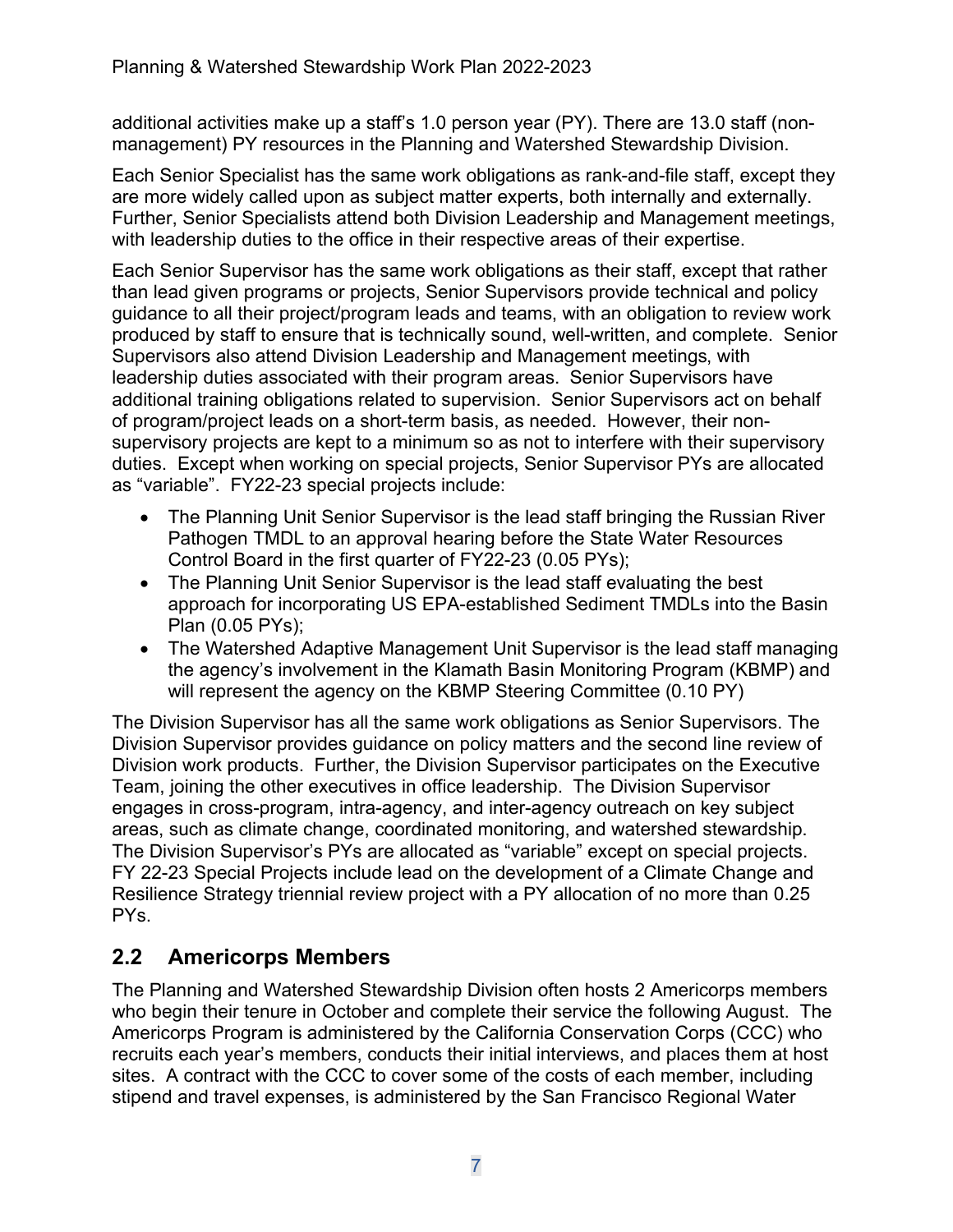Quality Control Board on RB1's behalf, with 2 members placed at the Oakland office and 2 members placed at the Santa Rosa office. The members typically work with Planning staff, the Flow and Riparian Specialist, and Watershed Steward Specialists to learn data collection, data analysis and watershed stewardship skills. The skills and commitment the Americorps members bring to their tenure with the agency is a demonstrable augmentation to the technical work capacity of the Division. The management and reporting obligations to the CCC associated with their tenure, however, is a cost to the division.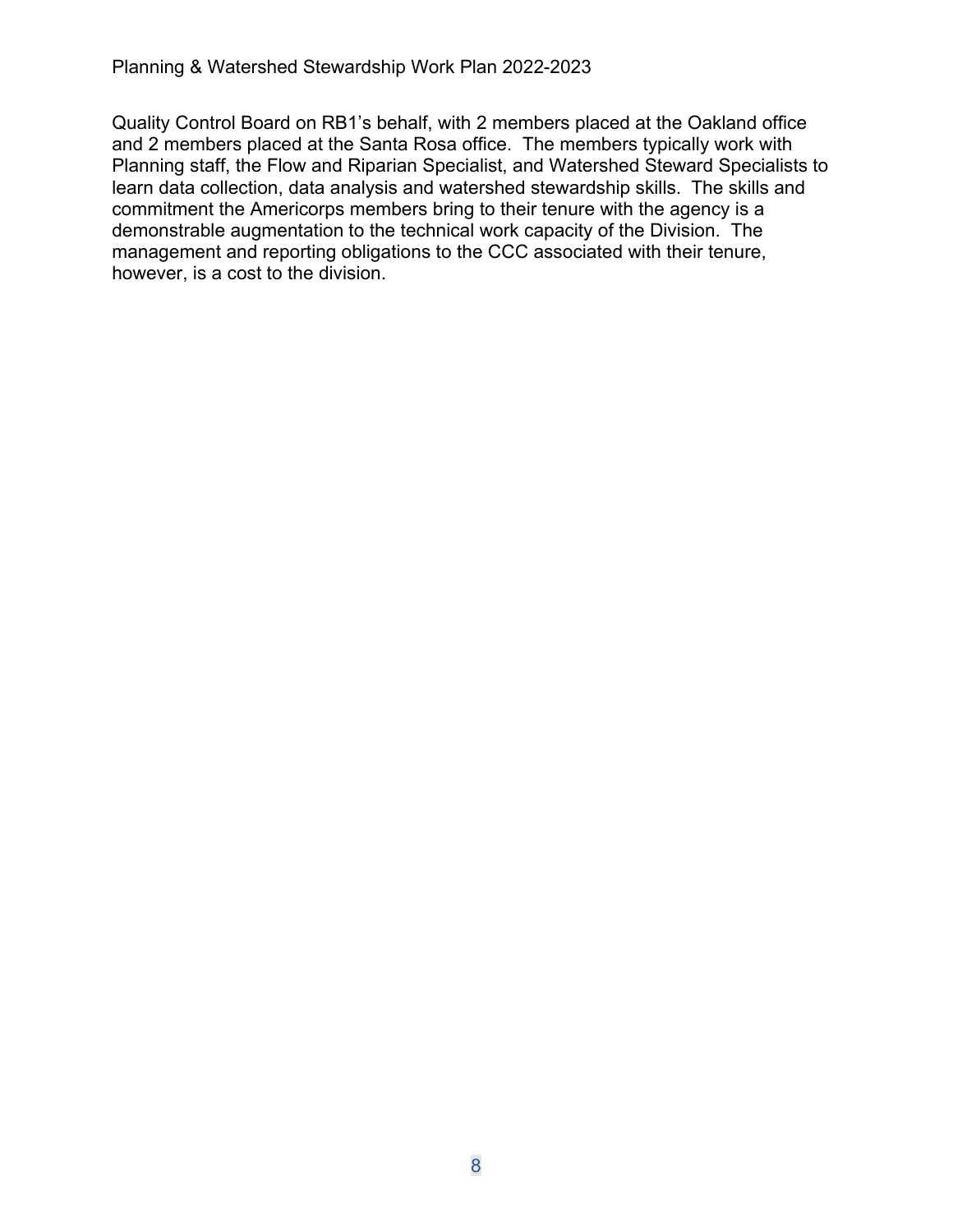## <span id="page-8-0"></span>**3.0 TMDL AND BASIN PLANNING PROGRAM**

The Planning Unit is composed of a Senior Supervisor, two TMDL staff, and three Planning staff. Staff are organized into project teams based on skills, interests, and project priorities. The Planning Unit Senior Supervisor manages the [TMDL Program](https://www.waterboards.ca.gov/northcoast/water_issues/programs/tmdls/) and [Basin Planning Program](https://www.waterboards.ca.gov/northcoast/water_issues/programs/basin_plan/) and supports implementation of the triennial review priorities in each of these programs through management of individual project leads and teams.

Many staff in the Planning Unit also belong to either the Analytical Support Team or the Monitoring Support Team. The Analytical Support Team is supervised by the Planning Unit Supervisor. The Monitoring Support Team is supervised by the WAM Unit Supervisor.

## <span id="page-8-1"></span>**3.1 Core Activities and Projects by Priority**

Each of the core activities and projects of the Planning Unit are identified in Table 3.1 and given a priority of 1, 2 or 3. Core activities are activities that are ongoing, such as outreach, communication, tracking, and management of contracts or grants. Special activities are defined tasks, generally performed in sequence, to achieve the end goal. Performance targets are established each year for the Planning and TMDL Programs and are based on 1) the number of TMDLs adopted, 2) the number of waterbody pollutant pairs that will be addressed by an action of the Board, and 3) the number of basin plan amendments adopted. The performance targets for FY 22-23 are zero TMDLs adopted, zero waterbody-pollutant pairs addressed, and zero basin plan amendments. The details associated with Priority 3 projects, those 2018 Triennial Review projects that are unstaffed, are not described.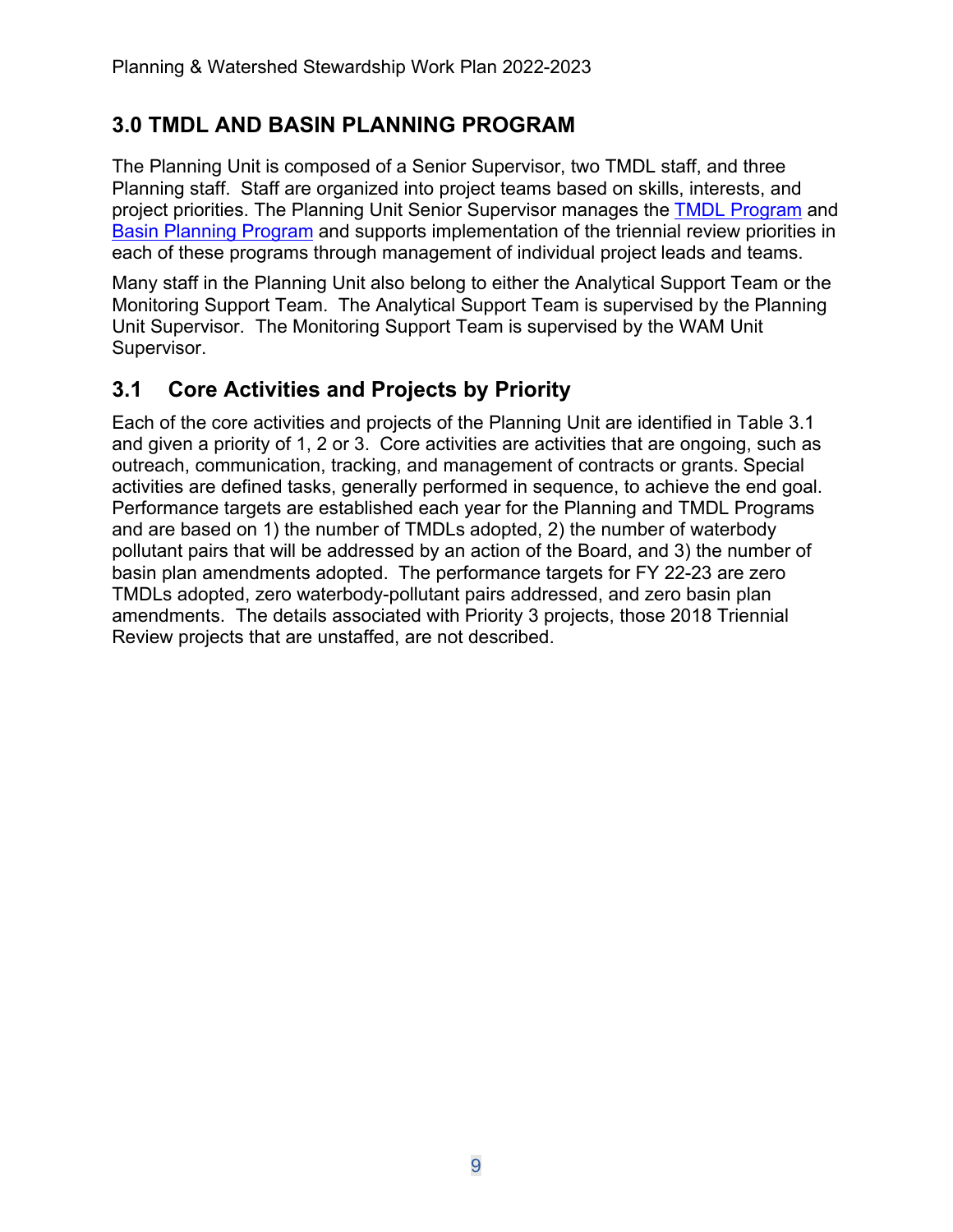|             | Table 3.1—TMDL and Planning Program Projects and Core Activities |  |
|-------------|------------------------------------------------------------------|--|
| by Priority |                                                                  |  |

| <b>Priority</b><br>Level | <b>Activity/Project</b>                                            | Category            | <b>Target Date</b>                                                                              |
|--------------------------|--------------------------------------------------------------------|---------------------|-------------------------------------------------------------------------------------------------|
| 1                        | Russian River Pathogen TMDL                                        | Special             | 3 <sup>rd</sup> Quarter<br>FY 22-23                                                             |
| 1                        | Laguna de Santa Rosa<br><b>TMDLs/Alternative Restoration Plan</b>  | Special             | 2024-25                                                                                         |
| 1                        | Coastal Pathogen TMDL/Alternative<br><b>Restoration Plan</b>       | Special             | 2023-2024                                                                                       |
| 1                        | Narrative Flow Objective                                           | Special             | 2023-24                                                                                         |
| 1                        | <b>Climate Change Adaptation and</b><br><b>Resilience Strategy</b> | Core and<br>Special | 2023-24                                                                                         |
| 1                        | <b>Groundwater Protection Strategy</b>                             | Core and<br>Special | <b>See Point Source</b><br>Control and<br>Groundwater<br><b>Protection Division</b><br>Workplan |
| $\overline{2}$           | 2023 Triennial Review of the Basin<br>Plan                         | Special             | 2023-2024                                                                                       |
| $\overline{2}$           | <b>Analytical Support Team</b>                                     | Core                | Ongoing                                                                                         |
| $\overline{3}$           | <b>TMDL Program Retrospective</b><br><b>Review</b>                 | Special             | <b>Unstaffed</b>                                                                                |
| 3                        | Navarro Flow Objective                                             | Special             | <b>Unstaffed</b>                                                                                |
| $\overline{3}$           | <b>ONRW Definition and Designation</b>                             | Special             | Unstaffed                                                                                       |
| 3                        | <b>Biostimulatory Conditions</b>                                   | Special             | <b>Waiting for State</b><br><b>Board action</b>                                                 |
| 3                        | <b>Tribal and Cultural Beneficial Uses</b>                         | Special             | Unstaffed                                                                                       |

### <span id="page-9-0"></span>**3.2 Russian River Watershed Pathogen TMDL**

#### **Assigned PYs:** Planning Unit Supervisor PYs

In December 2021, the Regional Water Board adopted a Pathogen TMDL Action Plan for the Russian River Watershed with a prohibition that applies across the watershed and an Advanced Protection Management Program (APMP) that applies to Onsite Wastewater Treatment Sites (OWTS) in a subset of the watershed. This adoption served to meet the FY 21-22 performance targets established for last fiscal year. Upon approval by the State Water Board and Office of Administrative Law, the TMDL Action Plan will go into effect. Upon approval of U.S. EPA, the obligation under the Clean Water Act to develop a TMDL for impaired waters will be met.

The Lead Staff is Lisa Bernard (Senior Supervisor of the Planning Unit) (0.05 PYs). She is supported by technical staff in the Analytical Support Team, as needed. Work on this project is funded by the Federal TMDL Program, which includes its own work planning and reporting obligations.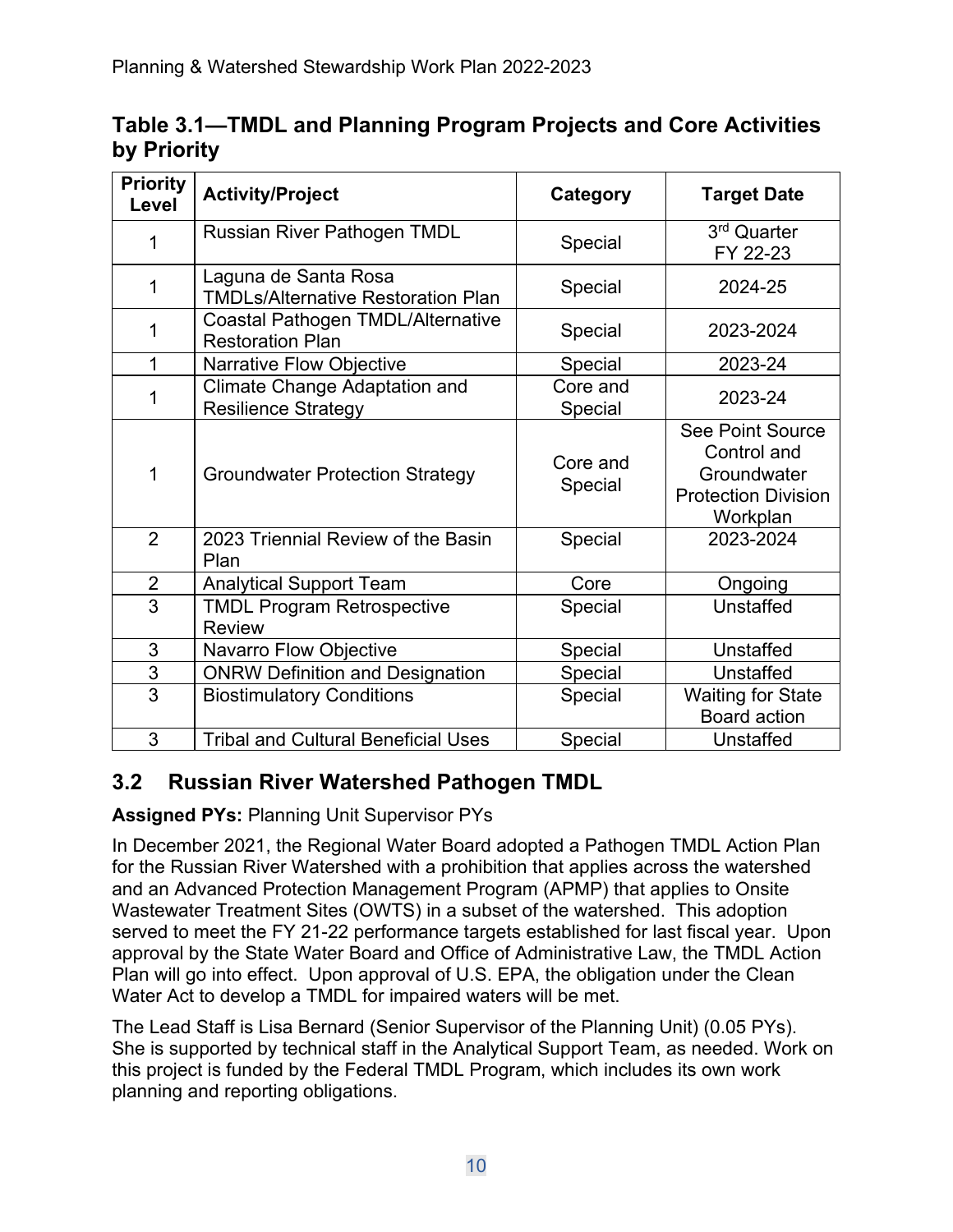| <b>Fiscal Quarter</b> | <b>Special Project Milestones</b>  |  |
|-----------------------|------------------------------------|--|
| 1st Quarter (9/22)    | State Water Board approval hearing |  |
| 2nd Quarter (12/22)   | OAL approval process               |  |
| 3rd Quarter (3/23)    | US EPA approval process            |  |
| 4th Quarter (6/23)    | None                               |  |

### <span id="page-10-0"></span>**3.3 Laguna de Santa Rosa TMDLs/Alternative Restoration Plan**

### **Assigned PYs:** 1.2 Staff PYs

The Laguna de Santa Rosa is a subwatershed of the larger Russian River watershed. It is listed on the Clean Water Act 303(d) list of impaired waterbodies due to water quality impairments associated with nutrients, low dissolved oxygen, elevated temperature, and excess sediment, which cause biostimulation. Fundamental to the impairments in the Laguna is the underlying altered hydrology of the watershed due to urbanization and other anthropogenic causes, demanding a multifaceted and multidimensional solution set, including pollutant allocations to multiple sectors, characterization of the loading effects of landscape-wide modifications, and active restoration, with consideration of future impacts due to climate change. Planning Unit staff are developing a TMDL Action Plan/Alternative Restoration Plan to address these impairments. The focus of FY 22-23 will be development of a Scientific Peer Review Draft Staff Report, stakeholder coordination and collaboration including, a California Environmental Quality Assurance Act (CEQA) scoping meeting, Tribal consultations, and public workshops. Informed by these efforts, staff will develop a Public Review Draft Staff Report and begin drafting an Action Plan in early FY 23-24. A contract for \$9,450 has been executed with Tetra Tech to support the development of responses to peer review comments in the third quarter.

The lead staff of the Laguna TMDLs is Kelsey Cody (1.0 PY). He is supported by Matt Graves (0.2 PY). Work on this project is funded by the Federal TMDL Program, which includes its own work planning and reporting obligations.

| <b>Fiscal Quarter</b> | <b>Special Project Milestones</b>                  |
|-----------------------|----------------------------------------------------|
| $1st$ Quarter (9/22)  | <b>Scientific Peer Review Draft Staff Report</b>   |
| $2nd$ Quarter (12/22) | None                                               |
| 3rd Quarter (3/23)    | Response to Peer Review Comments (from Contractor) |
| $4th$ Quarter (6/23)  | Draft Staff Report for internal review             |
|                       | <b>EO Report Article</b>                           |

### <span id="page-10-1"></span>**3.4 Coastal Pathogen TMDL/Alternative Restoration Plan**

#### **Assigned PYs:** 0.95 Staff PYs

The Ocean Beaches and Freshwater Creeks Pathogen TMDL Projects (Coastal Pathogen TMDL Project) was first adopted as a high priority TMDL Project during the 2014 triennial review of the Basin Plan and again adopted as a high priority during the 2018 triennial review. Since 2014, staff collected dry and wet season ambient water quality data from listed ocean beaches, listed freshwater streams, reference streams,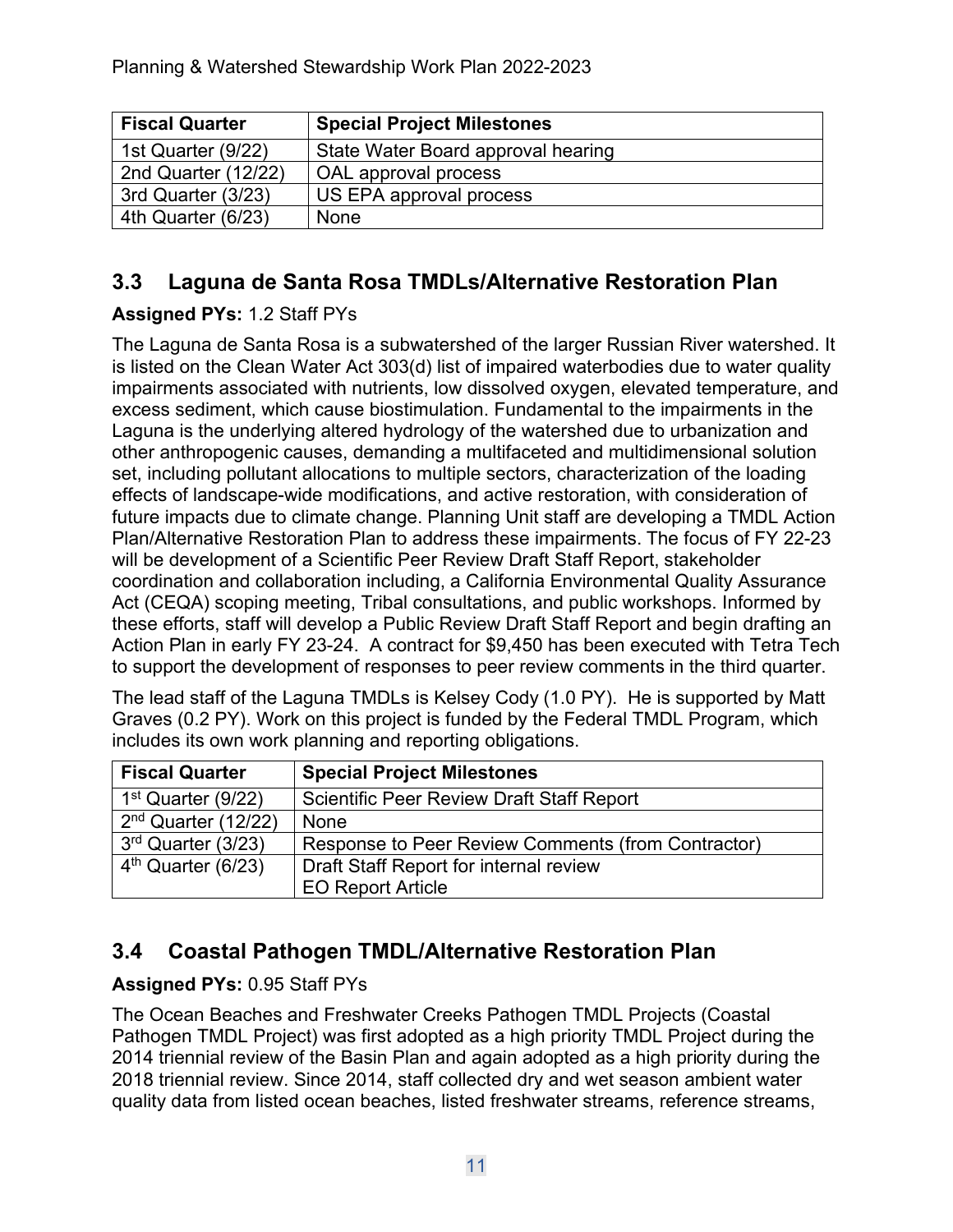and suspected fecal waste source areas over two calendar years. Initial analyses of streams data indicated strong human markers for Jolly Giant Creek. In follow-up, staff initiated additional source identification monitoring specific to Jolly Giant Creek in collaboration with Humboldt Bay Keeper and the City of Arcata. Supplemental Monitoring in Jolly Giant Creek began in September 2021. These datasets are now complete, and staff have begun to develop Technical Reports summarizing the data and analyses conducted. A Reference Stream Study Technical Memo was completed in FY 21-22, as was an Impaired Streams Technical Report. Three additional Technical Reports are planned for FY 22-23. Following completion of these technical reports, staff will produce a Synthesis Report with recommendations for next steps.

Co-leads for this project are Prachi Kulkarni (0.50 PY) and Mary Bartholomew (WAM Unit - 0.40 PY). They are supported by Nick Fetherston (0.05 PY). Work on this project is funded in part by the Federal TMDL Program Grant, which includes its own work planning and reporting obligations, as well as the Waste Discharge Permit Fund.

| <b>Fiscal Quarter</b> | <b>Special Project Milestones</b>                                                    |  |
|-----------------------|--------------------------------------------------------------------------------------|--|
| $1st$ Quarter (9/22)  | Final Microbial Source Tracking and Landcover Technical<br>Report                    |  |
| $2nd$ Quarter (12/22) | <b>Final Coastal Beaches Analysis Technical Report</b>                               |  |
| 3rd Quarter (3/23)    | Final Jolly Giant Creek Source Tracking Technical Report<br><b>EO Report article</b> |  |
| $4th$ Quarter (6/23)  | <b>Draft Synthesis Report</b>                                                        |  |

## <span id="page-11-0"></span>**3.5 EPA Established TMDLS**

**Assigned PYs:** Planning Unit Supervisor PYs

As an obligation under a 1997 Consent Decree, U.S. EPA developed and/or approved numerous sediment TMDLs for waters in the North Coast Region. These sediment TMDLs were not presented to the Regional Water Board for adoption into the Basin Plan, because they were technical TMDLs without proposed TMDL Action Plans. Instead, in 2004, the Regional Water Board adopted Resolution No. R1-2004-0087, Total Maximum Daily Load Implementation Policy Statement for Sediment-Impaired Receiving Waters in the North Coast Region (Sediment TMDL Implementation Policy), which was later incorporated into the Basin Plan as the mechanism to guide implementation of the technical TMDLs using existing programs. This project is to evaluate the best approach to incorporating the technical TMDLs into the Basin Plan with more specific direction on their implementation. In FY 22-23, staff will summarize the history and circumstances related to these TMDLs and make recommendations to executive management regarding further action. This project does not include actions related to the USEPA established sediment TMDL for the Gualala River as that TMDL is the subject of ongoing litigation.

The lead staff is Lisa Bernard (Planning Unit Supervisor - 0.05 PY). Work on this project is funded by the Federal TMDL Program Grant, which includes its own work planning and reporting obligations. There are no performance measures associated with this project.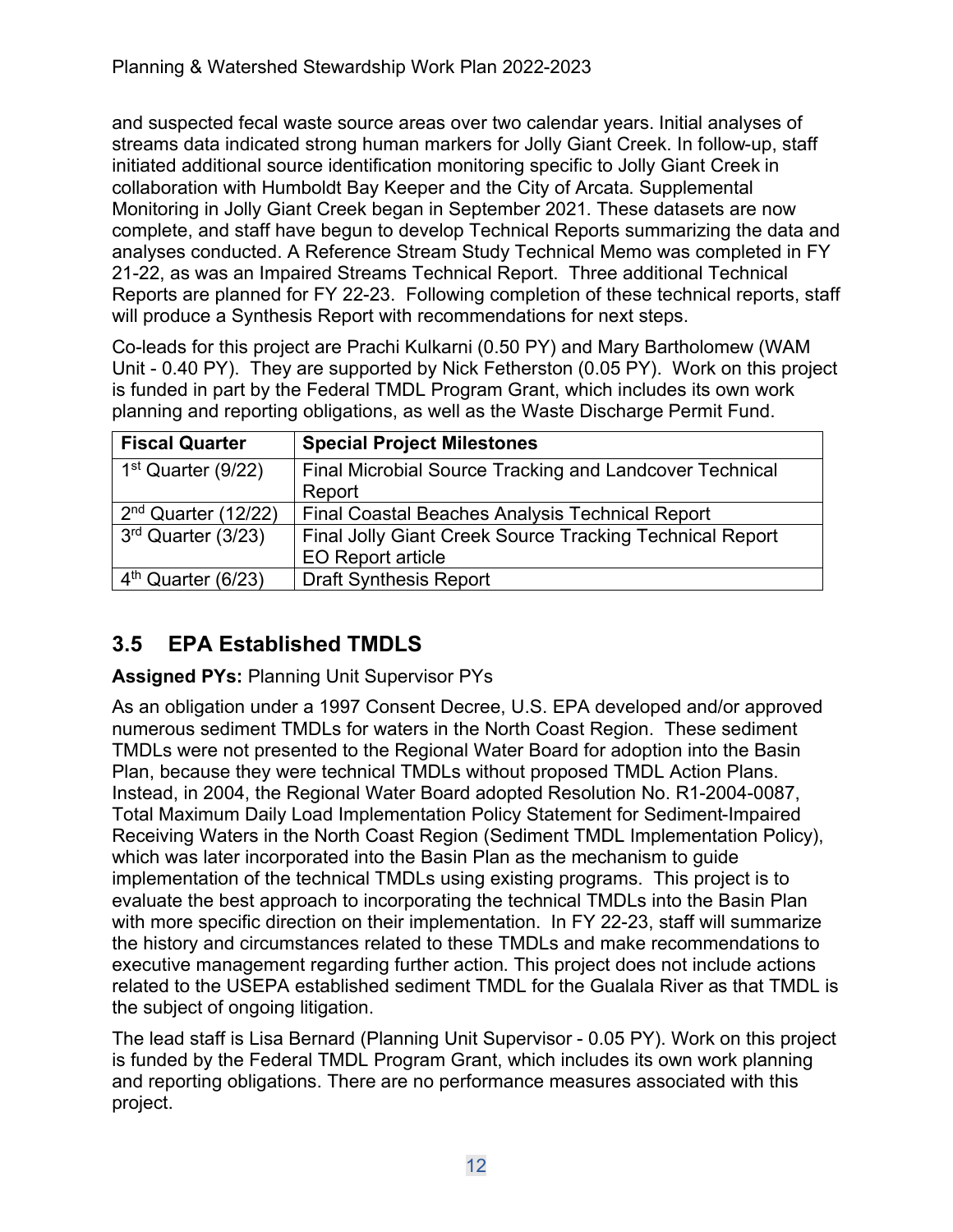| <b>Fiscal Quarter</b>          | <b>Special Project Milestones</b>   |
|--------------------------------|-------------------------------------|
| 1 <sup>st</sup> Quarter (9/22) | None                                |
| $2nd$ Quarter (12/22)          | None                                |
| 3 <sup>rd</sup> Quarter (3/23) | Memorandum on EPA Established TMDLs |
| $4th$ Quarter (6/23)           | None                                |

## <span id="page-12-0"></span>**3.6 Narrative Flow Objective (See 6.2)**

### <span id="page-12-1"></span>**3.7 Triennial Review of the Basin Plan**

#### **Assigned PYs:** 0.60 Staff PYs

Section 13240 of the Porter-Cologne and Section 303(c)(1) of the Clean Water Act require a review of basin plans at least once each three-year period to keep pace with changes in regulation, new technologies, policies, and physical changes within the region. The Regional Water Board is responsible for reviewing the Basin Plan and is required to: 1) identify those portions of the Basin Plan, which are in need of modification or new additions; 2) adopt standards as appropriate; and 3) recognize those portions of the Basin Plan, which are appropriate as written. The Regional Water Board solicits written and oral public input, which it considers prior to adopting by resolution a prioritized list of basin planning projects. The highest priority projects establish the foundation for the workplan of the Regional Water Board's Planning Program for the next 3-year period. The last triennial review was conducted in 2018. The adopting resolution for the Triennial Review can also approve non-substantial revisions to the Basin Plan, such as editorial revisions.

The lead staff for this project is Nick Fetherston (0.40 PY) with assistance from Prachi Kulkarni (0.20 PY). This work is funded by the Waste Discharge Permit Fund. There are no performance measures associated with this project.

| <b>Fiscal Quarter</b>          | <b>Special Project Milestones</b>        |
|--------------------------------|------------------------------------------|
| 1 <sup>st</sup> Quarter (9/22) | None                                     |
| $2nd$ Quarter (12/22)          | None                                     |
| 3 <sup>rd</sup> Quarter (3/23) | <b>Public Notice of Triennial Review</b> |
| $4th$ Quarter (6/23)           | Draft Staff Report for internal review   |

## <span id="page-12-2"></span>**3.8 Climate Change Adaptation and Resilience Strategy**

#### **Assigned PYs:** 0.30 Staff PYs

A Climate Change Adaptation and Resilience Strategy for the North Coast Region will 1) describe an adaptation and resilience vision for water resources in the Region, 2) identify the regulatory and non-regulatory tools available to the Regional Water Board that are useful to accomplish the vision , 3) assess existing science and conditions on a bioregional scale to identify high priority water quality related climate adaptation and resilience needs for distinct bioregions in the North Coast, 4) identify strategic partnerships necessary to round out the regulatory, science and monitoring, and funding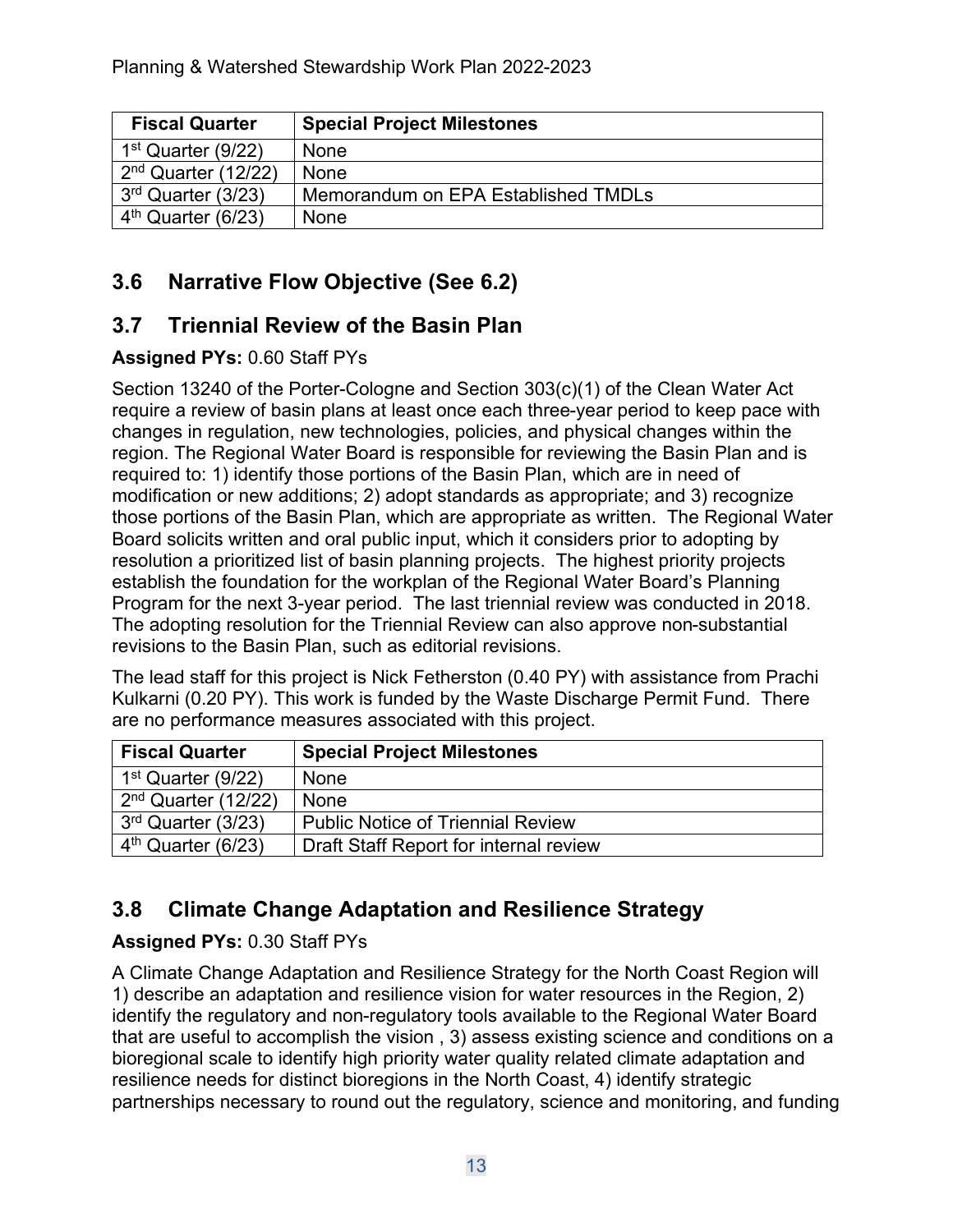solutions, and 5) implement key regulatory and non-regulatory actions using new and existing programs, as necessary. Activities in FY 21-22 included:

- · Interviews with Executive Management and Regional Board members,
- Internal Scoping Meetings
- · Identification of Workgroups
- · Draft Climate Change Adaptation and Resilience Vision
- · Draft Policy Statements

The lead staff is Alydda Mangelsdorf (Division Supervisor - 0.25 PY) with support from Matt Graves (0.20 PY) and Nick Fetherston (0.10 PY). It is envisioned that upon retirement of the Watershed Stewardship Coordinator in August 2022, a new Policy Advisor to the EO will be hired, with a focus on Climate Change. This triennial review project will then pass into the hands of the new Policy Advisor, at which time the scope of the activities for the project during FY 22-23 will be further refined.

| <b>Fiscal Quarter</b>          | <b>Special Project Milestones</b>                       |
|--------------------------------|---------------------------------------------------------|
| $1st$ Quarter (9/22)           | Draft Team Charter and Workplan for review by Exec Team |
| $2nd$ Quarter (12/22)          | TBD                                                     |
| 3 <sup>rd</sup> Quarter (3/23) | TBD                                                     |
| $4th$ Quarter (6/23)           | TBD                                                     |

## <span id="page-13-0"></span>**3.9 Analytical Support Team**

#### **Assigned PYs:** 1.10 Staff PYs

A core team of two Division staff have been identified as the division's Analytical Support Team. This team is available to the division to assist on the complex technical components of various projects including modeling, statistical analysis, GIS analysis, and data presentation. Upon agreement with the relevant supervisor, and considering workload, members of this team are also to be available to provide technical support to other divisions. Highlighted projects for FY 22-23 include: analytical support for the Laguna de Santa Rosa Temperature TMDL, support on the Climate Change Strategy, support to Watershed Stewards in development of Water Quality Report Cards (due in draft in the 2nd quarter), Integrated Report support, and CannaVision support for the Cannabis and Enforcement Division. A system for requesting and tracking analytical support projects allows the Analytical Support Team to accept requests through the year and share responsibilities for prioritizing and completing the requests.

The team lead for the Analytical Support Team is Lance Le (0.90 PY) which includes duties as a mentor to Americorps members. He is supported by Prachi Kulkarni (0.20 PY). The Team is funded by a combination of Water Quality Trend Monitoring funds, Federal NPS Support funds, Federal TMDL Support funds, and Waste Discharge Permit Funds. The federal funds require additional work planning and reporting.

#### Core activities of this team include:

- Maintain a project request and tracking system
- · Project tracking and time management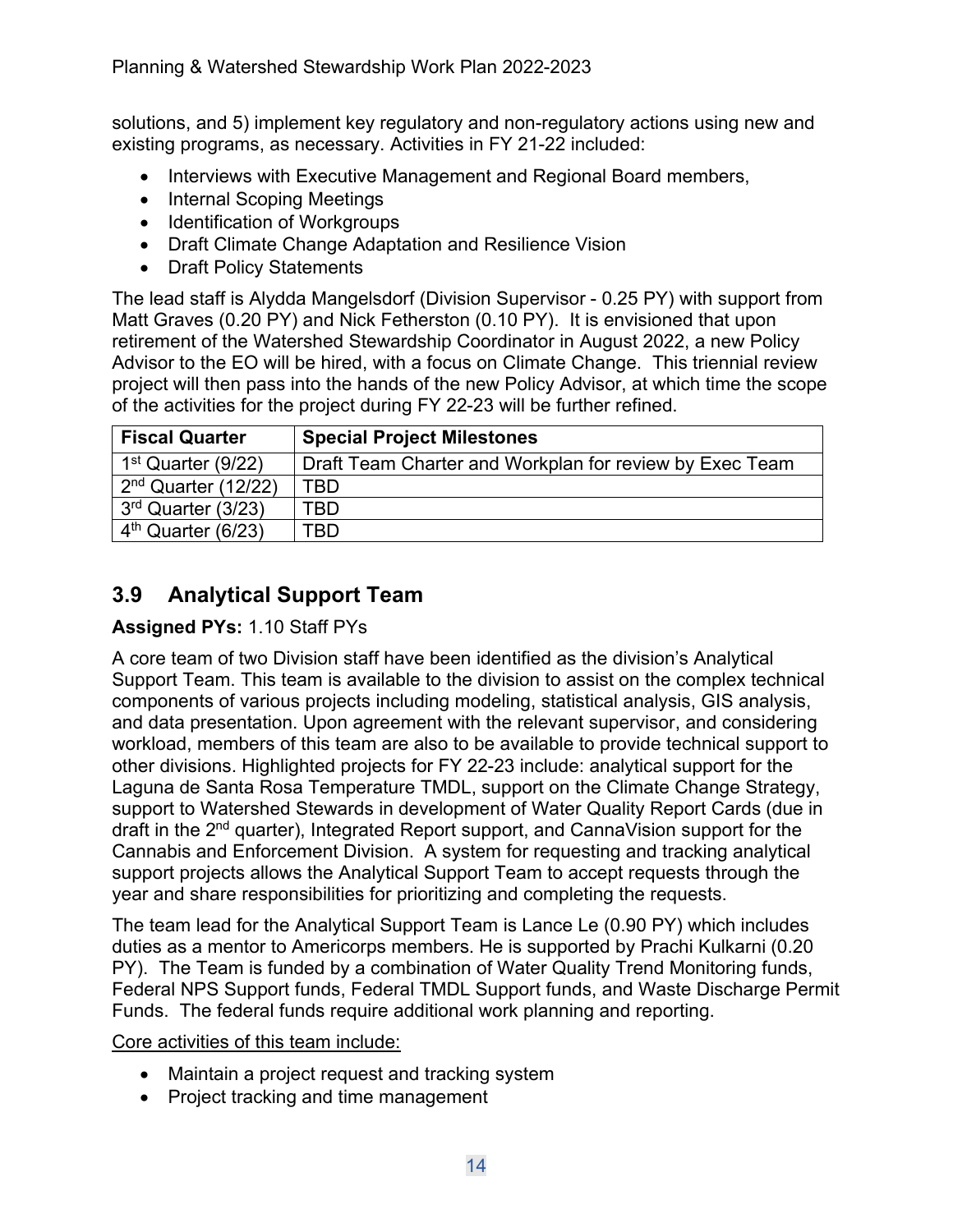Planning & Watershed Stewardship Work Plan 2022-2023

- Project scoping
- · Project charters/workplans as necessary
- · Performance of technical work as described
- · Packaging of technical work as described, including spreadsheets, databases, geospatial work products, tables, figures, and technical memos
- · Internal peer review to confirm the accuracy of work performed
- · Team meetings and coordination with Unit Supervisor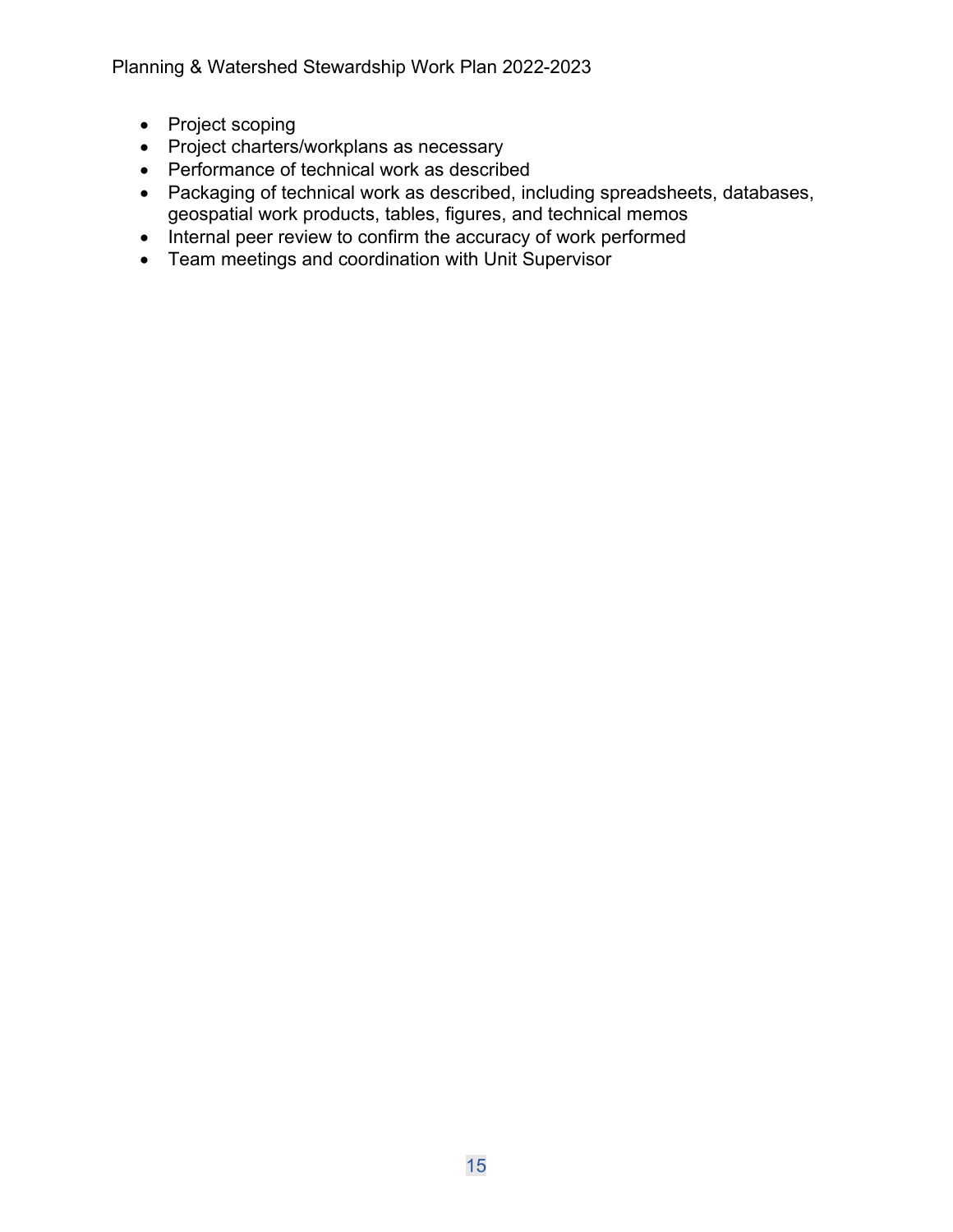## <span id="page-15-0"></span>**4.0 WATERSHED ADAPTIVE MANAGEMENT PROGRAM**

The Watershed Adaptive Management (WAM) Unit is composed of a Senior Supervisor and five staff. The WAM Unit houses several inter-related programs that support the monitoring and adaptive management functions of [Watershed Stewardship.](file://wb-rb1-file-01.ca.epa.local/users$/jcurtis/2021_04%20Work/Waterhed_Stewardship_Diagram.pdf) In addition to supervising staff and managing programs, the Senior Supervisor also coordinates with the Nonpoint Source and Surface Water Protection Division to develop the 5-Year Nonpoint Source Workplan, required under the Nonpoint Source funding grant from USEPA. The current 5-Year Nonpoint Source Workplan is for the period of 2020-2025.

Many staff in the WAM Unit also belong to the Monitoring Support Team supervised by the WAM Unit Supervisor.

The WAM Unit programs include:

- SWAMP Program led by a full time SWAMP Coordinator
- · CyanoHAB Response Program led by a full-time CyanoHAB Response Program **Coordinator**
- · Integrated Report Program led by a full time Integrated Report Program **Coordinator**
- Nonpoint Source Grant Program staffed by two full time Grants staff

## <span id="page-15-1"></span>**4.1 Core Activities and Projects by Priority**

Each of these programs include ongoing, core duties, as well as special projects that have start and end dates. Each of the programs themselves are Priority Level 1 (high priority) programs that barring unusual circumstances, the Division will continue to invest staff resources in. Should unforeseen conditions require that staff be diverted to other work (e.g., emergency response, high priority enforcement), individual core duties and/or project tasks would be adjusted, while ensuring that minimum program management continues for each program. Table 4.1 reflects these conclusions.

#### **Table 4.1—Watershed Adaptive Management Program Core Activities and Project by Priority**

| <b>Priority</b><br>Level | <b>Activity/Project</b>                           | Category            | <b>Target Date</b> |
|--------------------------|---------------------------------------------------|---------------------|--------------------|
|                          | <b>SWAMP Program</b>                              | Core and<br>Special | Ongoing            |
| 1                        | 303(d)/305(b) Integrated<br><b>Report Program</b> | Core and<br>Special | Ongoing            |
|                          | <b>CyanoHAB Response Program</b>                  | Core and<br>Special | Ongoing            |
| 1                        | <b>Nonpoint Source Grant</b><br>Program           | Core and<br>Special | Ongoing            |
|                          | <b>Monitoring Support Team</b>                    | Core                | Ongoing            |
| $\overline{2}$           | <b>Technical Support to Permit</b><br>Programs    | Core                | Ongoing            |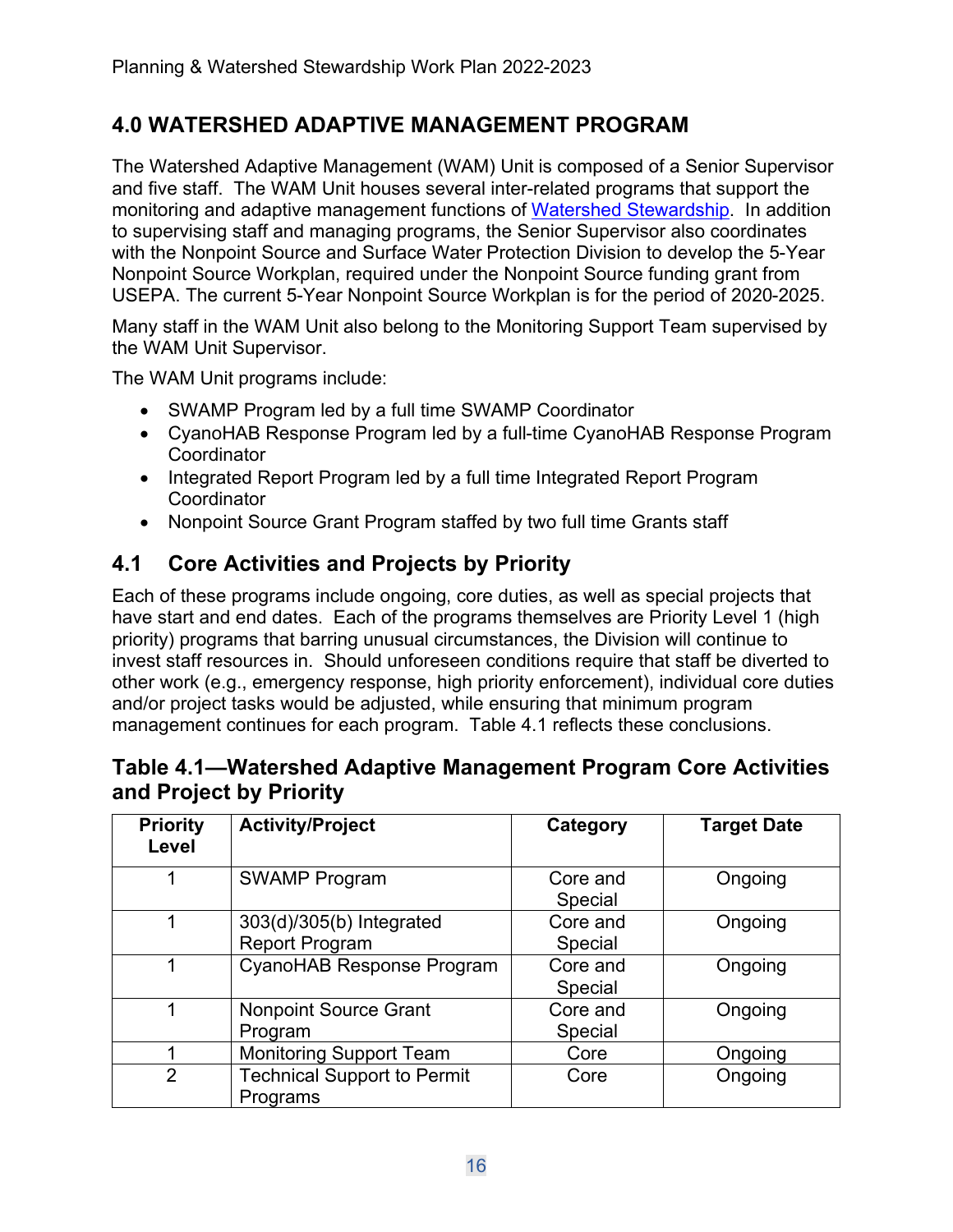| review<br>- -- -<br>. | $\sim$ $\sim$ |
|-----------------------|---------------|
|                       |               |

### <span id="page-16-0"></span>**4.2 Surface Water Ambient Monitoring Program**

#### **Assigned PYs:** 0.55 Staff PYs

The Surface Water Ambient Monitoring Program, or SWAMP, is a statewide monitoring effort designed to assess the conditions of surface waters throughout the state of California. The program is administered by the State Water Board and implemented at the regional level. To support the regions' monitoring activities, the statewide SWAMP Program has created a Quality Assurance (QA) program, developed a standardized data storage system, created Standard Operating Procedures (SOPs) for sampling, generate peer reviewed monitoring plans for each project, and regularly updates a water quality indicator list to work from.

With input from staff and management, the SWAMP Coordinator develops a monitoring workplan to direct SWAMP monitoring resources to the highest surface water monitoring priorities. Implementation of the SWAMP Workplan is an on-going activity with field work conducted both during the summer season (e.g., CyanoHAB) and winter season (e.g., stormwater runoff).

In recent years, the SWAMP Coordinator has allocated monitoring funds on a projectby-project basis. This fiscal year the SWAMP Coordinator will begin developing a longterm plan for surface water monitoring in the Region. Development of this plan is expected to be completed by the end of FY 22-23, with contracting updates occurring in FY 23-24 and implementation beginning in FY 24-25.

The SWAMP lead is Rich Fadness (0.50PY). He is supported by Mike Thomas (0.05 PY). Other staff participate in monitoring activities described in the SWAMP workplan but are managed on an adhoc basis through their participation on the Monitoring Support Team. The program is funded by the Water Quality Trend Monitoring Fund. There are no performance measures associated with this program.

Core activities of the SWAMP Coordinator include:

- · SWAMP Roundtable and Coordinator meetings
- SWAMP Statewide Workgroup meetings
- · Internal updates and information sharing (EO Reports, presentations, meetings, e-mail updates)
- · SWAMP workplan development and oversight
- · Statewide laboratory contract coordination
- SWAMP database management: a) data input and retrieval and b) data validation
- Review and finalize project monitoring and QA/QC plans
- · Maintain and oversee Regional Lab
- · Maintain and oversee field monitoring equipment
- Provide monitoring and QA-related training
- Provide monitoring support
- · Regional laboratory contract coordination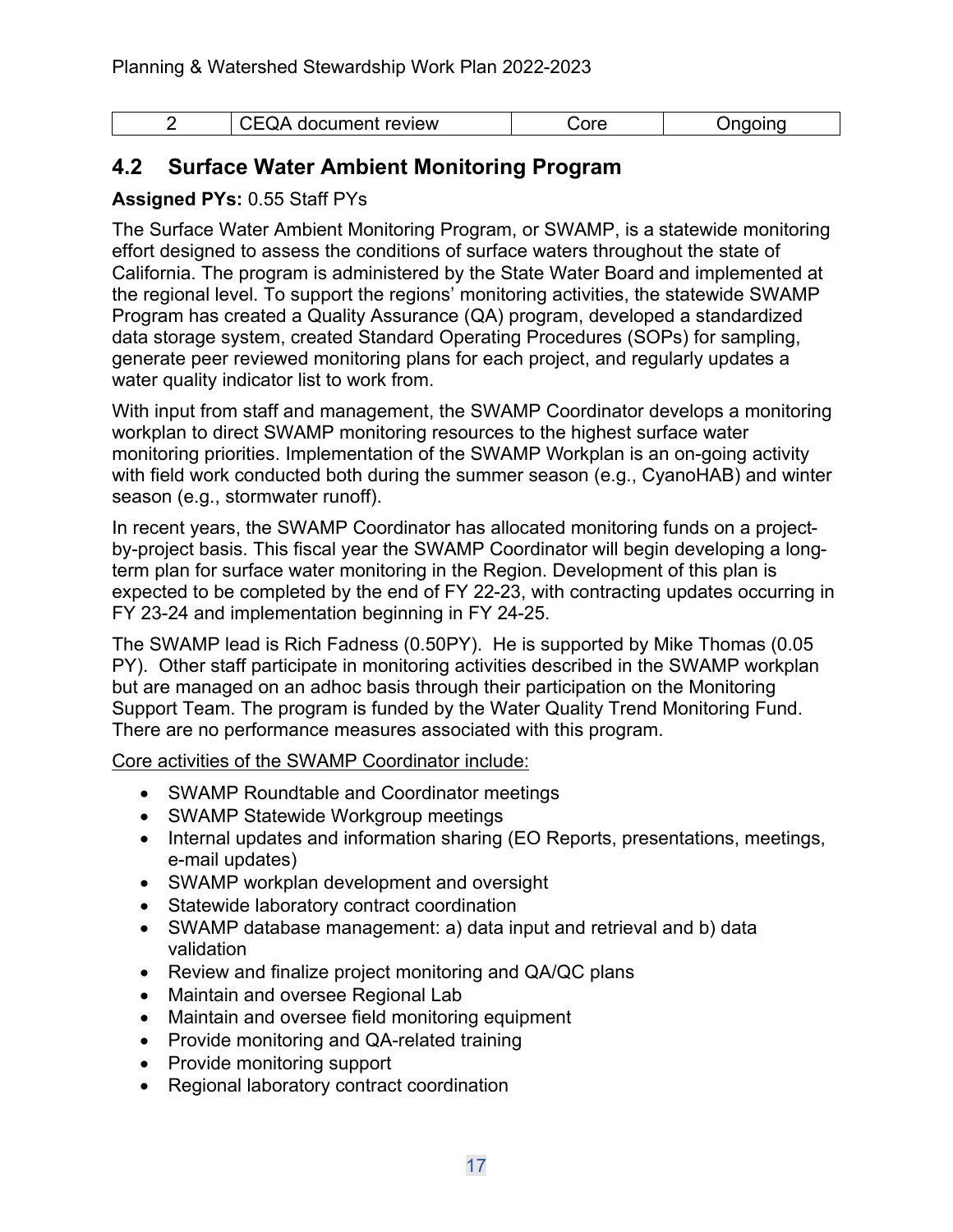· (See Section 5.3 for Russian River Regional Monitoring Program (R3MP) Support)

SWAMP monitoring project planned for FY 22-23 are highlighted in bold in Table 4.2. They include monitoring in for the Coastal Pathogens project, CyanoHAB Emergency Response, Elk River, Scott River, Scott/Shasta Sustainable Groundwater Management Act (SGMA) projects, and the Smith River. A special project that is intended but may be delayed is the development of a Monitoring Resource Guidance document for staff. No milestone commitment is included below since it is a lower priority task for which there may not be adequate time in FY 22-23.

| <b>Fiscal Quarter</b>          | <b>Special Project Milestones</b>                        |
|--------------------------------|----------------------------------------------------------|
| 1 <sup>st</sup> Quarter (9/22) | Develop Framework for Approach to Long-Term Planning for |
|                                | <b>Regional SWAMP Monitoring</b>                         |
| $2nd$ Quarter (12/22)          | <b>EO Report Article</b>                                 |
| 3rd Quarter (3/23)             | Draft a Long-Term Regional SWAMP Monitoring Plan         |
| $4th$ Quarter (6/23)           | Finalize Long-Term Regional SWAMP Monitoring Plan        |

| <b>Regional Projects</b>                       | FY 21-22 | FY 22-23  | FY 23-24  | FY 24-25  | <b>TOTALS</b> |
|------------------------------------------------|----------|-----------|-----------|-----------|---------------|
| Coastal Pathogens TMDL                         | \$32,370 | \$10,990  |           |           | \$43,360      |
| CyanoHAB Emergency<br>Response                 | \$24,000 | \$45,000  | \$65,000  | \$35,000  | \$169,000     |
| <b>Elk River</b>                               |          | \$61,666  | \$61,666  | \$61,666  | \$184,998     |
| <b>Scott River</b>                             | \$26,455 | \$46,150  | \$31,950  |           | \$104,555     |
| Scott/Shasta SGMA                              | \$9,160  | \$22,000  | \$22,000  | \$22,000  | \$75,160      |
| <b>Shasta River</b>                            | \$15,600 |           |           |           | \$15,600      |
| <b>Smith River</b>                             | \$27,440 | \$83,490  | \$41,745  |           | \$152,675     |
| <b>Total Yearly SWAMP</b><br><b>Allocation</b> |          | \$387,096 | \$387,096 | \$387,096 |               |
| Balance to be allocated                        |          | \$117,900 | \$164,735 | \$268,430 |               |

## <span id="page-17-0"></span>**4.3 303(d)/305(b) Integrated Report Program**

### **Assigned PYs:** 0.55 Staff PYs

Section 305(b) of the federal Clean Water Act requires states to assess the condition of its waters and report its findings. Section 303(d) of the federal Clean Water Act requires states to identify water bodies that do not meet water quality standards and are not supporting their beneficial uses. These waters are placed on the Section 303(d) List of Water Quality Limited Segments (also known as the list of Impaired water bodies or 303(d) List). California has integrated the 303(d) List of Impaired Waters and the 305(b) Water Quality Assessment Report into a single report (Integrated Report). This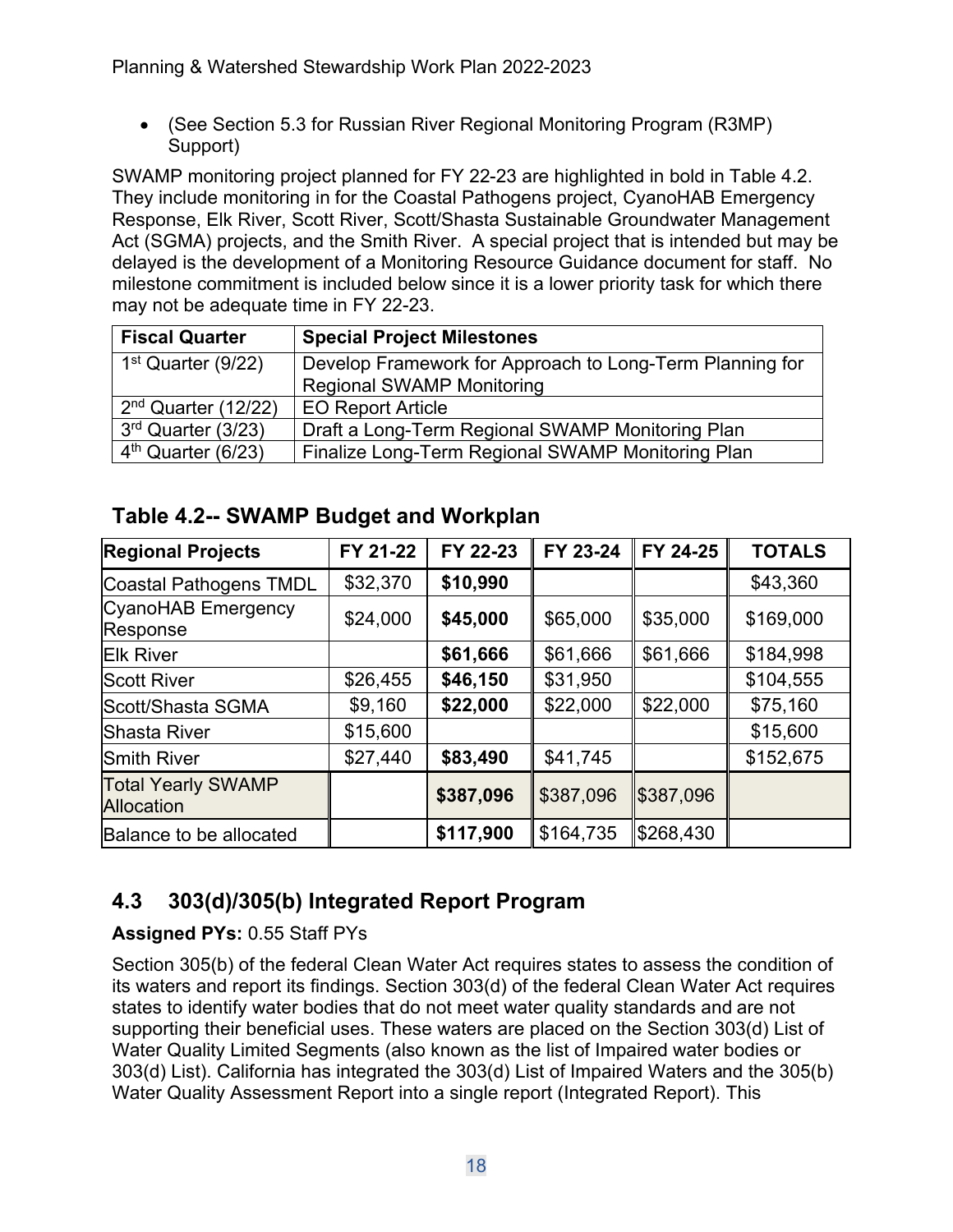Integrated Report satisfies the requirements of both Clean Water Act Sections 303(d) and 305(b). The State Water Board is responsible for producing an Integrated Report every 2 years. Each report compiles and assesses data for 3 regions at a time, such that each region is on a 6-year cycle.

In the fall of 2019, the State Water Board began administering the public process for the North Coast Water Board's 2018 cycle as part of the State Water Board's plan to meet Integrated Report submittal target due dates. The 2018 Integrated Report was adopted by the State Water Board and USEPA in 2020, including new and revised listings and delistings in the North Coast Region. The State Water Board has determined that, for the time being, they will continue to administer future Integrated Report cycles to ensure completion within the timeframe allowed by the Clean Water Act. The North Coast Region will once again be evaluating data during the 2026 Integrated Report cycle which will begin in August 2022

The program lead is Mary Bartholomew (0.55 PY). The program is funded with Federal TMDL Program Grant funds.

Core Activities of the Integrated Report Program include:

- Implement the Integrated Report program in accordance with the direction, priorities, and schedule set forth by the State Water Board.
- · Integrated Report Roundtables and statewide workgroups
- · Coordinate with State and Regional Water Board staff, federal agencies, tribes, NGOs and the public to collect, assemble, and assess water quality data when on cycle.
- · Periodically update staff and management on Integrated Report Program activities
- · Data review and management
- · Update fact sheets, as necessary

| <b>Fiscal Quarter</b> | <b>Special Project Milestones</b>                                                                                                                                                                            |
|-----------------------|--------------------------------------------------------------------------------------------------------------------------------------------------------------------------------------------------------------|
| $1st$ Quarter (9/22)  | Conduct outreach to external monitoring groups, agency<br>partners, and internal staff and assist with 2026 cycle data<br>submittal                                                                          |
| $2nd$ Quarter (12/22) | Finish outreach to external monitoring groups, agency<br>partners, and internal staff and assist with 2026 cycle data<br>submittal                                                                           |
| $3rd$ Quarter (3/23)  | None                                                                                                                                                                                                         |
| $4th$ Quarter (6/23)  | Review, finalize &/or approve: station locations, mapping<br>updates, Region specific analyte & beneficial use tables,<br>Quality Assurance Project Plans (QAPP) for data submitted.<br>assessable data list |

## <span id="page-18-0"></span>**4.4 CyanoHAB Response Program**

**Assigned PYs:** 1.15 Staff PY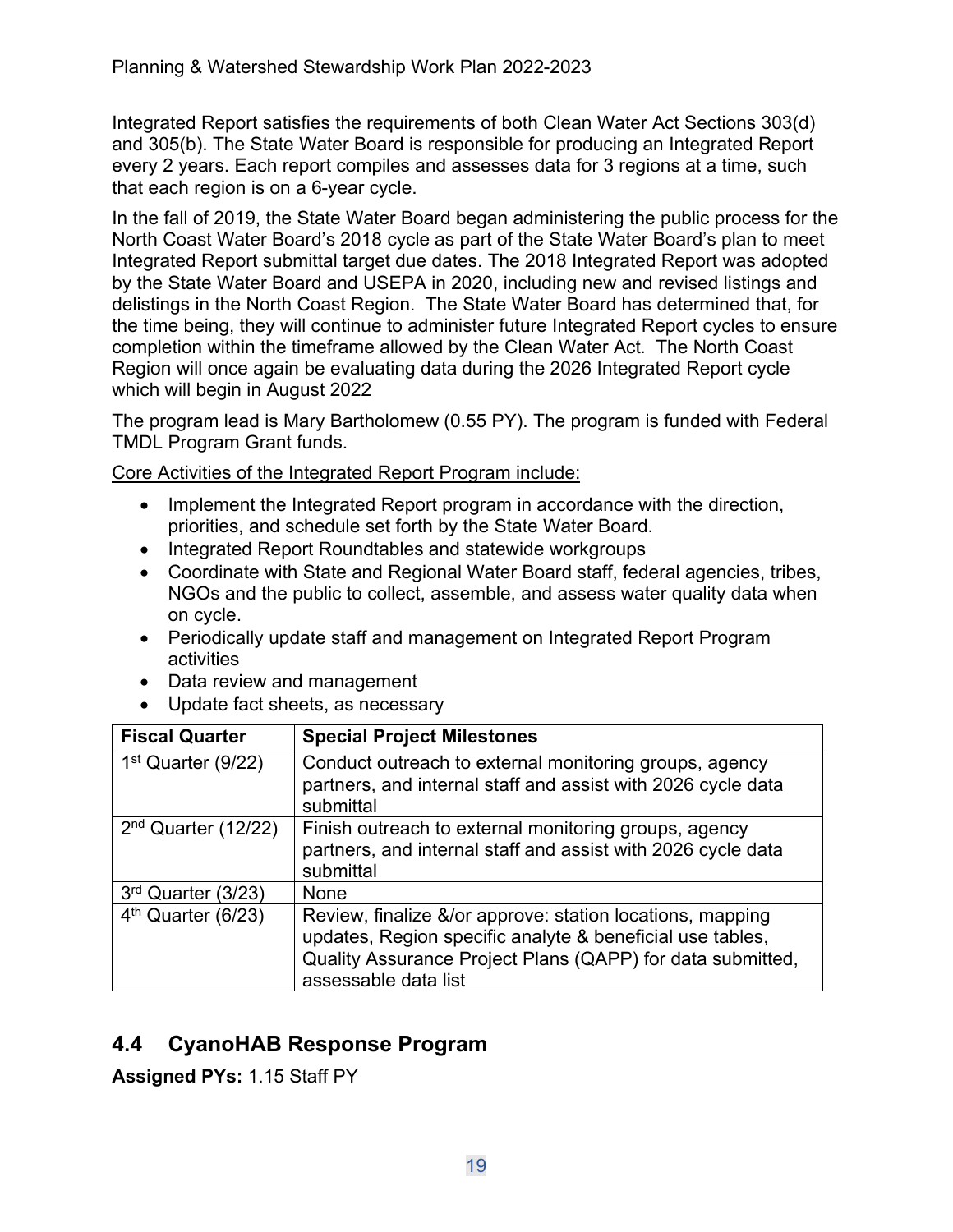Over the last decade, there has been an increased frequency and severity of cyanobacteria harmful algal blooms (CyanoHABs) around the world, including the North Coast Region. The Regional Water Board has received reports of freshwater nuisance blooms and algal scums, animal illnesses, and on occasion, human health impacts within the North Coast Region. The risk factors that contribute to freshwater CyanoHABs and nuisance blooms include nutrient (phosphorus and nitrogen) enriched waters, warming climate, reduced riparian shade, channel aggradation, and lower flows. The Regional Water Board is working to reduce risk factors through its water quality improvement programs. There is a current need to manage freshwater CyanoHABs through improved monitoring, assessment, partner coordination, and increased educational outreach. Given the lack of rainfall and snowpack throughout the Region, staff are expecting that drought conditions in many areas will result in lower than usual stream flows this summer 2022, which may result in an increase in CyanoHABs.

The CyanoHAB Coordinator is Mike Thomas (0.95 PY). He is supported by Rich Fadness (0.20 PY). This program is funded by Water Quality Trend Monitoring funds.

#### Core Activities of this program include:

- · Freshwater HAB Roundtables and Coordinator and Core Team meetings
- Statewide program development and support
- · Internal updates and information sharing
- · HABs database and webmap management
- Annual program coordination and response planning
- · Annual monitoring and response
- · Provide technical support to partners, agencies, NGO's and Tribes for data collection, data interpretation, postings, and public outreach
- · Coordination with Klamath Basin Monitoring Program (KBMP) on monitoring plan development
- Outreach and education
- · Regional program development
- · Maintain and improve statewide emergency and incident response to cyanoHABs

| <b>Fiscal Quarter</b> | <b>Special Project Milestones</b>                           |
|-----------------------|-------------------------------------------------------------|
| $1st$ Quarter (9/22)  | Final SPATT Report for the Russian, Eel, and South Fork Eel |
|                       | <b>Rivers</b>                                               |
| $2nd$ Quarter (12/22) | Partner Field Training - Sample Identification & Collection |
|                       | Pre-Memorial Day Holiday Waterbody Assessment               |
|                       | Pre-July 4 <sup>th</sup> Holiday Waterbody Assessment       |
| $3rd$ Quarter (3/23)  | Pre-Labor Day Holiday Waterbody Assessment                  |
| $4th$ Quarter (6/23)  | None                                                        |

### <span id="page-19-0"></span>**4.5 Nonpoint Source Grant Program**

#### **Assigned PYs:** 1.90 Staff PYs

California implements a Nonpoint Source Grant Program (NPS Grant Program), which is comprised of funds from a U.S. EPA Clean Water Act (CWA) section 319(h) grant to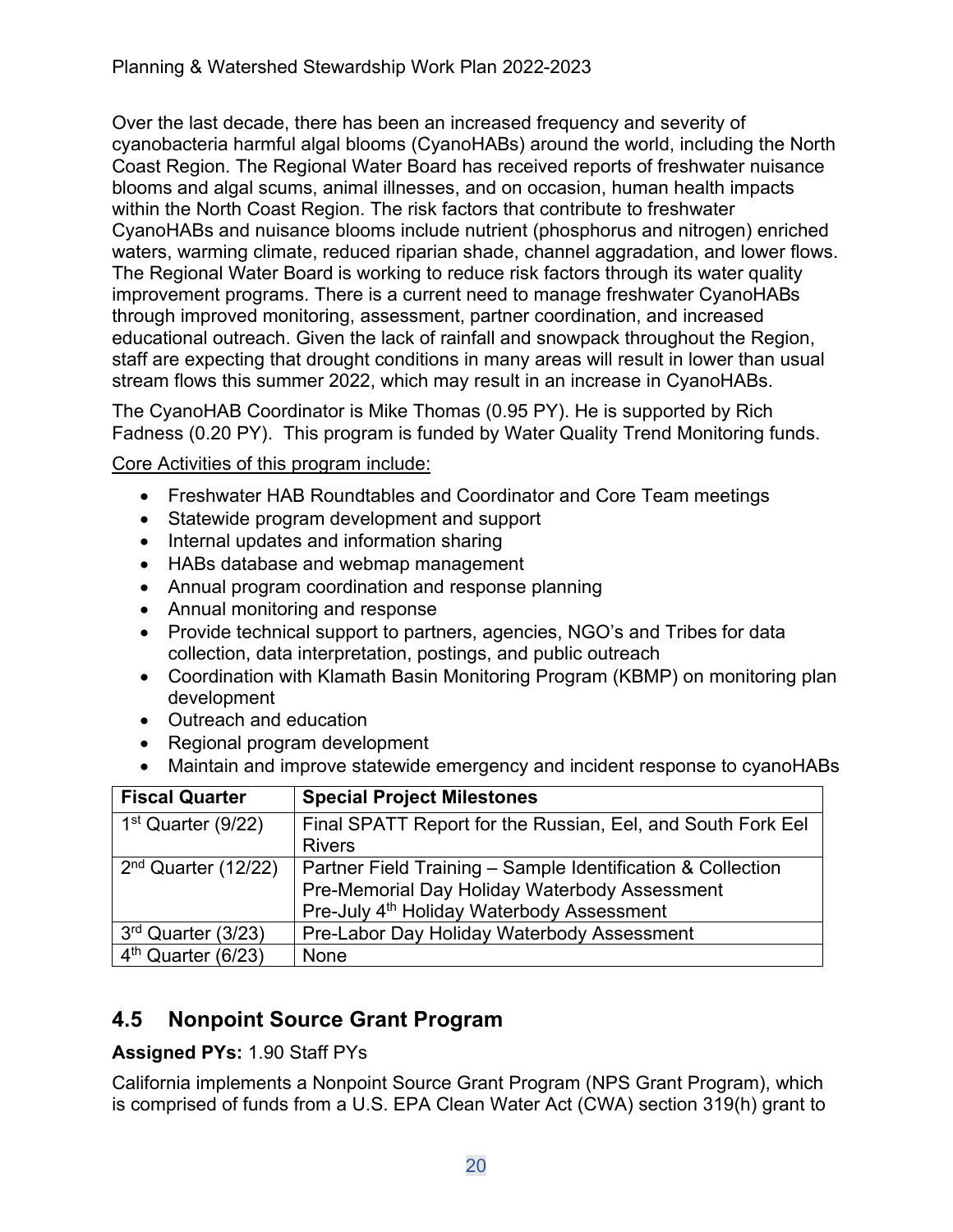the State Water Board (CWA 3[1](#page-20-0)9 grant)<sup>1</sup> and from the Timber Regulation and Forest Restoration Fund (Timber Fund) established by the State. However, in recent years there have not been any Timber Funds made available by the State for grant projects. These funds are allocated to third party grantees on a competitive basis, to implement projects associated with nonpoint source pollution control, remediation, and restoration. The Program Preferences identified by the Region each year represent the Region's highest priority watersheds for third party pollution control, remediation, and restoration. The Region's 2021 NPS Program Preferences were identified as: Russian River, Eel River, Albion River, Ten Mile River, Noyo River, Navarro River, Garcia River, and Elk River. The 2021 grant solicitation did not result in full expenditure of available funding. So, a second solicitation is planned with the hopes of receiving additional grant applications to fully spend the 2021 funds.

The NPS Grant Program is co-led by Michele Fortner (0.91 PY) and Carrieann Lopez (0.99) PYs for a total of 1.90 PYs. The program is funded by Federal NPS Support funds, which have separate work planning and reporting obligations and Waste Discharge Permit funds. There are no performance measures associated with this program.

Core activities of this program include:

- · Establish each year's program preferences through an internal review and approval process
- · Update each year's Grant Guidelines
- · Assist stakeholders and partners with grant application development
- · Review and rank all grant applications statewide
- · Develop, review, and execute grant agreements
- · Grant project management (see active grant project details in Table 4.3)
- · Provide support to Technical Staff who manage individual grants
- Attend Statewide Nonpoint Source Roundtable meetings
- Produce the annual NPS Workplan
- · Deliver semi-annual progress reports
- · Periodically report on the progress and outcomes of individual grants to management, the Board, and the public
- · Cultivate grant projects with high performing grantees, in high priority watersheds, and addressing high priority impairments and/or beneficial use restoration needs
- · Maintain and update a Catalog of Restoration Projects in applicable watersheds to: a) support the Watershed Stewardship Framework, b) support grant selection, c) support Caltrans' ability to achieve its proportional TMDL responsibility as required under the statewide Caltrans stormwater NPDES permit, d) serve as supplemental environmental projects for consideration in enforcement

<span id="page-20-0"></span><sup>1</sup> U.S. EPA has final approval authority of all projects funded with CWA section 319 funds.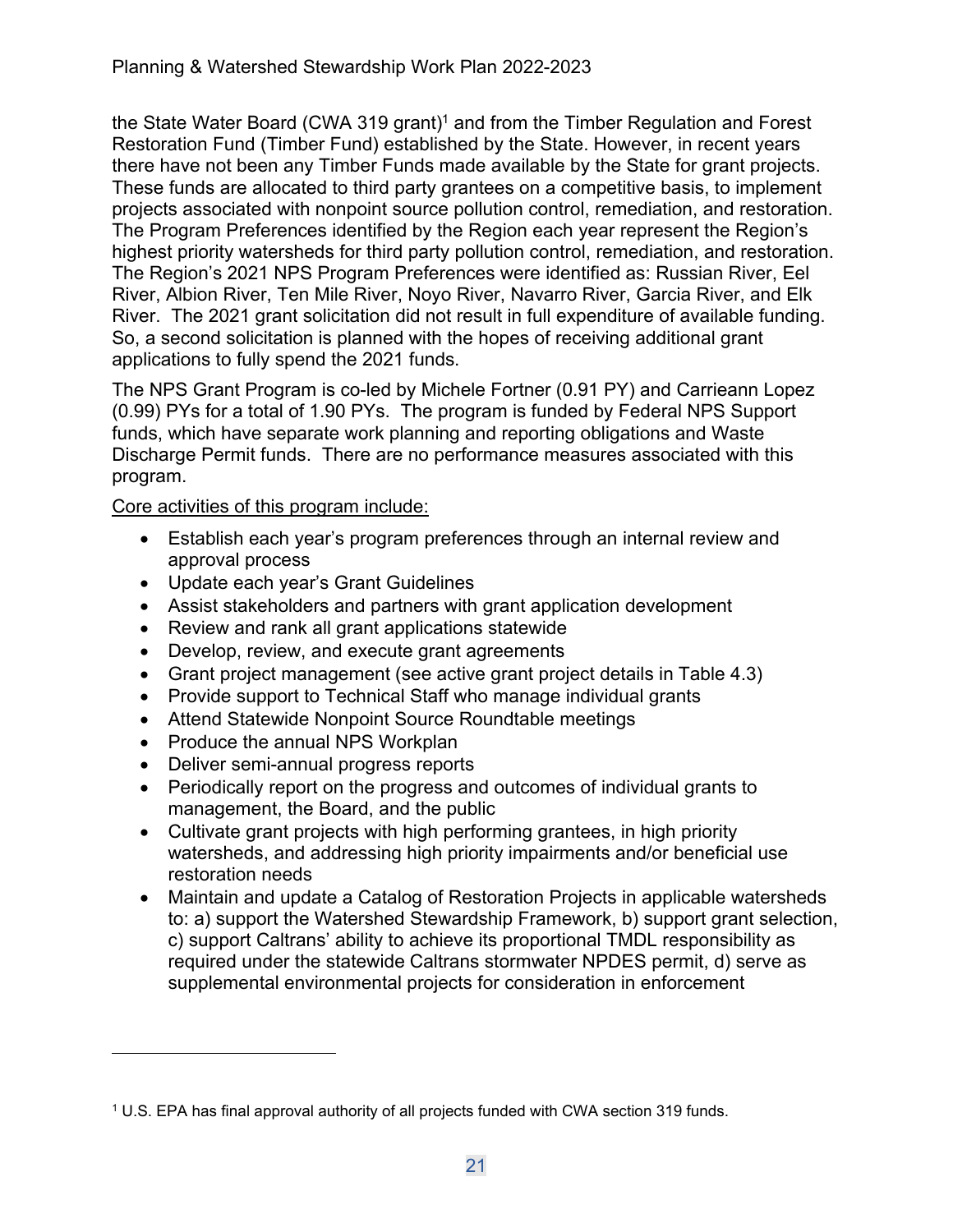negotiation, and e) serve as a basis for identifying mitigation projects, especially as may be required as a condition of a 401 Certification. (See Section 5.5.1)

| <b>Fiscal Quarter</b> | <b>Special Project Milestones</b>                                                                                                                                                                                                                                                                                |
|-----------------------|------------------------------------------------------------------------------------------------------------------------------------------------------------------------------------------------------------------------------------------------------------------------------------------------------------------|
| $1st$ Quarter (9/22)  | - Regional Board Staff Completion of Draft Scopes of Work<br>for FY 2022-2023 Grants (as needed based upon<br>applications and grants approved for funding)<br>- Review Round 2 of 2022 319h NPS Grant Applications<br>- Participate in final grant selection for Round 2 of 2022 319h<br><b>NPS Grant Funds</b> |
| $2nd$ Quarter (12/22) | - Status check and updates to Restoration Catalogue<br>- Closeout 1 grant: D1813109 (Post-Fire Recovery from<br>Redwood Fire)                                                                                                                                                                                    |
| 3rd Quarter (3/22)    | - Closeout 3 grants: D1913111 (Shasta River), D1813108<br>(Post-Fire Mark West Ck, Maacama Ck, Laguna De Santa<br>Rosa), and D1813107 (Mendocino Coast-Phase II).<br>- Review 2023 319h NPS Grant Applications<br>- EO Report Article                                                                            |
| $4th$ Quarter (6/22)  | - Participate in final grant selection for 2023 319h NPS Grant<br><b>Funds</b><br>- EO Report Article                                                                                                                                                                                                            |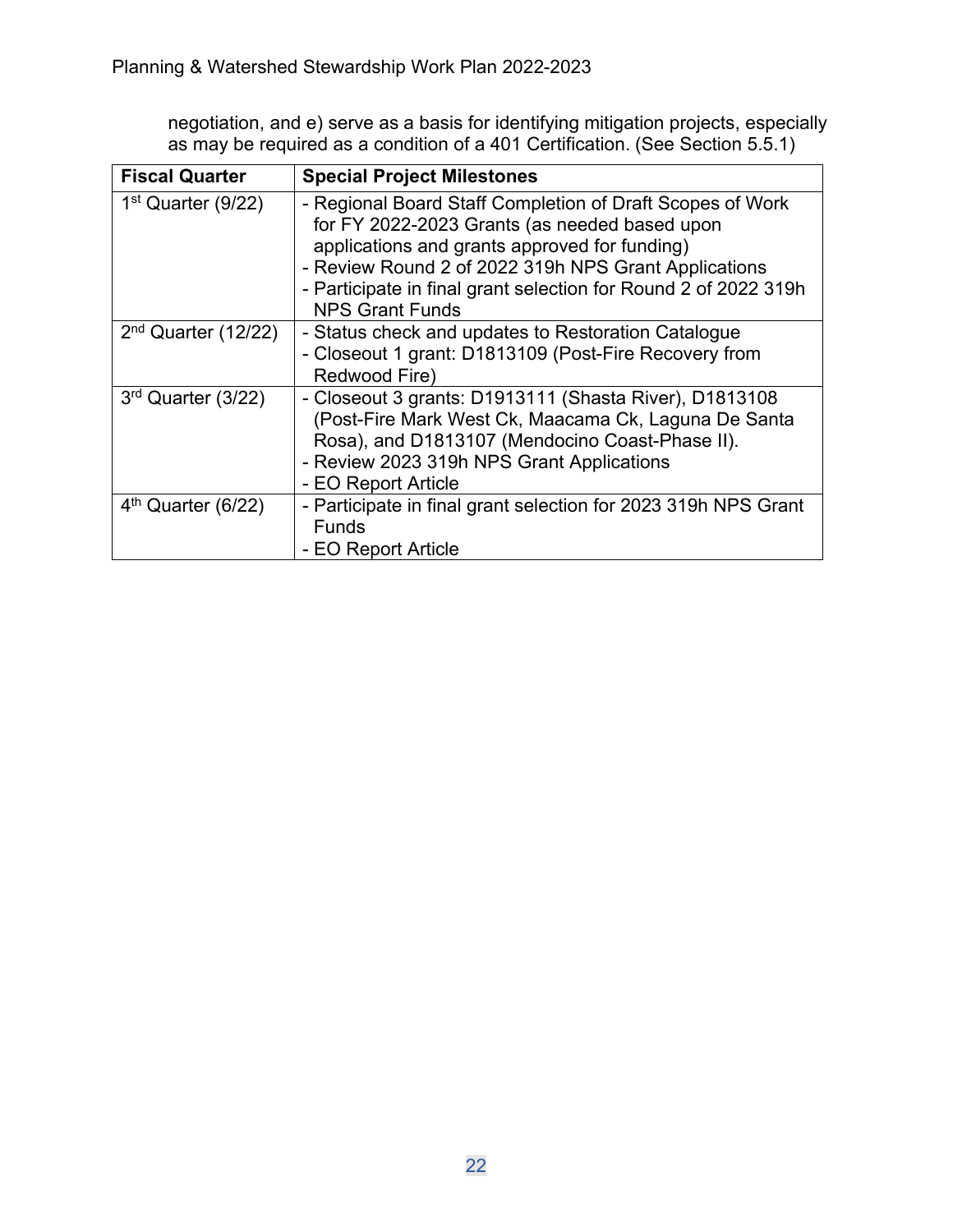| <b>Agreement</b><br>No. | <b>Grant Contract</b><br><b>Name</b>                                                                                             | <b>Grant</b><br><b>Manager</b>                                | <b>Total</b><br><b>Dollar</b><br><b>Amount</b> | <b>Start Date</b> | <b>End Date</b> | <b>Description</b>                                                                                                                                                                                       |
|-------------------------|----------------------------------------------------------------------------------------------------------------------------------|---------------------------------------------------------------|------------------------------------------------|-------------------|-----------------|----------------------------------------------------------------------------------------------------------------------------------------------------------------------------------------------------------|
| D1813107                | Mendocino<br><b>Coast TMDL</b><br>Implementation<br>Program, Phase<br>2                                                          | Nonpoint<br>Source and<br>Surface<br>Water<br><b>Division</b> | \$717,134                                      | 4/1/2019          | 3/31/2023       | Implement NPS pollution controls<br>along 14 miles of road in the<br><b>Gualala and Navarro River</b><br>watersheds                                                                                      |
| D1813108                | Post-Fire<br>Management<br>Practices in the<br><b>Mark West</b><br>Creek, Maacama<br><b>Creek and</b><br>Laguna de Santa<br>Rosa | Michele<br>Fortner                                            | \$500,000                                      | 5/1/2019          | 2/28/2023       | Identify sites and plan/implement<br>post-fire management practices<br>on the burned land of at least 5<br>landowners                                                                                    |
| D1813109                | Post-Fire<br>Recovery from<br>the Redwood<br>Fire                                                                                | Michele<br>Fortner                                            | \$749,507                                      | 4/1/2019          | 12/31/2022      | Upgrade and stormproof 26 sites<br>along 14 miles of road on four<br>ranch ownerships. Revegetate<br>240 acres of burned hill slopes.                                                                    |
| D1913111                | <b>Parks Creek</b><br>Riparian<br>Improvement                                                                                    | Eli Scott<br>(Division<br>Senior<br>Specialist)               | \$609,263                                      | 4/30/2020         | 1/31/2023       | Stabilize streambank; install<br>fencing, riparian plantings, stock<br>watering systems on Parks Creek<br>between I-5 bridge and State Hwy<br>99.                                                        |
| D2013114                | <b>Tenmile Creek</b><br>Streambank<br>Erosion<br>Prevention and<br>Riparian<br>Restoration<br>Project                            | Carrieann<br>Lopez                                            | \$473,500                                      | 5/1/2021          | 3/31/2024       | Stabilize stream bank on eroding<br>tributary locations within the<br>Tenmile Creek watershed using<br>bioengineering techniques and<br>riparian planting to reduce<br>sediment contributions and reduce |

**Table 4.3-- Nonpoint Source Grant Program Active Projects**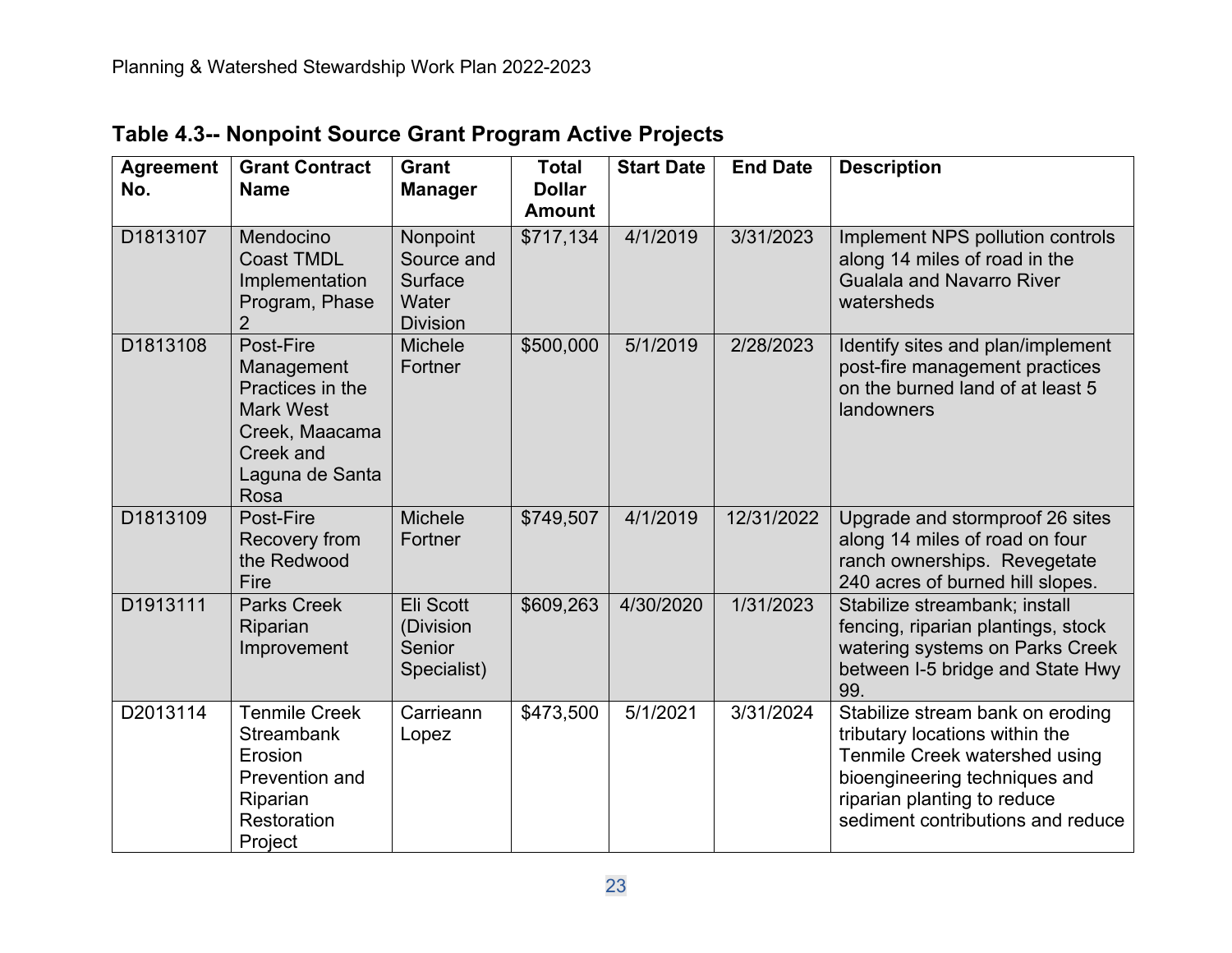| <b>Agreement</b><br>No. | <b>Grant Contract</b><br><b>Name</b>                                               | <b>Grant</b><br><b>Manager</b>                           | <b>Total</b><br><b>Dollar</b><br><b>Amount</b> | <b>Start Date</b> | <b>End Date</b> | <b>Description</b>                                                                                                                                                                                                                                                         |
|-------------------------|------------------------------------------------------------------------------------|----------------------------------------------------------|------------------------------------------------|-------------------|-----------------|----------------------------------------------------------------------------------------------------------------------------------------------------------------------------------------------------------------------------------------------------------------------------|
|                         |                                                                                    |                                                          |                                                |                   |                 | solar loading affecting water<br>temperatures                                                                                                                                                                                                                              |
| D2013115                | <b>Hart Ranch</b><br><b>Stock Watering</b><br>and Riparian<br><b>Fence Project</b> | Eli Scott<br>(Division<br>Senior<br>Specialist)          | \$674,129                                      | 6/1/2021          | 10/31/2023      | Increase dissolved oxygen and<br>decrease temperature by installing<br>off-stream stock watering<br>systems, upgrading water<br>transport infrastructure, installing<br>fencing, and restoring riparian<br>habitat with native plants and<br>trees                         |
| D2013116                | Post-Fire<br>Recovery and<br>Sediment<br><b>Reduction in</b><br>mark West Creek    | Carrieann<br>Lopez                                       | \$402,358                                      | 6/1/2021          | 3/31/2024       | Post-Fire Recovery and sediment<br>reduction into Mark West Creek by<br>re-constructing a retaining wall<br>destroyed in the 2017 Tubbs Fire.                                                                                                                              |
| D2113117                | <b>Eel River Road</b><br>Sediment<br>Treatment<br>Project-Phase 2                  | Michele<br>Fortner                                       | \$608,886                                      | 6/1/2022          | 2/28/2026       | Implementation of stormproof<br>designs on at least 5 road miles in<br>the Outlet Creek basin                                                                                                                                                                              |
| D2113118                | Post-Fire<br>Recovery in<br><b>Russian River</b><br><b>Subwatersheds</b>           | Carrieann<br>Lopez                                       | \$632,782                                      | 4/1/2022          | 6/30/2025       | Reduce loading of sediment as<br>well as other toxins in the Russian<br>River watershed from lands in<br>Sonoma County impacted by<br>recent wildfires. Project activities<br>will include planning and<br>implementation of a suite of post-<br>fire BMPs on burned lands |
| D2113119                | <b>Scott River EFM</b><br><b>Road Mill Creek</b><br>Sediment                       | <b>Elias Scott</b><br>(Division<br>Senior<br>Specialist) | \$432,000                                      | 2022              | 2025            | Reduce sediment delivery to<br>tributaries of the Scot River by<br>treating several urgent or high<br>priority sites, which includes                                                                                                                                       |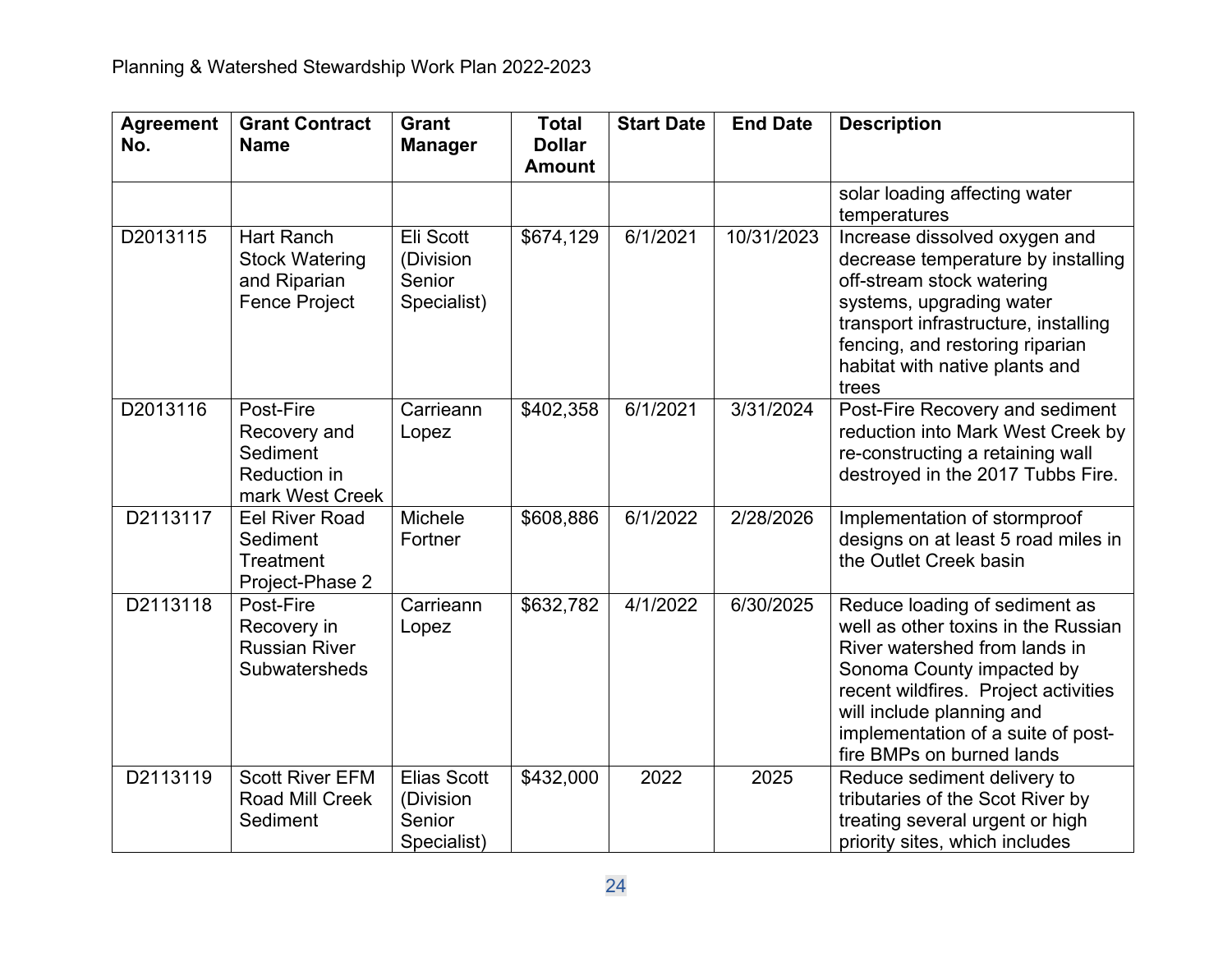| Agreement<br>No. | Grant Contract<br><b>Name</b> | <b>Grant</b><br><b>Manager</b> | Total<br><b>Dollar</b><br><b>Amount</b> | <b>Start Date</b> | <b>End Date</b> | <b>Description</b>                                           |
|------------------|-------------------------------|--------------------------------|-----------------------------------------|-------------------|-----------------|--------------------------------------------------------------|
|                  | Reduction<br>Improvements     |                                |                                         |                   |                 | stream crossings, road crossings,<br>and misaligned culverts |

\*Shaded rows are projects that will close out during FY 2022-23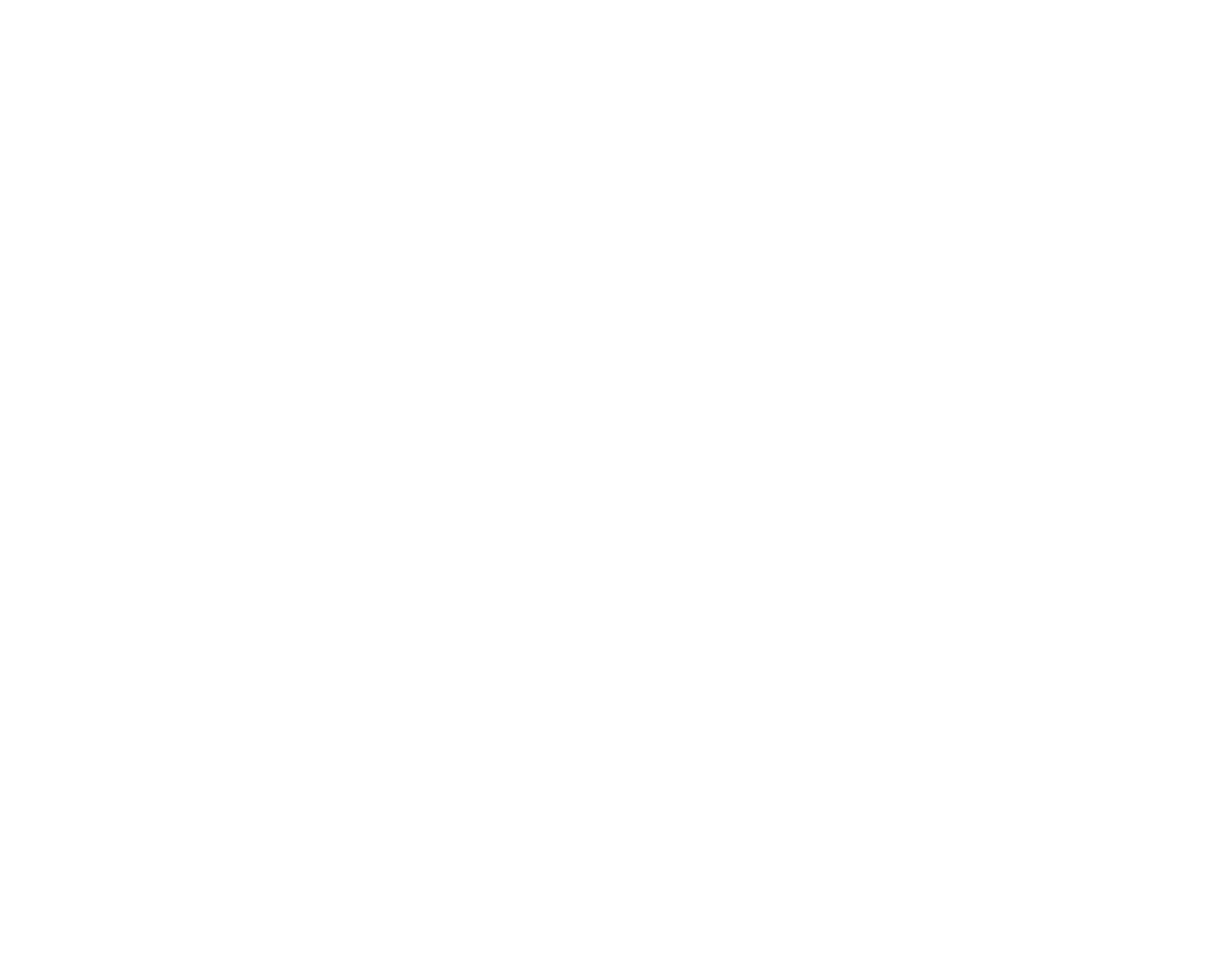## <span id="page-26-0"></span>**4.6 Monitoring Support Program**

#### **Assigned PYs:** 0.80 PYs

A core team of eight PAWS Division staff participate in the division's Monitoring Support Team. This team has approval from respective supervisors to provide support on approved SWAMP monitoring projects. Recent projects have included monitoring in the following: Scott River, Shasta River, Elk River, Jolly Giant Creek, and Smith River.

The Monitoring Support Team lead is Rich Fadness (0.15 PY). Other team members include: Mary Bartholomew, Michele Fortner, and Carrieann Lopez of the WAM Unit (cumulative of 0.15 PY) and Matt Graves, Prachi Kulkarni, Lance Le, and Nick Fetherston (cumulative of 0.50 PY). Other staff in the office occasionally participate in the Monitoring Support Team as approved by their respective supervisors and defined in their respective Division workplans. The work of this team is funded by Water Quality Trend Monitoring funds, Federal NPS Support funds, Federal TMDL Support funds, and Waste Discharge Permit Funds. Federal funds have a separate work planning and reporting obligation. There are no performance measures associated with the work of this team.

Core activities of this team include:

- · Maintain a project request and tracking system (i.e., Field Monitoring Calendar)
- · Project tracking and time management
- Project scoping
- · Project charters/workplans as necessary
- · Performance of monitoring work as described
- · Reporting results of monitoring work as described, including field safety plan, field notes, and chain of custody forms
- · Team meetings and coordination with Unit Supervisor

## <span id="page-26-1"></span>**5.0 WATERSHED STEWARDSHIP PROGRAM**

The Watershed Stewardship Program serves an integrative function, ensuring that the regulatory and non-regulatory activities of the agency are conducted in coordination to achieve the restoration and/or reconciliation goals for impaired watersheds and watersheds with high habitat or climate resiliency value. The program is headed by the Watershed Stewardship Coordinator, a policy advisor to the EO in collaboration with the PAWS Division Supervisor and the Division's two Steward Specialists. The Watershed Stewardship Program implements targeted activities in: Klamath Basin, including the Scott and Shasta watersheds; Humboldt Bay, including the Elk River; Russian River watershed; and Smith River Plain. Further, it provides policy and technical guidance relative to the Stewardship mission in the development of permits, such as: statewide Caltrans stormwater permit, Federal Lands permit, and the vineyard permit. The Watershed Stewardship Program conducts outreach activities with partners and the public to cultivate support for restoration and reconciliation needs across the region.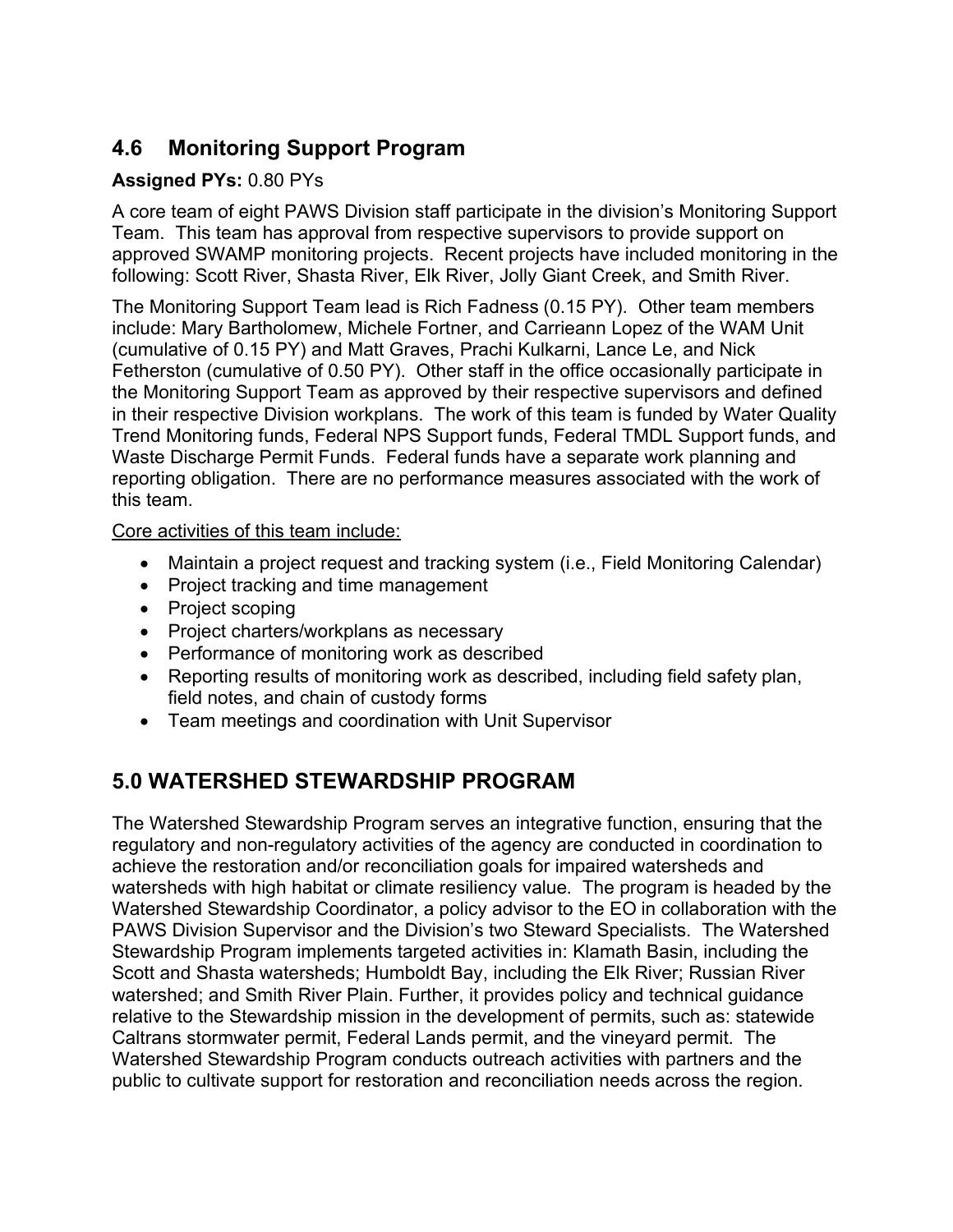Finally, it develops and implements internal tools and procedures to maximize coordination across divisions and programs.

Clayton Creager is the Watershed Stewardship Coordinator with an allocation of 1.0 PYs to the development and implementation of the Watershed Stewardship Program. He is supported by Eli Scott, who is the Scott and Shasta Steward Specialist and Elizabeth Pope, who is the Humboldt Bay Steward Specialist, each with an allocation of 1.0 PYs, for a total allocation to the program of 3.0 PYs. Upon the Watershed Stewardship Coordinator's retirement in the first quarter of FY 22-23, a new EPM1 Specialist policy advisor will be hired, but with an altered set of duties focused on the development of a Climate Change Adaptation and Resilience Strategy for the Region (see Section 3.8).

### <span id="page-27-0"></span>**5.1 Scott and Shasta Watershed Stewardship**

#### **Assigned PYs:** 1.0 PYs

The Regional Water Board adopted sediment and temperature TMDLs for the Scott River in 2005. It adopted temperature and dissolved oxygen TMDLs for the Shasta River in 2006. TMDL Waivers were adopted in 2012 and again in 2018 to address multiple pollutant concerns in each of these watersheds. The pollutant concerns are largely related to ranch management, road management, tailwater management, and water conservation needs. The Scott and Shasta Watershed Steward implements the TMDL Waivers by prioritizing high risk/high value properties, conducting inspections, requesting Ranch Management, Tailwater Management, Grazing Management, Erosion Control and Monitoring plans, as appropriate. The Steward Specialist also coordinates with staff in the Nonpoint Source and Surface Water Protection Division on timber harvest activities, restoration project planning and permitting, and other 401 certification projects within the Scott and Shasta watersheds. Further, the Steward Specialist coordinates with the Groundwater Protection Specialist on groundwater management planning.

The Scott and Shasta Watershed Steward is Eli Scott, a Senior ES Specialist. He has allocated 1.0 PYs to stewardship activities in the Scott and Shasta watersheds, which include duties as a mentor to Americorps members. He is also supported by the Monitoring Support Team, which provides a rotating field sampling crew who implement sampling plans designed to assess biostimulatory conditions in these watersheds. The amount of time required of the field sampling crew is estimated at 0.50 PYs but is managed on an ad hoc basis through the Monitoring Support Team, which has a total of 0.80 PYs allocated for monitoring throughout the Region. Stewardship work is funded through Federal NPS Support Grant and Federal TMDL Program Support Grant, which have additional work planning and reporting obligations, as well as Waste Discharge Permit funds. There are no performance measures associated with this project.

In FY 21-22, the Division of Water Rights asked for and was granted 0.50 PYs of the Steward Specialist's time through December 31, 2021 to support the Division in developing and implementing Emergency Drought Regulations for the Scott and Shasta. This work was funded by the Division of Water Rights. The Division of Water Rights has again requested the Steward Specialist's time, which has been approved.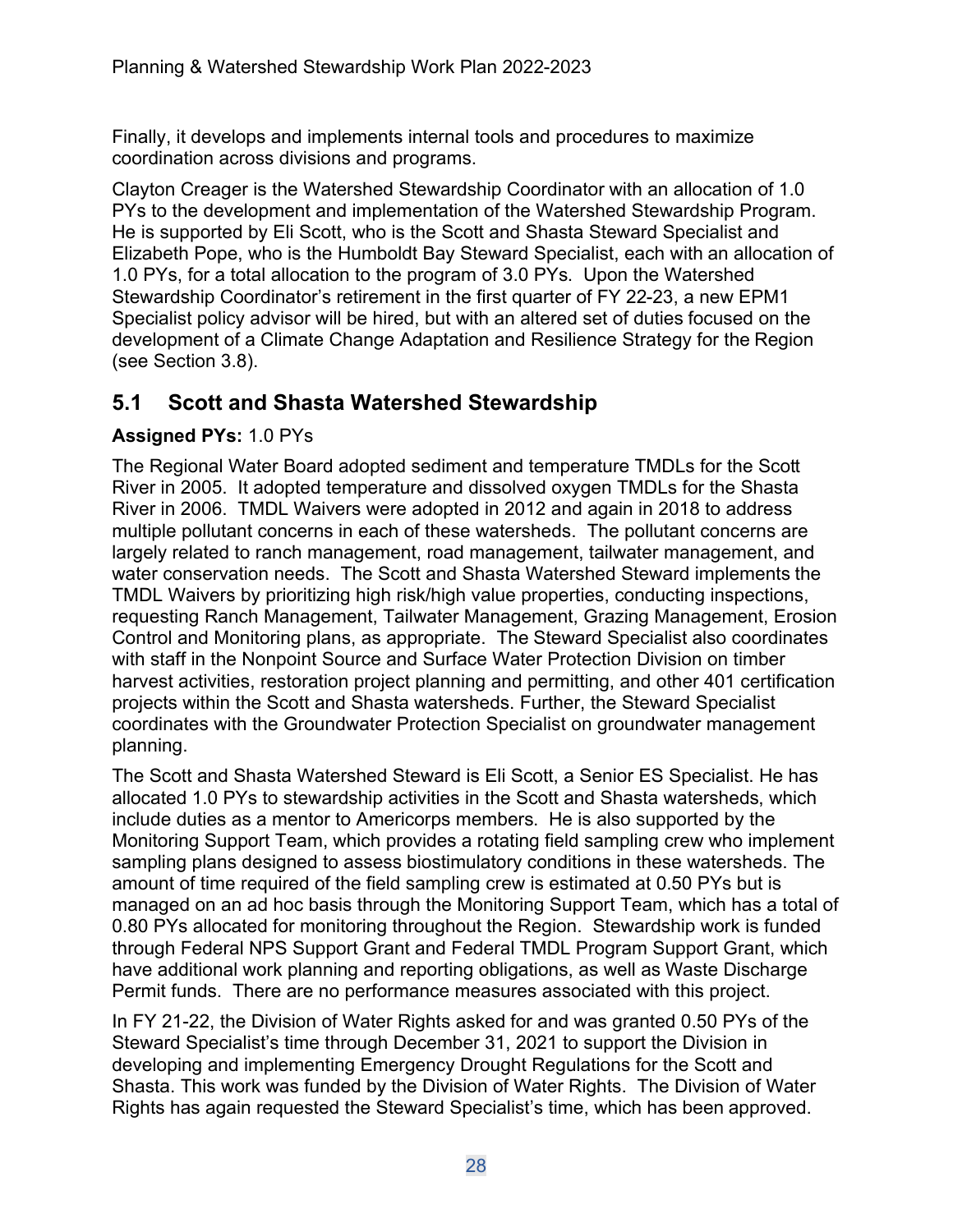He will spend 0.40 PYs on drought response efforts with the Division of Water Rights as a natural extension of his work as a Steward. To accommodate this work, the TMDL waivers due to expire in April 2023 will be brought to the Regional Water Board for a short term renewal, with full waiver review and update to follow.

Core activities of the Scott and Shasta Watershed Stewardship Program include:

- · Program management
- · Grant management
- External coordination on multiple topics including flow/drought, groundwater management, waste discharge, and habitat restoration
- Internal coordination with staff actively implementing related projects and programs in the Scott and Shasta watersheds
- TMDL Waiver implementation, including ranch inspections in accordance with commitments in the NPS Workplan
- · Enforcement, as appropriate
- · Watershed monitoring, data QA/QC, and data management
- · Data analysis and reporting, including periodic water quality report cards
- Internal and external updates and information sharing
- Leadership on the Watershed Stewardship team, in Division Leadership meetings, and in Management meetings

Core activities for the Division of Water Rights include:

- Internal Meetings
- · Public Outreach, including phone calls, stakeholder meetings and consultation with Office of Public Participation and State Water Board staff
- · Implementation of the regulation, including work on local cooperative solutions
- · Evaluation and development of supporting information for curtailments, information orders, and/or readoption of emergency regulations
- Serve as subject matter expert
- · Provide support for briefings and BCPs

Special projects that are intended, but may be delayed include:

- · 2022 Biostiumulatory Conditions Study Report for the Scott River
- · 2022 Biostimulatory Conditions Study Report for the Shasta River
- Scoping for revision and renewal of the TMDL waivers

No milestone commitment is included for these special projects since it is a lower priority task for which there may not be adequate time.

| <b>Fiscal Quarter</b> | <b>Special Project Milestones</b>                                                                                                  |
|-----------------------|------------------------------------------------------------------------------------------------------------------------------------|
| $1st$ Quarter (9/22)  | (Readoption of Emergency Drought Regulation)                                                                                       |
| $2nd$ Quarter (12/22) | Draft Public Notice, draft order, and draft EOSR for short -<br>term renewal of the existing Waivers--ready for internal<br>review |
| 3rd Quarter (3/23)    | Final Public Notice, order, and EOSR for short-term renewal--<br>distributed for public review                                     |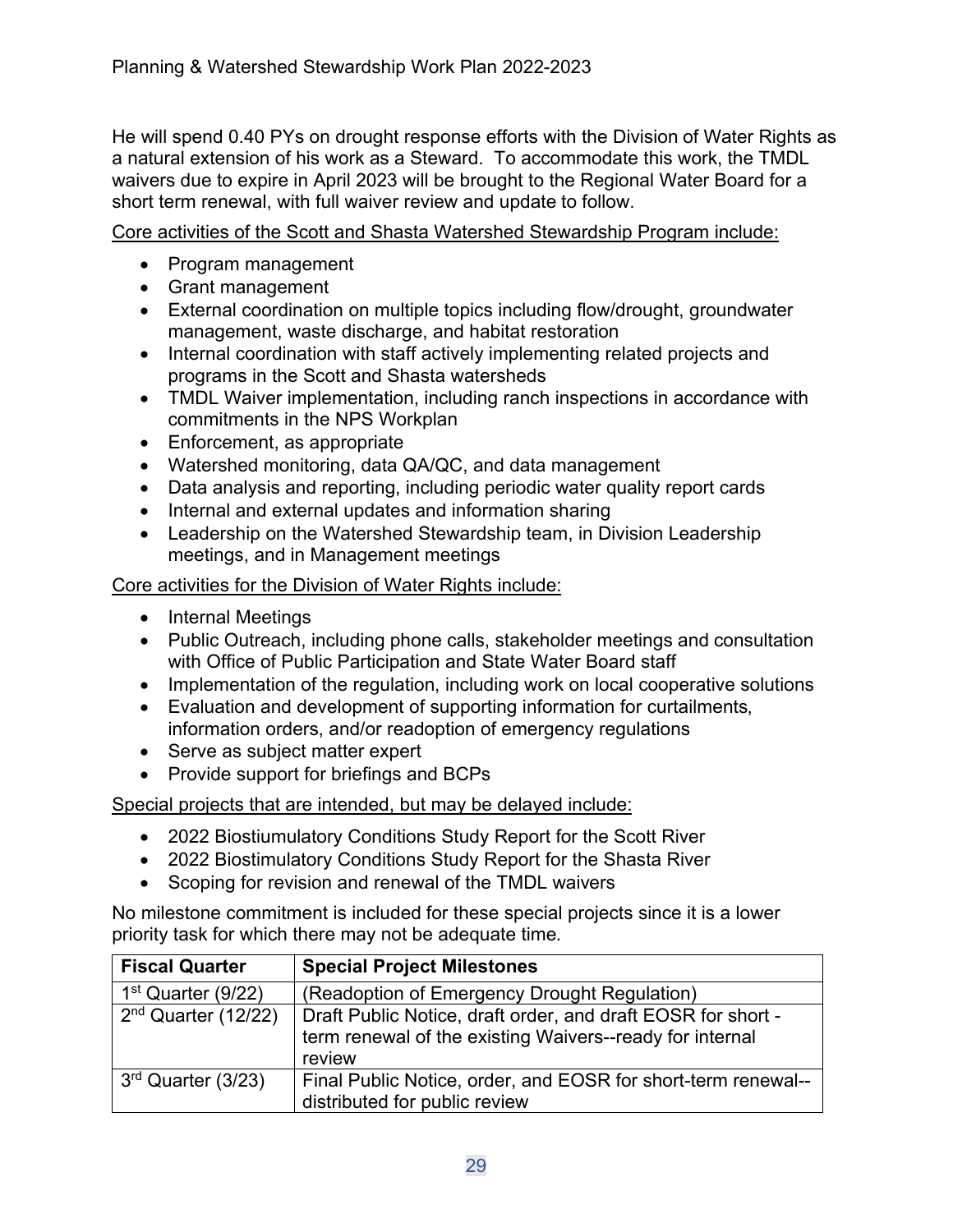| <b>Fiscal Quarter</b> | <b>Special Project Milestones</b>                                                                                                   |
|-----------------------|-------------------------------------------------------------------------------------------------------------------------------------|
| $4th$ Quarter (6/23)  | - Public Hearing by April 2023 on Short-term Renewal of<br><b>TMDL Waivers</b><br>- Completion of 3 ranch assessments per watershed |

### <span id="page-29-0"></span>**5.2 Elk River Watershed Stewardship**

#### **Assigned PYs:** 1.0 PYs

The Elk River has been listed as impaired due to sediment and sedimentation since the late 1990s. The Regional Water Board adopted a Sediment TMDL for the Upper Elk River in 2016, which was subsequently approved by the State Water Board (2017), OAL (2018), and U.S. EPA (2018). The Sediment TMDL for the Upper Elk River addresses sediment discharges from timberlands by requiring WDRs for Green Diamond Resources Company and Humboldt Redwood Company, as well as waivers for federal lands and nonindustrial timberlands. It also addresses sedimentation in the "impacted reach" by pointing to the state-funded Elk River Recovery Assessment as a modeling tool to help define the most strategic restoration/remediation projects. Further, it addresses the coordination needs of activities in the Elk by pointing to the Elk River Stewardship Program as the venue within which to address health and safety issues, water supply, flooding, coordinated science and monitoring, and habitat restoration and sediment remediation. The TMDL Action Plan requires a 5-Year Review of the progress towards meeting TMDL goals in 2021, 2026, and 2031. The first 5-Year Review will be presented in the Board in FY 22-23. CalTrout and subcontractors have delivered a Recovery Plan, Monitoring Framework, and Climate Change Study Plan under a contract with the Regional Water Board, which will be the basis for restoration design, permitting, funding and implementation beginning in FY 22-23. Finally, the Elk River Steward position left vacant in April 2021 has been reclassified as a Specialist, with a broader focus on Humboldt Bay (Humboldt Bay Watershed Specialist) and is now filled. Efforts to interview residents and engage with Humboldt County and the Division of Drinking Water on water supply issues are underway and will continue into FY 22-23 as will efforts to identify the appropriate resources to address flooding issues.

The Humboldt Bay Watershed Steward is Elizabeth Pope, a Senior ES Specialist. She is allocated 1.0 PYs to Humboldt Bay watershed stewardship activities, with a focus in FY 22-23 on the Elk River, and which includes duties as a mentor and supervisor of Americorps members. The effort remains titled "Elk River Watershed Stewardship" though she will begin involvement in a newly formed Humboldt Bay TAC. She will be supported by members of the Analytical Support Team on an as-needed basis. This stewardship work is funded by the Waste Discharge Permit Fund and federal NPS Support Fund, the latter of which has additional work planning and reporting obligations.

Elk River stewardship work conducted in FY 21-22 was staffed by a cross-program team, who are not specifically allocated time in the FY 22-23 workplan. This team will complete the 5-Year TMDL Assessment staff report in preparation for an August or September Board meeting on the topic. There are no current grants. But there is a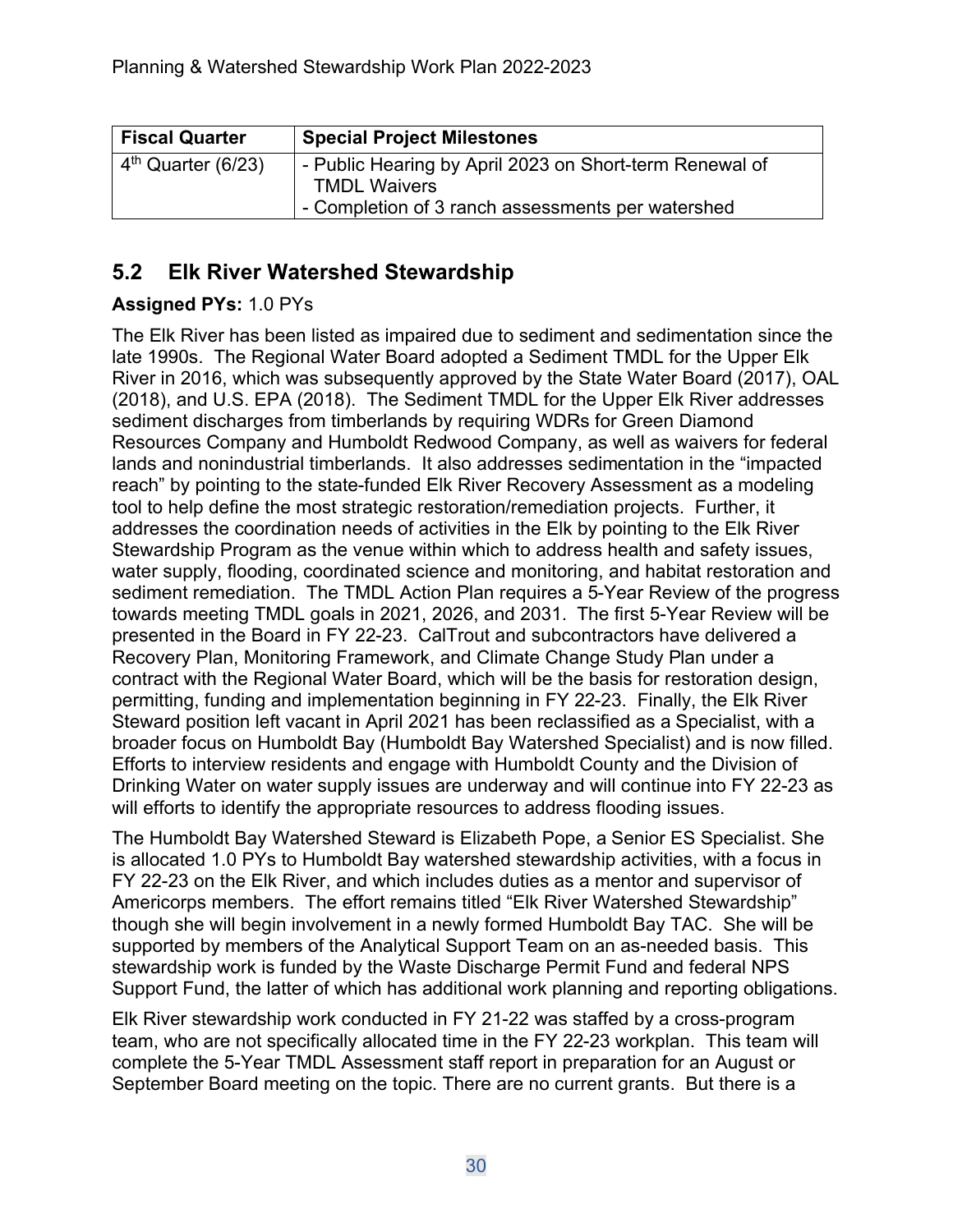small contract to fund the CalTrout team to present their work to the Board and the public, which the Steward will manage upon certification.

Core activities of the Elk River Stewardship Program include:

- Elk River Stewardship Program Management
- · External outreach and coordination with multiple watershed stakeholders, agencies and other partners on topics including health and safety; water supply; flooding; coordinated science and monitoring; restoration/remediation planning, funding, and permitting; and TMDL compliance
- Internal coordination with staff actively implementing projects and programs in the Elk River watershed
- Watershed monitoring, data QA/QC, and data management
- · Data analysis and reporting, including periodic water quality report cards
- · Internal and external updates and information sharing
- Leadership on the Watershed Stewardship team, in Division Leadership meetings, and in Management meetings
- · Contract management
- · Grant management

| <b>Fiscal Quarter</b> | <b>Special Project Milestones</b>                                                                                                                                                                                                                            |
|-----------------------|--------------------------------------------------------------------------------------------------------------------------------------------------------------------------------------------------------------------------------------------------------------|
| FY 2021-22            | - Review and approve CalTrout contract deliverables<br>- Meet with Division of Drinking Water and Humboldt County<br>to initiate development of water supply strategy<br>- Draft EOSR and staff report for the 5-Year TMDL<br>Assessment for internal review |
| $1st$ Quarter (9/22)  | - Final EOSR and staff report for the 5-Year TMDL<br>Assessment<br>- Special Board Meeting in Eureka on the Elk River, including<br>staff and panelist presentations                                                                                         |
| $2nd$ Quarter (12/22) | - Restoration Summit with CalTrout, Coastal Conservancy,<br>and other restoration partners                                                                                                                                                                   |
| $3rd$ Quarter (3/23)  | - Reinitiate the Coordinated Science and Monitoring<br>Workgroup<br>- Reinitiate the Health and Safety Workgroup                                                                                                                                             |
| $4th$ Quarter (6/23)  | - Update and redesign Elk River website to include<br>stewardship                                                                                                                                                                                            |

### <span id="page-30-0"></span>**5.3 Russian River Watershed Stewardship**

#### **Assigned PYs:** 0.15 Staff PYs

The Russian River is listed as impaired due to sediment, temperature, and pathogens. A Pathogen TMDL Action Plan was adopted by the Regional Water Board in December 2021 (see Section 3.2), which will, in part, be implemented by the Point Source and Groundwater Protection Division upon OAL approval. But sediment and temperature TMDLs have not yet been developed for the Russian River, except where underway in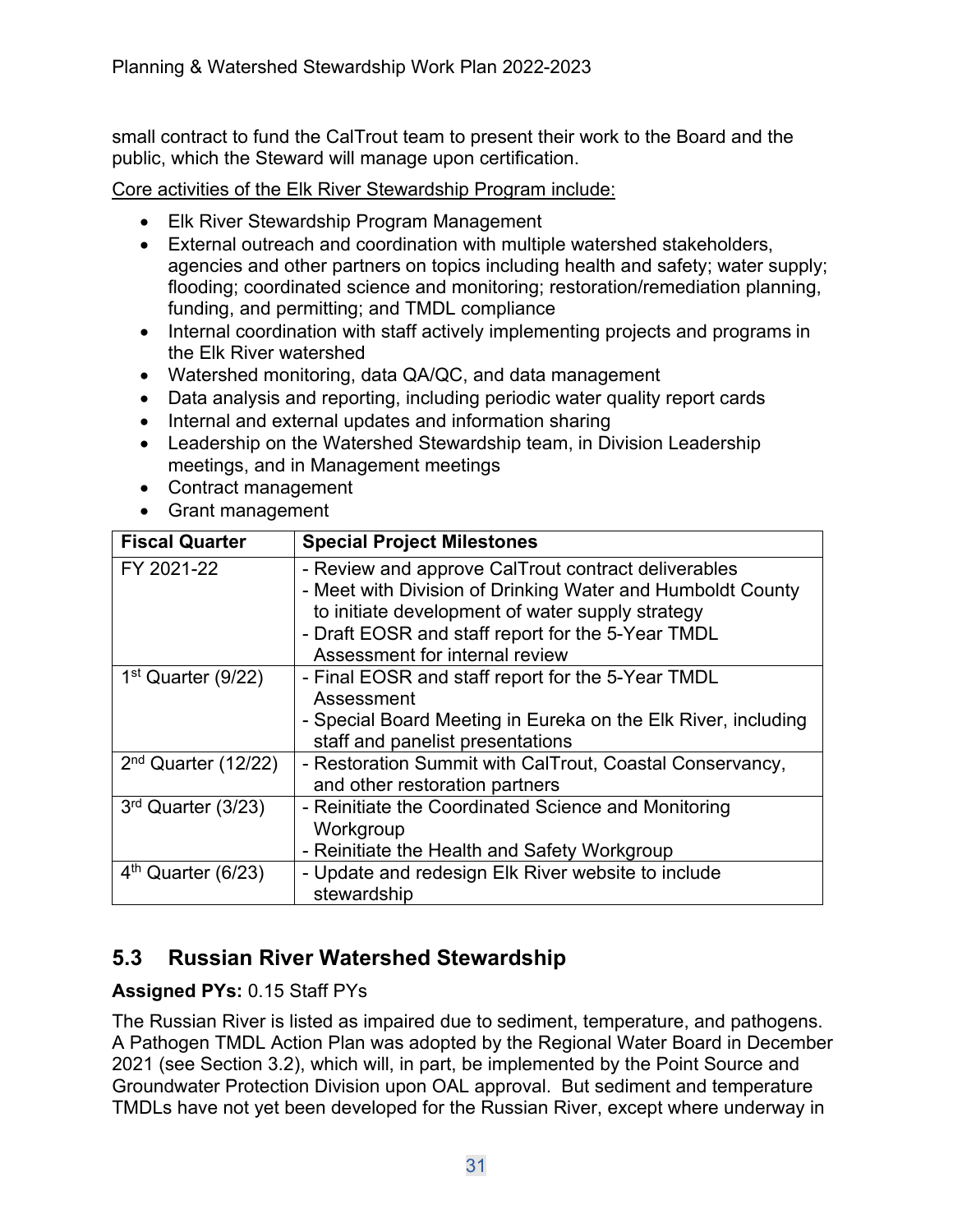the Laguna de Santa Rosa (see Section 3.3). CyanoHABs blooms are an increasing water quality issue in the Russian River. And, drought and wildfires over the last several years have required emergency attention (see Section 6.0 and the Nonpoint Source and Surface Water Protection Division workplan).

There are many watershed level initiatives currently underway within the Russian River all directed at improving watershed conditions and the resiliency of an increasingly stressed ecosystem. Two of note are the Russian River Confluence led by the Sonoma County Board of Supervisors and the Russian River Regional Monitoring Program (R3MP) established by the Regional Water Board with contract support from San Francisco Estuary Institute/Aquatic Science Center (SFEI/ASC).

There is no Russian River Watershed Steward position within the Regional Water Board. Though, the SWAMP Coordinator (see Section 4.2), CyanoHAB Coordinator (see Section 4.4), Flow and Riparian Specialist (see Section 6.0), and executive staff are all active in the stewardship arena.

The Russian River Confluence has been revived through a series of discussions with interested parties to develop a Memorandum of Understanding that will promote an increased level of collaboration across tribal, county, and local governments; resource agencies; and nongovernmental organizations on priority initiatives. Regional Water Board Executive staff are currently engaged in these discussions, though the Regional Water Board's involvement in this collaborative will eventually require engagement of staff across multiple programs, as well. To date, no staff assignments have been made.

The R3MP has an established Steering Committee and Technical Advisory Committee, each with regular meeting schedules. SFEI/ASC provides meeting support services, as well as the technical work necessary to build and implement a Coordinated Monitoring Plan for the Russian River. Task 7 of a contract between the State Water Board's Office of Information Management and Analysis (OIMA) and SFEI/ASC establishes the tasks for Phase II of R3MP development. The Special Project Milestones table below highlights the primary deliverables due from the contractor for FY 22-23. Rich Fadness, SWAMP Coordinator, is the lead staff managing R3MP development (0.15 PY). He is supported by the Executive Officer and Division Supervisor. The core duties of this position are described below.

Core activities of R3MP lead staff include:

- · Coordination with OIMA on invoice review and approval
- · Development of workplan with SFEI/ASC describe in some detail the approach to accomplishing the contracted subtasks of Task 7 of the OIMA contract
- Participation and leadership on the Support Team
- · Participation and leadership on the TAC Coordination Team
- · Attendance at the Steering Committee meetings; the Executive Officer serves as a Co-Chair
- Participation and leadership at the TAC meetings
- · Outreach and coordination with partners to support SFEI/ASC success with contract deliverables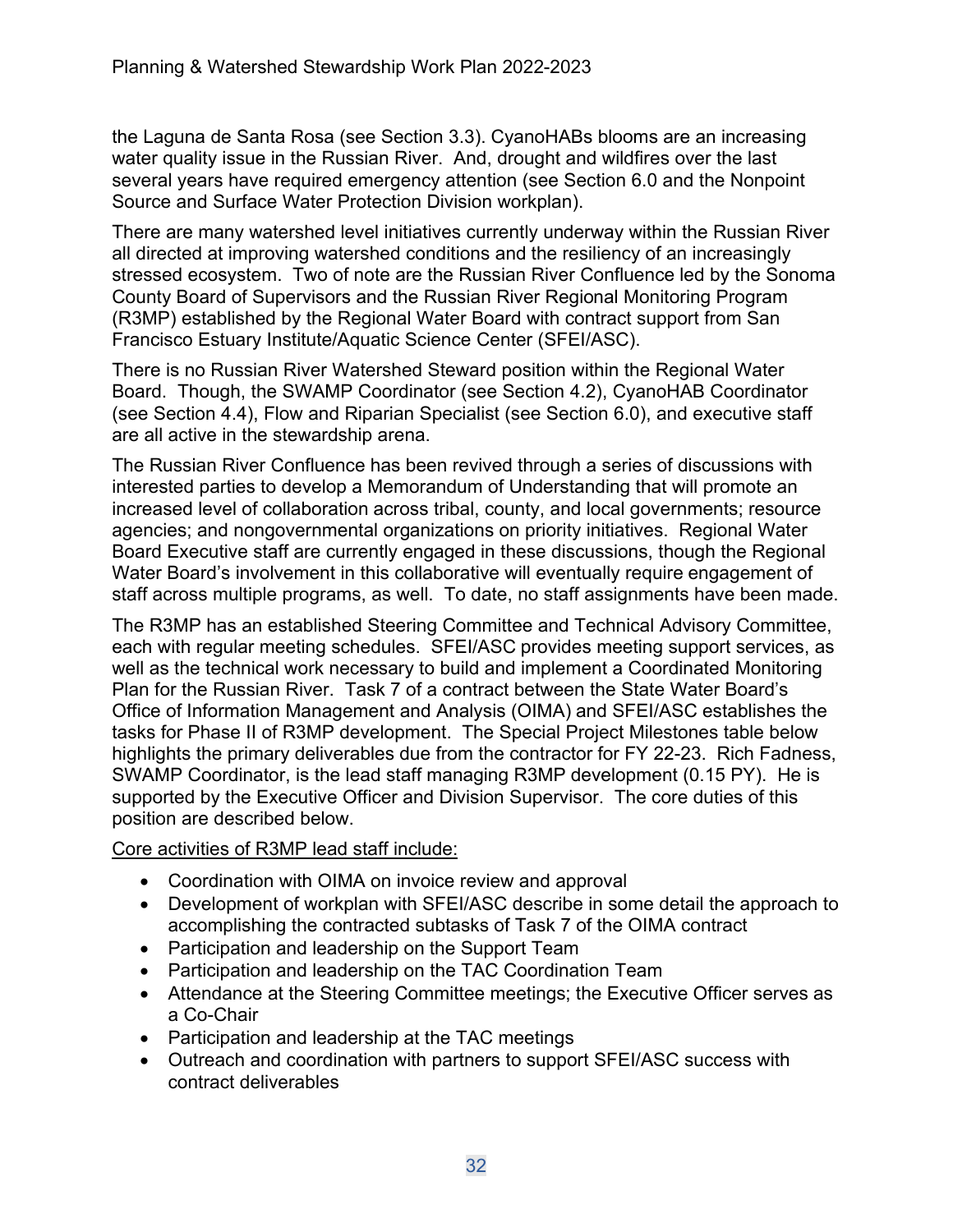| <b>Fiscal Quarter</b> | <b>Special Project Milestones</b>                                 |
|-----------------------|-------------------------------------------------------------------|
| FY 2021-22            | Amend Task 7 of OIMA contract to add tasks and extend<br>schedule |
| $1st$ Quarter (9/22)  | Review and approve R3MP Analytical Framework of a                 |
|                       | Coordinated Monitoring Plan (due from contractor 8/31/22)         |
| $2nd$ Quarter (12/22) | None                                                              |
| 3rd Quarter (3/23)    | Review and approve R3MP Data Gaps Memo (due from                  |
|                       | contractor 3/31/23)                                               |
| $4th$ Quarter (6/23)  | <b>None</b>                                                       |

## <span id="page-32-0"></span>**5.4 Klamath River Watershed Stewardship**

#### **Assigned PYs:** WAM Unit Supervisor PYs

In 2010, the Regional Water Board adopted TMDLs for the Klamath River to address nutrient, temperature, dissolved oxygen and microcystin impairment. Implementation of the TMDLs has precipitated numerous collaborations in the Basin, including:

- · Dam Removal
- Lost River Watershed Stewardship
- · KHSA Interim Measure 11 Program Implementation Steering Committee
- · Upper Klamath Watershed Action
- · USFWS Klamath Basin Integrated Fish Restoration and Monitoring Plan
- · Klamath Basin Monitoring Program

## **5.4.1 Lower Klamath Project (Dam Removal) RB1 Oversight**

#### **Assigned PYs:** No PAWS Division Staff PYs

The North Coast Regional Water Board is working in close coordination with the SWRCB Division of Water Rights (Section 401), Army Corps of Engineers (Section 404), CA Department of Fish and Wildlife, Klamath River Renewal Corporation (contractors), among others to ensure compliance with all applicable regulations during the dam removal process. The North Coast NPDES Unit is also responsible for oversight of the Construction General Permit for the project and writing the NPDES permit for the Fall Creek Hatchery. Activities consist primarily of coordination meetings, site inspections, and plan review.

Staffing for this effort is estimated to be 0.20 PYs, largely focused on NPDES permitting issues and coordination with State Board 401 staff. Due to the retirement of the Watershed Stewardship Coordinator in August 2022, management of this task will be assumed by the Construction Stormwater Program with support from the 401 Program. See the Point Source and Groundwater Protection Division and Nonpoint Source and Surface Water Protection Division workplans for additional discussion of these activities.

Core activities for this project include:

- · Review of environmental documents
- Review of site-protection plans
- · Coordination meetings (NPDES, 404, and 401)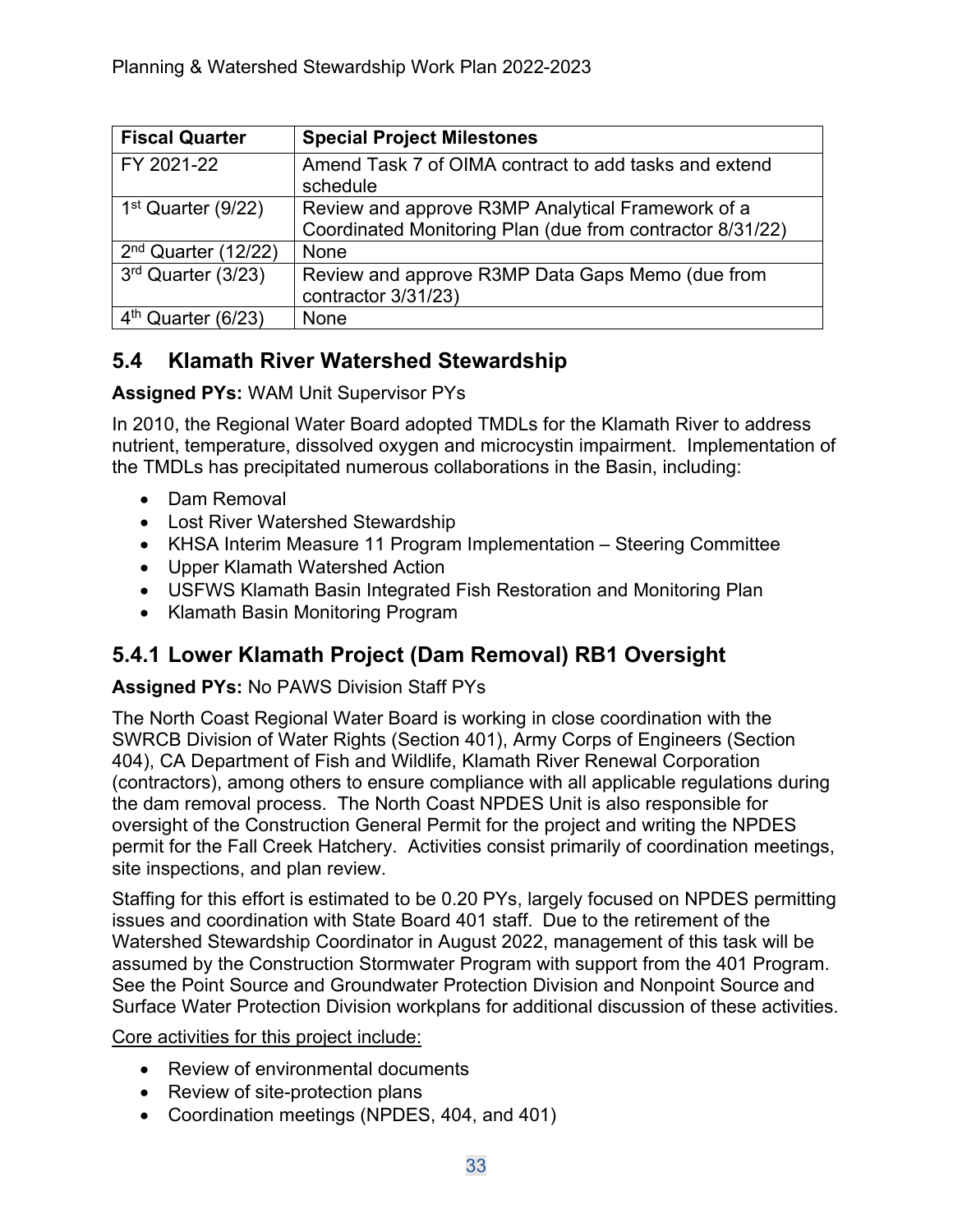- · Construction General Permit (CGP) oversight
- Site inspections

The most current timeline for Klamath dam removal is reservoir drawdown will be initiated in November 2023 with dam deconstruction and removal being completed in 2024. However, there are several projects that must be completed before drawdown can be initiated. These activities include but are not limited to preparation of debris disposal sites, road improvements, City of Yreka delivery water line replacement, and construction of the Fall Creek Fish Hatchery. The pre-drawdown activities will begin mid-summer 2022. The Regional Water Board is scheduled to complete the hatchery permit for consideration by the Board in December of 2022. Many of these projects require coordinated inspections for 401 (SWRCB), CGP (RB1), and 404 (ACOE) compliance.

| <b>Fiscal Quarter</b>          | <b>Special Project Milestones</b>                                                                                    |
|--------------------------------|----------------------------------------------------------------------------------------------------------------------|
| $1st$ Quarter (9/22)           | None                                                                                                                 |
| $2nd$ Quarter (12/22)          | Review WQ Management Plans, Inspections, Coordnation<br>meetings<br>Adoption of the Hatchery Permit in December 2022 |
| 3 <sup>rd</sup> Quarter (3/23) | None                                                                                                                 |
| $4th$ Quarter (6/23)           | None                                                                                                                 |

### **5.4.2 Lost River Watershed Stewardship Framework Development**

**Assigned PYs:** No PAWS Division staff PYs

The purpose of the Lost River Stewardship projects is to promote water conservation and water quality improvements within the Klamath Irrigation Project area through partnership with several state and federal agencies, Tribes, and NGOs. It is a bi-state initiative. The goal is to establish stewardship agreements to recover enough environmental water to improve lake levels in Upper Klamath Lake and increase flows in the Klamath River. The projects will also promote wetland restoration, increased use of agricultural BMPs, and other water quality improvement techniques. This project requires involvement with three separate tasks, each contributing to a watershed stewardship framework for the US Bureau Klamath Irrigation Project. This task is identified in the Klamath & Lost Rivers TMDL Action Plan (Table 4-18) [https://www.waterboards.ca.gov/northcoast/water\\_issues/programs/tmdls/klamath\\_river/](https://www.waterboards.ca.gov/northcoast/water_issues/programs/tmdls/klamath_river/100927/03_BasinPlanLanugage_Klamath_Lost.pdf) [100927/03\\_BasinPlanLanugage\\_Klamath\\_Lost.pdf\)](https://www.waterboards.ca.gov/northcoast/water_issues/programs/tmdls/klamath_river/100927/03_BasinPlanLanugage_Klamath_Lost.pdf). The multi-year plan is as follows:

- · August 2023—Development of a Wetland Treatment System Design for Lower Klamath Lake through Stillwater Sciences
- · April 2024—Development of Watershed Stewardship Charter through a facilitation process with Irrigation Districts and other interested parties
- · February 2025—Development of a Water Conservation and Environmental Water Strategic Conceptual Plan

With the retirement of the Watershed Stewardship Coordinator in August 2022, new staff will need to be identified to lead this project. The new EPM 1 Specialist is well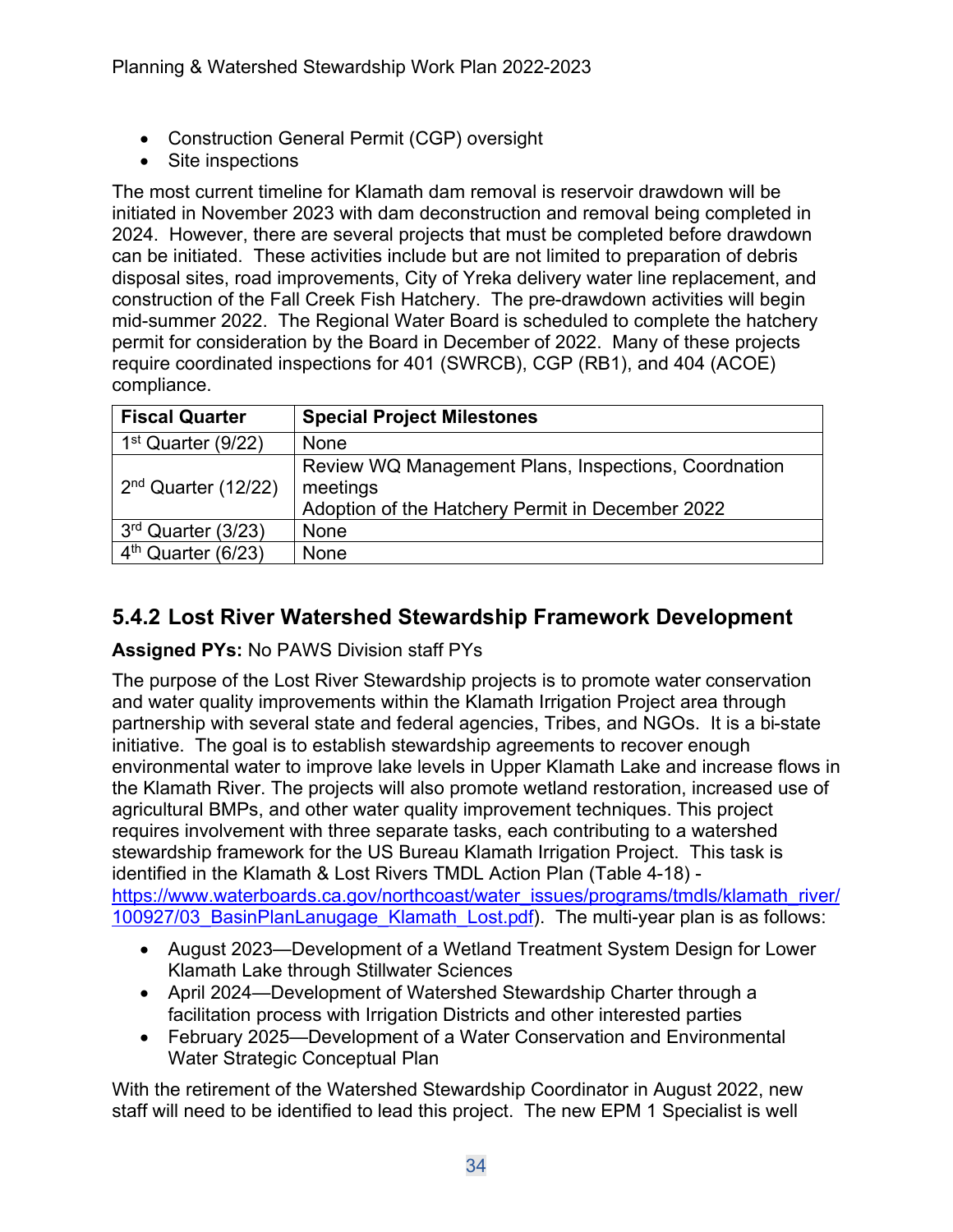suited to this work. The Watershed Stewardship Coordinator estimates that this project requires about 0.25 PYs.

Core activities of the project include:

- Participate in Steering Committee meetings (bimonthly)
- · Review background information on Klamath Irrigation Project, water quality data, Irrigation District Infrastructure Plans, review existing water rights agreements
- Review of technical documents produced by technical support contractors
- · Contribute to data needs analysis, development of alternative conceptual model scenarios, contribute to draft stewardship charter development

| <b>Fiscal Quarter</b>              | <b>Special Project Milestones</b>                                                                                                                                                                                                                                                                          |  |
|------------------------------------|------------------------------------------------------------------------------------------------------------------------------------------------------------------------------------------------------------------------------------------------------------------------------------------------------------|--|
| $1st$ Quarter (9/22)               | - Initiate Watershed Stewardship Meetings<br>- Develop coordination plan for Lower Klamath Lake<br>Treatment Wetland, Lost River Stewardship Facilitation, and<br>Lost River Technical Support projects<br>- Recruit Advisory Team members to project (e.g., NRCS,<br>Klamath Tribes, ODFW, ORDWR, others) |  |
| $2nd$ Quarter (12/22)              | Data Needs Analysis                                                                                                                                                                                                                                                                                        |  |
| $\overline{3^{rd}}$ Quarter (3/23) | Initial Water Quality and Conservation Conceptual Models                                                                                                                                                                                                                                                   |  |
| $4th$ Quarter (6/23)               | Draft Watershed Stewardship Charter                                                                                                                                                                                                                                                                        |  |

### **5.4.3 KHSA Interim Measure 11 Program Implementation – Steering Committee**

### **Assigned PYs:** No PAWS Division staff PYs

The KHSA Interim Measure 11 fund, while not large enough to address all of the Klamath Basin TMDLs needs, does provide a substantial boost to the program and is critical to meeting Regional Board objectives in the Basin Plan. Projects funded through IM-11 are evaluated for use in the Klamath Basin water quality improvement program (i.e., TMDLs). The studies provide efficacy assessments, cost effectiveness, and overall feasibility for a wide range of water quality improvement techniques. The projects are funded by PacifiCorp as part of the Klamath Hydroelectric Settlement Agreement (KHSA). In addition to the studies, PacifiCorp upon surrender of the hydroelectric license and the transfer of ownership to Klamath River Renewal Corporation (KRRC) will provide \$5.4 million dollars to fund larger-scale water quality improvement projects in Upper Klamath Basin. The Oregon Watershed Enhancement Board (OWEB) has been selected as the fiscal agent to manage the fund and has pledged to match the \$5.4 million. The Regional Board representative that manages this project, serves on the Steering Committee to select projects and provide oversight.

With the retirement of the Watershed Stewardship Coordinator in August 2022, there will be no Regional Board representative on the KHSA Interim 11 Steering Committee.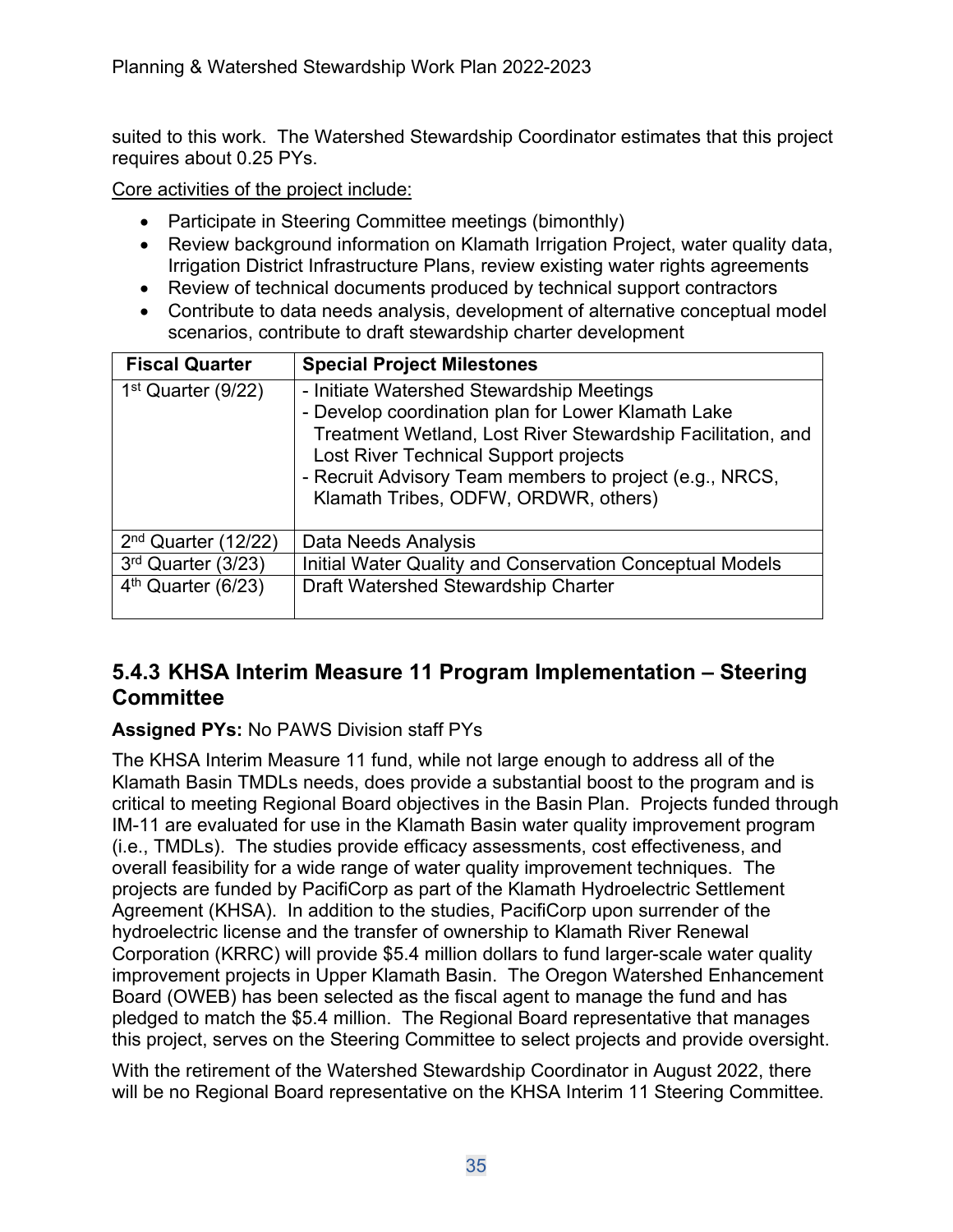An Executive Team or Regional Water Board member could fill this role. The Watershed Stewardship Coordinator estimates this project requires about 0.10 PYs.

Core activities for this project include:

- Steering Committee meetings (monthly)
- · Development of project concepts
- Review of annual workplan
- Review of proposed project documents
- Periodic site visits

### **5.4.4 Upper Klamath Basin Watershed Action Plan**

#### **Assigned PYs:** No PAWS Division staff PYs

The Upper Klamath Basin Watershed Action Plan is a science-based plan to prioritize restoration actions in the Upper Klamath Basin (OR). This plan provides guidelines for voluntary restoration actions and is comprised of three parts: 1) A primary narrative document [\(Downloads](https://www.ukbwap.com/downloads)); 2) Interactive Reach Prioritization Tool ([Info\)](https://www.ukbwap.com/irpt-info); and 3) a Work Group (Upper Klamath Watershed Action Team), which maintains and updates the plan as new information becomes available ([Home | Upper Klamath Basin Watershed Action](https://www.ukbwap.com/)  [Plan\)](https://www.ukbwap.com/). This plan identifies work necessary to support the habitat and water quality improvement goals laid out in the following plans:

Revised Recovery Plan for the Lost River sucker and Shortnose sucker (USFWS 2012)

Upper Klamath Lake Drainage Total Maximum Daily Load (TMDL) and Water Quality Management Plan (WQMP) (ODEQ 2002)

Recovery Plan for the Coterminous United States Population of Bull Trout (USFWS 2015)

Implementation Plan for the Reintroduction of Anadromous Fishes into the Oregon Portion of the Upper Klamath Basin (ODFW and The Klamath Tribes 2021)

The Regional Water Board contributed to the development of the Action Plan and is an ongoing member of the Work Group. The plan is central to the Water Board's Klamath River TMDL strategy, in that it supports improvement in water quality from Upper Klamath Lake that is delivered to California reaches of the River. The Upper Klamath Watershed Action Team does not have a funding source but IM-11 and the USFWS Klamath Basin Integrated Fish Restoration and Monitoring Plan look to the project priorities identified by the Upper Klamath Watershed Action Team to support their funding decisions. The team meets on a regular basis.

Due to the retirement of the Watershed Stewardship Coordinator in August 2022, new staff must be identified to manage this project. The Watershed Stewardship Coordinator estimates this work requires 0.05 PYs. A staffing decision for this task has not yet been finalized.

Core activities for the project include:

· Work group meetings (monthly)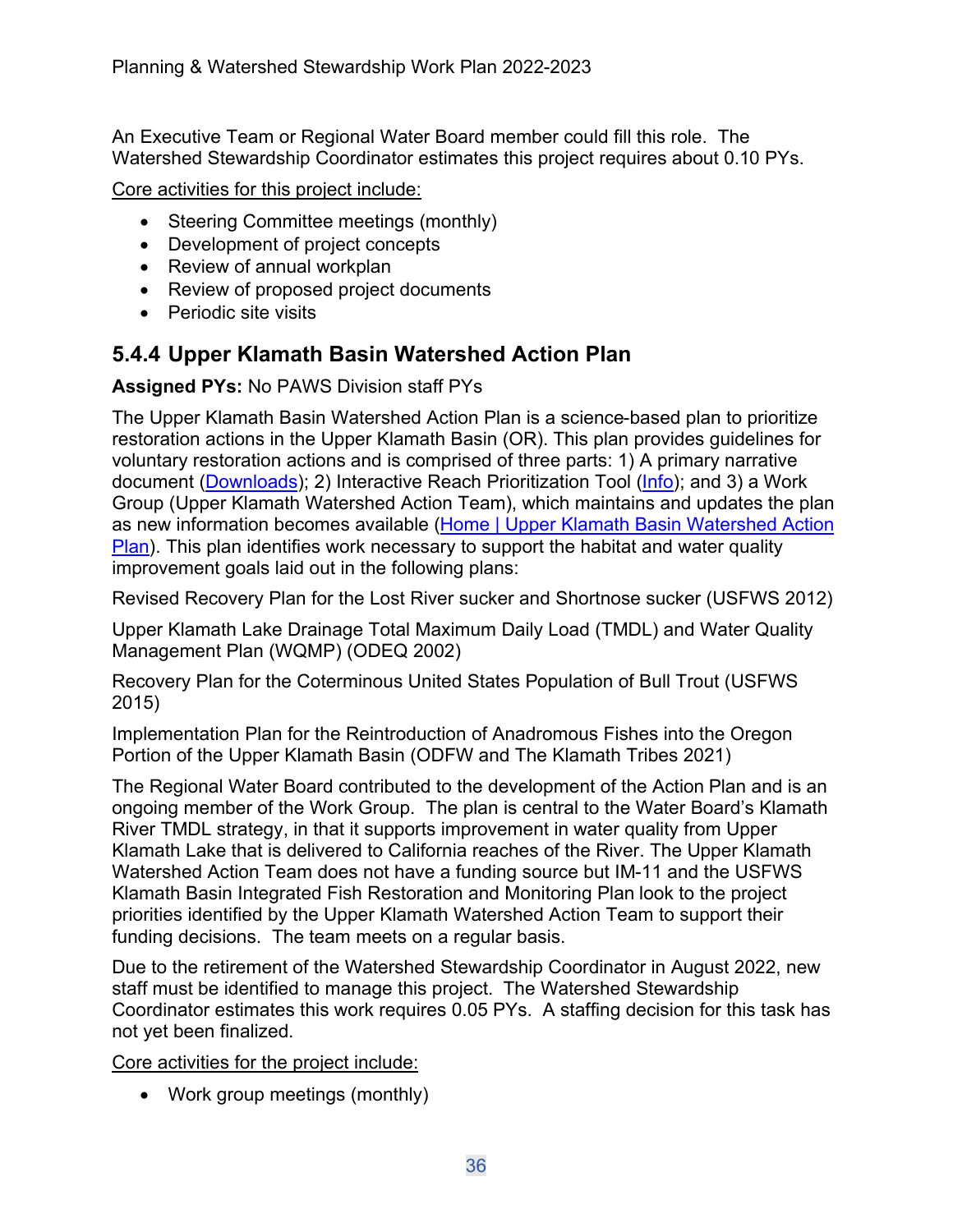- · Restoration project cultivation
- Restoration project tracking

## **5.4.5 USFWS Klamath Basin Integrated Fish Restoration and Monitoring Plan**

### **Assigned PYs:** No PAWS Division staff PYs

The Klamath Basin Integrated Fish Restoration and Monitoring Plan (IFRMP) is a USFWS led initiative to develop and implement a science-based restoration plan for the Klamath Basin ([https://kbifrm.psmfc.org/wp-](https://kbifrm.psmfc.org/wp-content/uploads/2022/02/KlamathIFRMP_Phase4_20220217.pdf)

[content/uploads/2022/02/KlamathIFRMP\\_Phase4\\_20220217.pdf\)](https://kbifrm.psmfc.org/wp-content/uploads/2022/02/KlamathIFRMP_Phase4_20220217.pdf). The primary goal is restoration of several native fish populations, but the foundation of the plan is based on improving water quality and quantity. The plan also includes a significant focus on fish habitat, which contributes to the restoration and protection of water quality. Phase 3 of the planning process has been completed and with the influx of Federal infrastructure funding, work on highly ranked projects is set to begin. The basin will be receiving thirtytwo million dollars a year over the next several years to allocate to projects selected through the IFRMP. The final phase of the IFRMP is to develop a governance plan for selecting projects and allocating the annual funds. With continued participation, the Regional Water Board is well positioned to be a key member of the governance team.

Due to the Watershed Stewardship Coordinator's retirement in August 2022, new staffing is necessary for this project. The Watershed Stewardship Coordinator estimates the project requires about 0.20 PYs. The Restoration Specialist is well-suited to lead the agency's continued engagement in this effort, with support from PAWS NPS Grant staff and Scott and Shasta Watershed Steward for outreach, partner cultivation, project development and project tracking in the Restoration Catalogue. No specific PAWS Division staff resource allocation is proposed, except that the Klamath Basin will be identified as a high priority for FY 22-23 for Grant Management staff.

## **5.4.6 Klamath Basin Monitoring Program**

### **Assigned PYs:** WAM Unit Supervisor PYs

The Klamath Basin Monitoring Program (KBMP) maintains a voluntary monitoring coordination framework within the Klamath Basin. In addition, KBMP maintains a comprehensive website that promotes distribution of relevant technical communication and event notices to the Klamath science community. KBMP sponsors two basin-wide meetings each year that promotes sharing of assessment results, building of partnerships, and coordination across monitoring entities. KBMP is supported by San Francisco Estuary Institute/Aquatic Science Center (SFEI/ASC) staff, who is variously funded with discretionary contract dollars and Caltrans monitoring funds. An annual monitoring plan is developed to fill data gaps and establish baseline conditions prior to the removal of the dams. Regional Water Board staff are central to continued coordination of the organization.

Due to the Watershed Stewardship Coordinator's retirement in August 2022, new staffing is required. The Watershed Stewardship Coordinator estimates that the project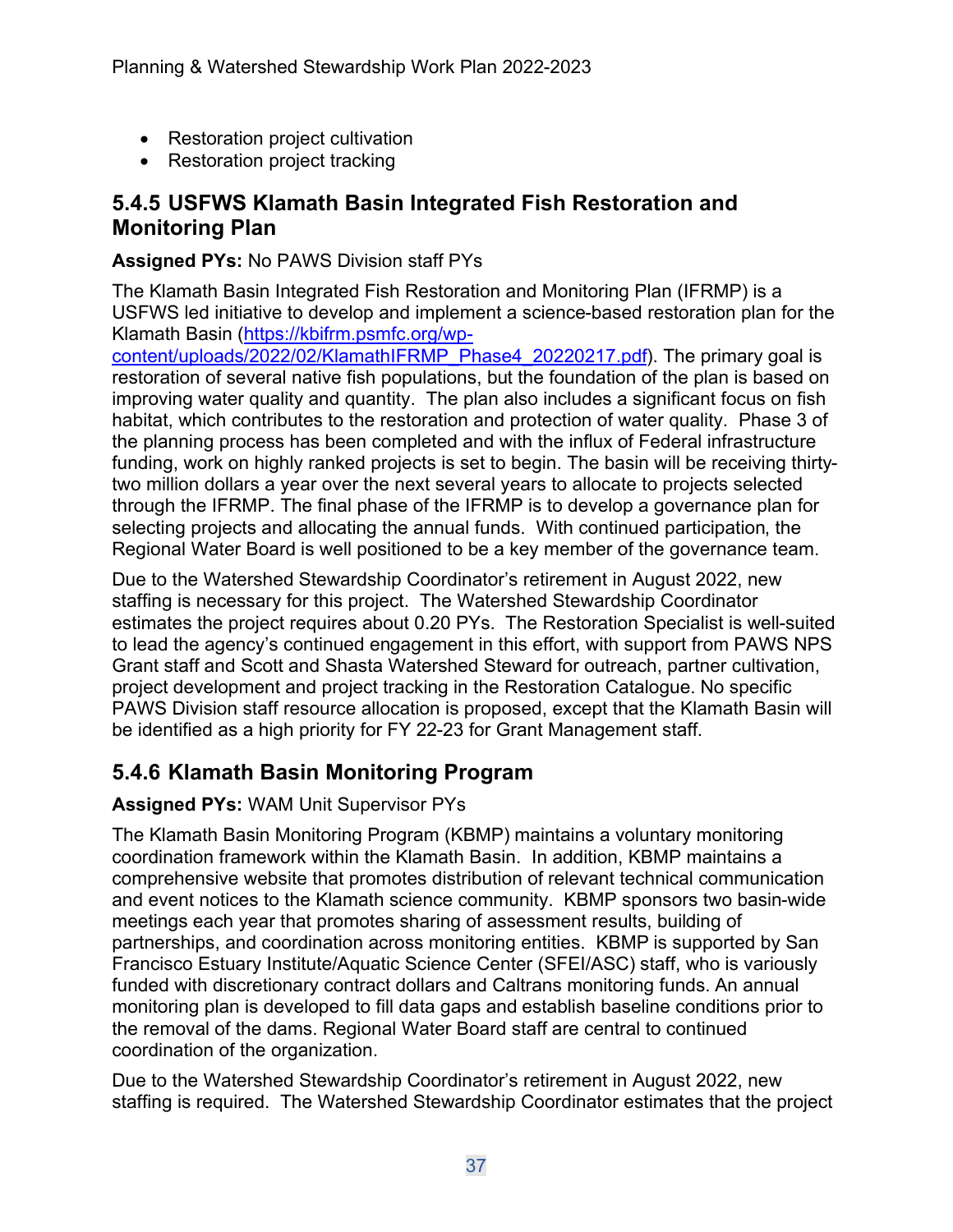requires less than 0.10 PYs. The WAM Unit Supervisor will be assigned the job of managing KBMP in FY 22-23. This represents a special project for the WAM Unit Supervisor in addition to her responsibilities as a Unit Supervisor.

Core activities of this program include:

- · Coordination with SFEI/ASC (monthly)
- Review of annual basin-wide monitoring plans
- · Planning for and participation in biannual KBMP membership meetings (semiannual)
- · Internal information sharing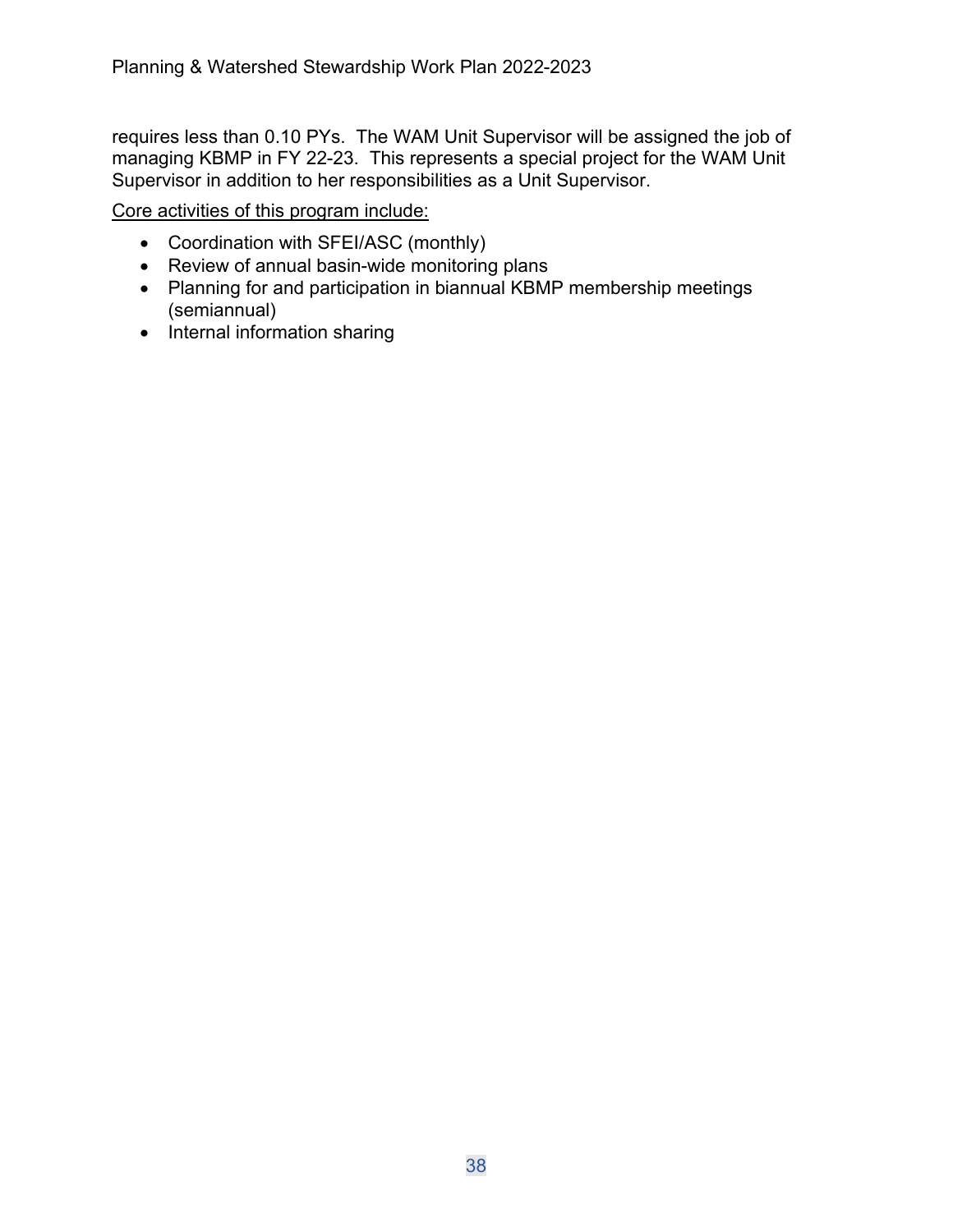## <span id="page-38-0"></span>**5.5 Other Watershed Stewardship Activities**

#### **Assigned PYs:** No additional staff PYs

There are a number of activities that support the ongoing function and development of the Watershed Stewardship Program, which change from year to year in response to opportunities presented. For example, staff are currently working on development and implementation of a Restoration Project Catalog, which is a special stewardship activity identified as necessary to support the opportunity of working on TMDL compliance and watershed restoration projects with Caltrans under their revised statewide stormwater permit. As FY 22-23 progresses, additional activities may be added to this section, depending on the order of priority compared to other Division work.

## **5.5.1 Restoration Project Catalog**

The Watershed Stewardship Program endeavors to thoughtfully coordinate the regulatory and non-regulatory activities of the agency to re-establish supporting conditions for beneficial uses of water in the Region. Permits are issued to establish the regulatory requirements associated with the discharge of waste, whether as a point source, nonpoint source, discharge to surface water, or discharge to land. To augment water quality benefits derived individually and cumulatively through implementation of these permits, the Regional Water Board also provides guidance, funding and permits, as appropriate, to restoration projects that improve watershed health, including climate resilience. To better coordinate the agency, staff in the WAM Unit, with support from the Restoration Specialist (see the Nonpoint Source and Surface Water Protection Division workplan), has developed a Restoration Catalogue. The Restoration Catalogue, a spreadsheet, compiles known information about watershed impairment, restoration partners, restoration needs by watershed, funded/permitted restoration projects by watershed, and other identifying information. The ultimate goal is to cultivate restoration projects that match identified restoration needs compiled in the catalogue so that they can be further matched with appropriate funds. Funding sources include: 319(h) Nonpoint Source Grant funds, Supplemental Environmental Project (SEP) funds, Caltrans Stormwater Permit TMDL compliance funds, Discretionary Contract funds, Integrated Fish Restoration Management Program (IFRMP) funds, and other partner grant funds. The Restoration Catalogue can also be used to identify the highest value mitigation projects to offset impacts from dredge and fill projects that are certified under the 401 Program.

A primary goal is to enhance communication not only among program staff, but with external watershed partners regarding the long-term restoration priorities within all watersheds in the North Coast Region.

A draft of the Restoration Catalogue has been produced, will be reviewed internally, and finalized. It is a living document that must be kept updated to be useful to program staff and external partners. WAM Unit staff are assigned the project and will continue keeping it updated. The Division Supervisors and Specialists will play a role in ensuring that the catalogue is used to full effect. Further, Division Supervisors and Specialists will play a role in identifying needed modifications to the catalogue to better serve its purpose.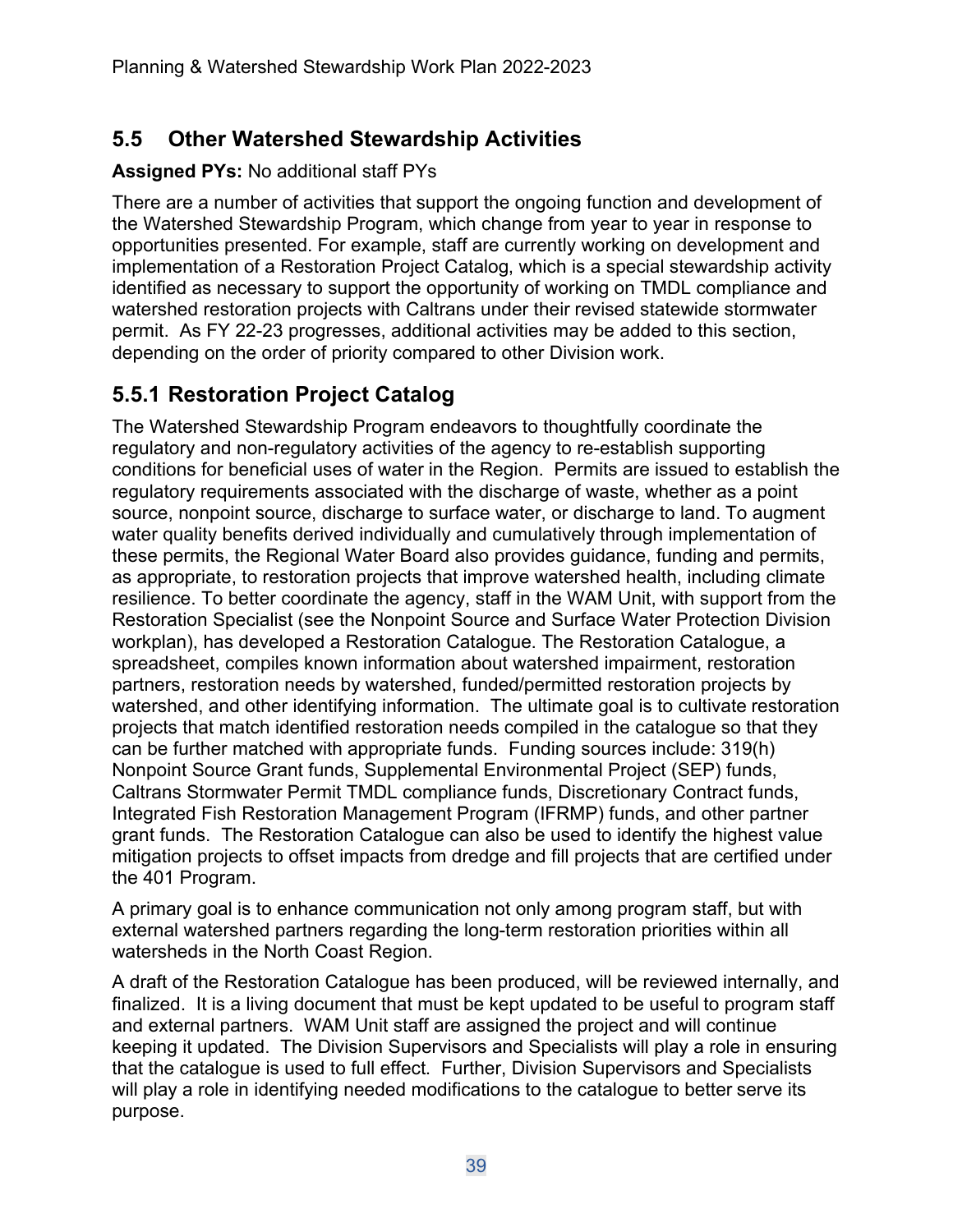## <span id="page-39-0"></span>**6.0 FLOW AND RIPARIAN PROTECTION PROGRAM**

The Flow and Riparian Protection Program is led by a full-time (1.0 PY) Senior Water Resources Control Engineer (Specialist), who implements several core and special project activities in service to the agency on issues related to flow and riparian protection. The Specialist provides staff resources to the whole office, as well as to the State Water Board's Division of Water Rights but reports to the Division Supervisor. The Specialist works with the other specialists in the office (e.g., Watershed Stewardship Specialists, Groundwater Protection Specialist and Restoration Specialist) to provide subject matter technical support to staff; coordinate with external partners; and forward the mission, vision, and priorities of the Regional Water Board and the State Water Board's Division of Water Rights, as outlined by their respective Division Supervisors, the Watershed Stewardship Coordinator, and the Executive Management Team.

The Flow and Riparian Protection Specialist is also a mentor for the Americorps members, in coordination with the Division Supervisor, the Watershed Stewardship Specialists, and other program staff.

## <span id="page-39-1"></span>**6.1 Core Activities and Projects by Priority**

The Flow and Riparian Protection Specialist manages ongoing, core duties, as well as special projects that have start and end dates. In a drought year, such as 2021 and 2022, all the core and special projects related to flow, drought response, and coordination on flow management naturally become a high priority (Priority 1). Should unplanned conditions require that staff be diverted to other work (e.g., wildfire emergency response), individual core duties and/or project tasks would be adjusted, while ensuring that minimum program management continues for each high priority core duty and project. During FY 2021-22 a significant amount of the Flow and Riparian Protection Specialist's time was devoted to drought related activities. For FY 2022-23, activities related to the development of numeric flow objectives for the Navarro River Watershed have been postponed (Priority 3) in favor of higher priority drought response activities. Contract management, flow monitoring, and participation on Technical Advisory Committees are staffed for FY 2022-23 but are identified as secondary priority (Priority 2) in the event that drought response duties grow, or other emergency response activities become necessary. This position is funded with Waste Discharge Permits funds. There are no performance targets associated with this program.

### **Table 6.1—Flow and Riparian Protection Program Core Activities and Projects by Priority**

| <b>Priority</b><br>Level | <b>Activity/Project</b>                                               | Category | <b>Target Date</b> |
|--------------------------|-----------------------------------------------------------------------|----------|--------------------|
|                          | <b>Narrative Flow Objective</b><br>(See Section 6.2)                  | Special  | 2023-24            |
|                          | Interagency Coordination on issues<br>of flow and riparian protection | Core     | Ongoing            |